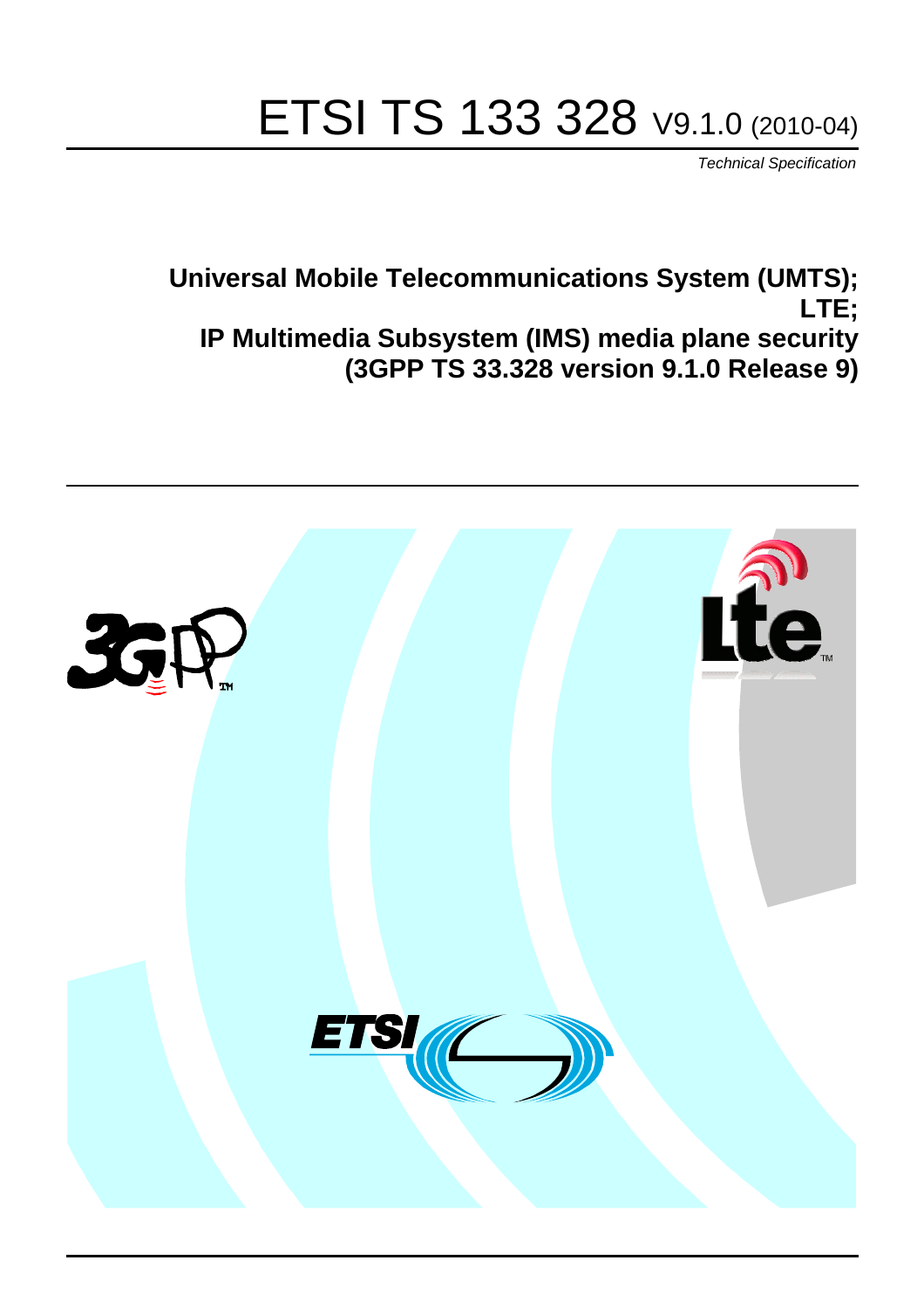Reference RTS/TSGS-0333328v910

Keywords LTE, SECURITY, UMTS

#### *ETSI*

#### 650 Route des Lucioles F-06921 Sophia Antipolis Cedex - FRANCE

Tel.: +33 4 92 94 42 00 Fax: +33 4 93 65 47 16

Siret N° 348 623 562 00017 - NAF 742 C Association à but non lucratif enregistrée à la Sous-Préfecture de Grasse (06) N° 7803/88

#### *Important notice*

Individual copies of the present document can be downloaded from: [http://www.etsi.org](http://www.etsi.org/)

The present document may be made available in more than one electronic version or in print. In any case of existing or perceived difference in contents between such versions, the reference version is the Portable Document Format (PDF). In case of dispute, the reference shall be the printing on ETSI printers of the PDF version kept on a specific network drive within ETSI Secretariat.

Users of the present document should be aware that the document may be subject to revision or change of status. Information on the current status of this and other ETSI documents is available at <http://portal.etsi.org/tb/status/status.asp>

If you find errors in the present document, please send your comment to one of the following services: [http://portal.etsi.org/chaircor/ETSI\\_support.asp](http://portal.etsi.org/chaircor/ETSI_support.asp)

#### *Copyright Notification*

No part may be reproduced except as authorized by written permission. The copyright and the foregoing restriction extend to reproduction in all media.

> © European Telecommunications Standards Institute 2010. All rights reserved.

**DECT**TM, **PLUGTESTS**TM, **UMTS**TM, **TIPHON**TM, the TIPHON logo and the ETSI logo are Trade Marks of ETSI registered for the benefit of its Members.

**3GPP**TM is a Trade Mark of ETSI registered for the benefit of its Members and of the 3GPP Organizational Partners. **LTE**™ is a Trade Mark of ETSI currently being registered

for the benefit of its Members and of the 3GPP Organizational Partners.

**GSM**® and the GSM logo are Trade Marks registered and owned by the GSM Association.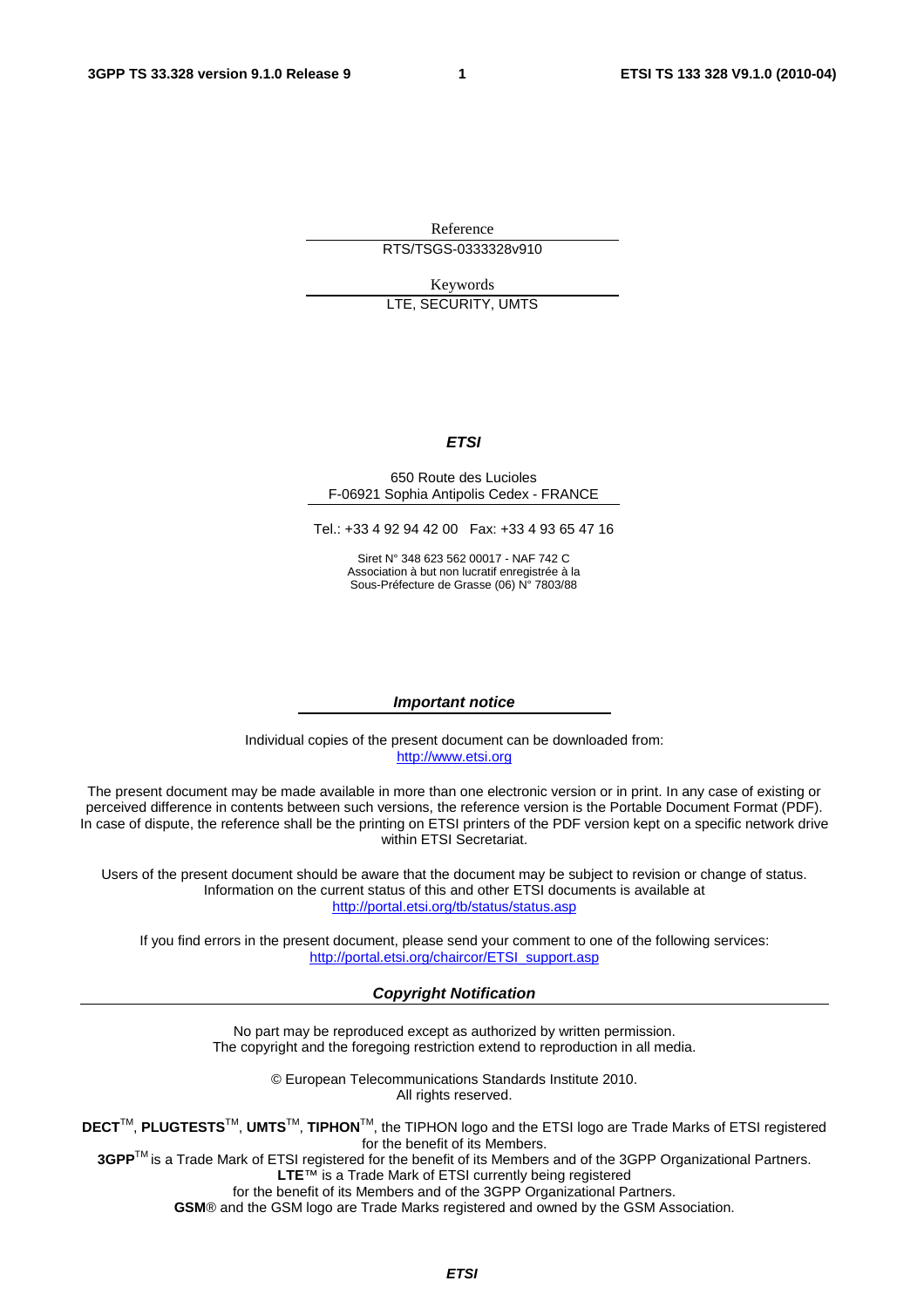## Intellectual Property Rights

IPRs essential or potentially essential to the present document may have been declared to ETSI. The information pertaining to these essential IPRs, if any, is publicly available for **ETSI members and non-members**, and can be found in ETSI SR 000 314: *"Intellectual Property Rights (IPRs); Essential, or potentially Essential, IPRs notified to ETSI in respect of ETSI standards"*, which is available from the ETSI Secretariat. Latest updates are available on the ETSI Web server ([http://webapp.etsi.org/IPR/home.asp\).](http://webapp.etsi.org/IPR/home.asp)

Pursuant to the ETSI IPR Policy, no investigation, including IPR searches, has been carried out by ETSI. No guarantee can be given as to the existence of other IPRs not referenced in ETSI SR 000 314 (or the updates on the ETSI Web server) which are, or may be, or may become, essential to the present document.

## Foreword

This Technical Specification (TS) has been produced by ETSI 3rd Generation Partnership Project (3GPP).

The present document may refer to technical specifications or reports using their 3GPP identities, UMTS identities or GSM identities. These should be interpreted as being references to the corresponding ETSI deliverables.

The cross reference between GSM, UMTS, 3GPP and ETSI identities can be found under [http://webapp.etsi.org/key/queryform.asp.](http://webapp.etsi.org/key/queryform.asp)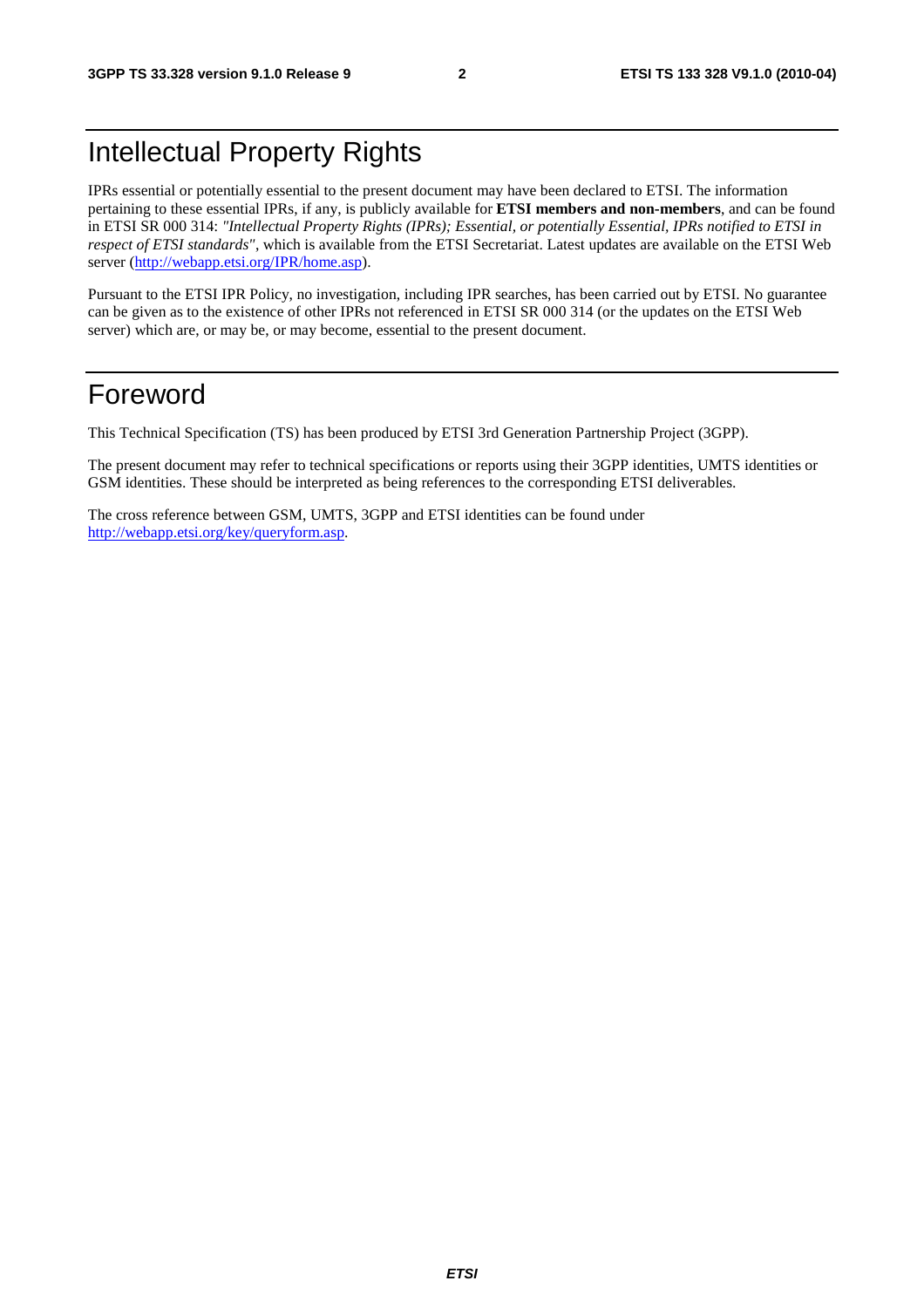$\mathbf{3}$ 

## Contents

| 1                |  |  |  |  |
|------------------|--|--|--|--|
| 2                |  |  |  |  |
| 3                |  |  |  |  |
| 3.1              |  |  |  |  |
| 3.2              |  |  |  |  |
| 3.3              |  |  |  |  |
| 4                |  |  |  |  |
| 4.1              |  |  |  |  |
| 4.1.1            |  |  |  |  |
| 4.1.2            |  |  |  |  |
| 4.1.2.1          |  |  |  |  |
| 4.1.2.2          |  |  |  |  |
| 4.2              |  |  |  |  |
| 4.2.1            |  |  |  |  |
| 4.2.2            |  |  |  |  |
| 4.2.3            |  |  |  |  |
| 4.2.4            |  |  |  |  |
|                  |  |  |  |  |
| 5                |  |  |  |  |
| 5.1              |  |  |  |  |
| 5.2              |  |  |  |  |
| 5.3              |  |  |  |  |
| 5.4              |  |  |  |  |
| 5.4.1            |  |  |  |  |
| 5.4.2            |  |  |  |  |
| 5.4.3            |  |  |  |  |
| 5.5              |  |  |  |  |
| 5.5.1            |  |  |  |  |
| 5.5.2            |  |  |  |  |
| 5.5.3            |  |  |  |  |
| 6                |  |  |  |  |
| 6.1              |  |  |  |  |
| 6.1.1            |  |  |  |  |
| 6.2              |  |  |  |  |
| 6.2.1            |  |  |  |  |
| 6.2.1.1          |  |  |  |  |
| 6.2.1.2          |  |  |  |  |
| 6.2.1.3          |  |  |  |  |
|                  |  |  |  |  |
| 6.2.2            |  |  |  |  |
| 6.2.3<br>6.2.3.1 |  |  |  |  |
|                  |  |  |  |  |
| 6.2.3.2          |  |  |  |  |
| 6.2.3.3          |  |  |  |  |
| 6.2.3.4          |  |  |  |  |
| 6.2.3.4.1        |  |  |  |  |
| 6.2.3.4.2        |  |  |  |  |
| 6.2.3.5          |  |  |  |  |
| 6.2.3.6          |  |  |  |  |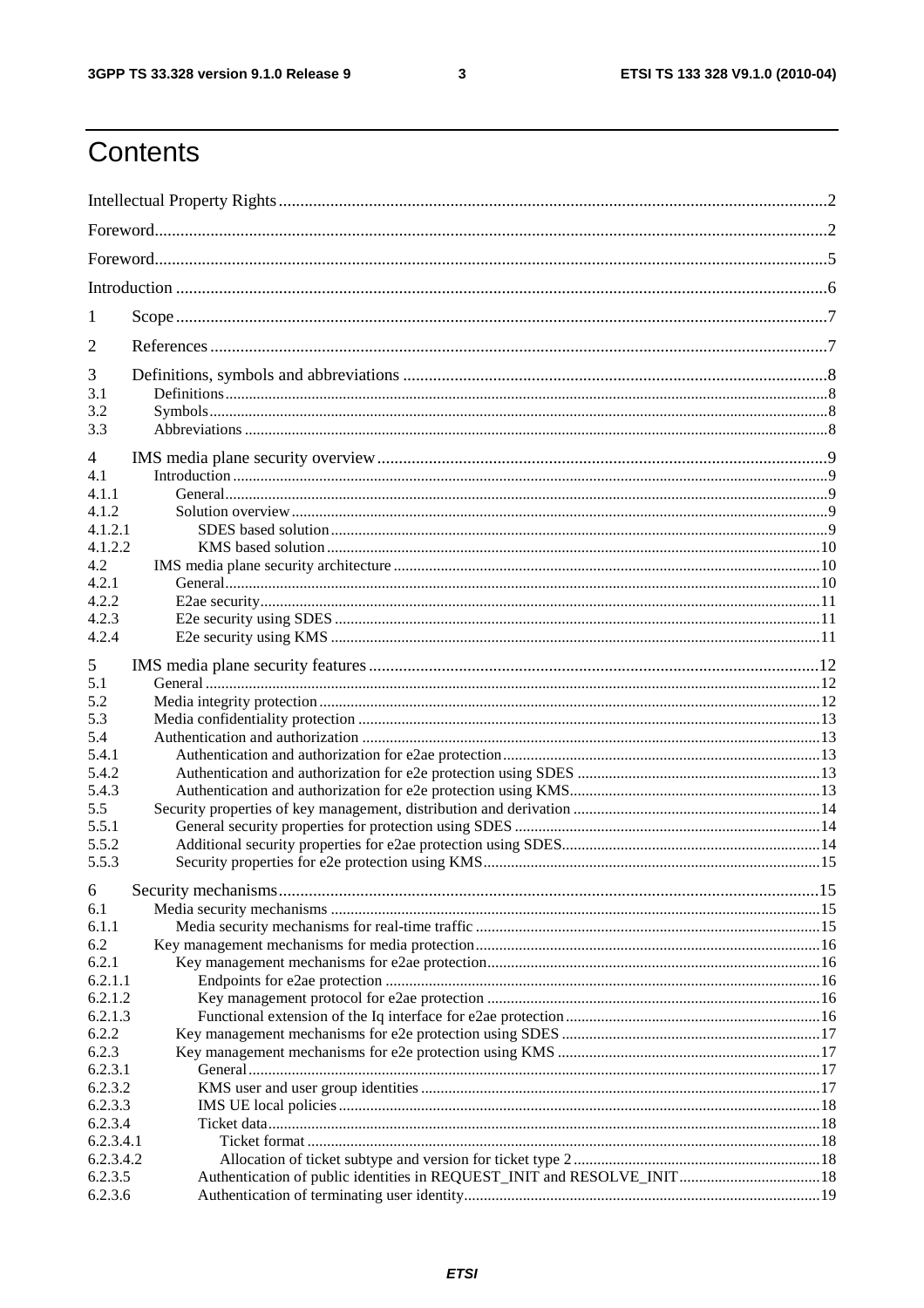$\overline{\mathbf{4}}$ 

| 6.2.3.7<br>6.2.3.8      |                               |                                                      |  |  |  |
|-------------------------|-------------------------------|------------------------------------------------------|--|--|--|
|                         |                               |                                                      |  |  |  |
| 7                       |                               |                                                      |  |  |  |
| 7.1<br>7.2              |                               |                                                      |  |  |  |
| 7.2.1                   |                               |                                                      |  |  |  |
| 7.2.2                   |                               |                                                      |  |  |  |
| 7.2.3                   |                               |                                                      |  |  |  |
| 7.3                     |                               |                                                      |  |  |  |
| 7.3.1                   |                               |                                                      |  |  |  |
| 7.3.2                   |                               |                                                      |  |  |  |
| 7.3.3                   |                               |                                                      |  |  |  |
| 7.4                     |                               |                                                      |  |  |  |
| 7.5                     |                               |                                                      |  |  |  |
|                         | <b>Annex A (Normative):</b>   |                                                      |  |  |  |
| A.1                     |                               |                                                      |  |  |  |
| A.2                     |                               |                                                      |  |  |  |
| A.3                     |                               |                                                      |  |  |  |
|                         |                               |                                                      |  |  |  |
|                         | <b>Annex B (Normative):</b>   |                                                      |  |  |  |
| B.1                     |                               |                                                      |  |  |  |
| B.1.1                   |                               |                                                      |  |  |  |
| <b>B.1.2</b>            |                               |                                                      |  |  |  |
| B.2                     |                               |                                                      |  |  |  |
| B.2.1                   |                               |                                                      |  |  |  |
| <b>B.2.2</b>            |                               |                                                      |  |  |  |
| B.2.2.1                 |                               |                                                      |  |  |  |
| B.2.2.2                 |                               |                                                      |  |  |  |
| B.2.3<br><b>B.2.3.1</b> |                               |                                                      |  |  |  |
| B.2.3.2                 |                               |                                                      |  |  |  |
|                         |                               |                                                      |  |  |  |
|                         | <b>Annex C (Normative):</b>   |                                                      |  |  |  |
|                         | <b>Annex D (Normative):</b>   | MIKEY-TICKET profile for IMS media plane security 38 |  |  |  |
| D.1                     |                               |                                                      |  |  |  |
| D.2                     |                               |                                                      |  |  |  |
|                         |                               |                                                      |  |  |  |
| D.3                     |                               |                                                      |  |  |  |
| D.3.1                   |                               |                                                      |  |  |  |
| D.3.2                   |                               |                                                      |  |  |  |
| D.3.3                   |                               |                                                      |  |  |  |
| D.4                     |                               |                                                      |  |  |  |
|                         | <b>Annex E</b> (informative): |                                                      |  |  |  |
|                         |                               |                                                      |  |  |  |
|                         |                               |                                                      |  |  |  |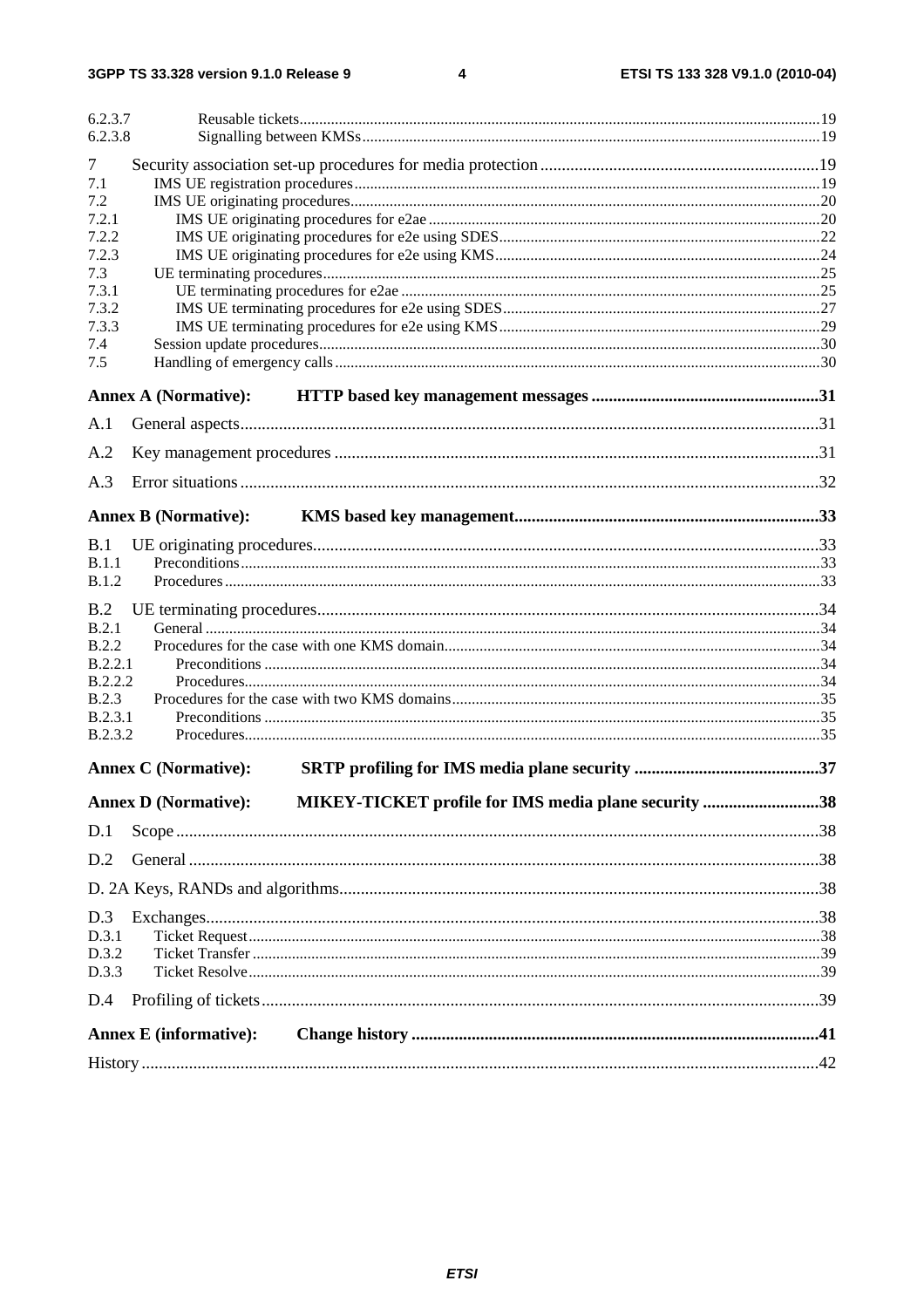## Foreword

This Technical Specification has been produced by the 3<sup>rd</sup> Generation Partnership Project (3GPP).

The contents of the present document are subject to continuing work within the TSG and may change following formal TSG approval. Should the TSG modify the contents of the present document, it will be re-released by the TSG with an identifying change of release date and an increase in version number as follows:

Version x.y.z

where:

- x the first digit:
	- 1 presented to TSG for information;
	- 2 presented to TSG for approval;
	- 3 or greater indicates TSG approved document under change control.
- y the second digit is incremented for all changes of substance, i.e. technical enhancements, corrections, updates, etc.
- z the third digit is incremented when editorial only changes have been incorporated in the document.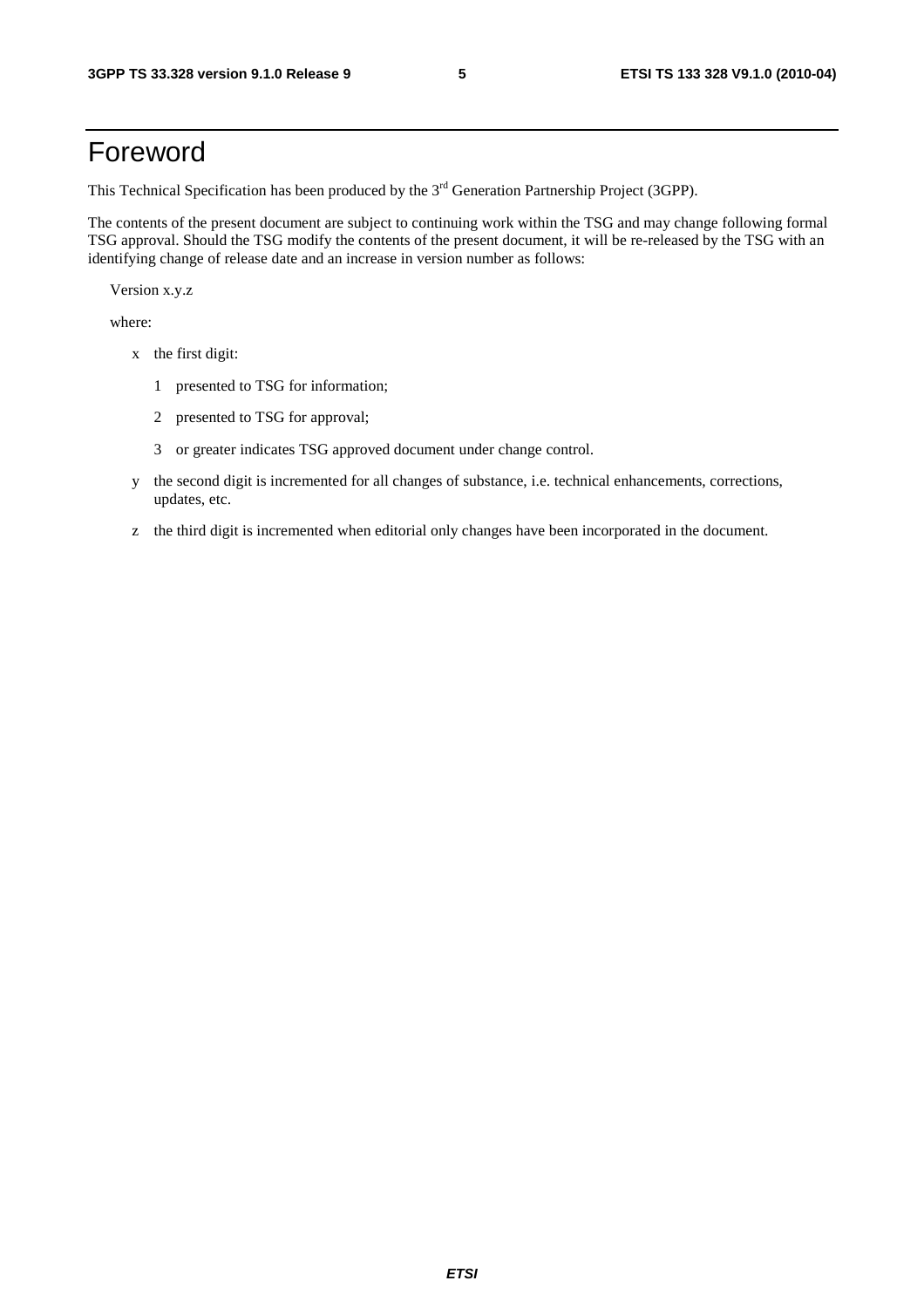## Introduction

With Common IMS it has become possible to use IMS over a wide variety of access networks. These access networks provide security of varying strengths, or, in some cases, no security at all. It is therefore desirable to have a standard for IMS media plane security, which provides uniform protection of IMS media against eavesdropping and undetected modification across access networks. Furthermore, media transport in the core network, although generally less vulnerable than in the access network, may also be realised in varying ways with different guarantees of protection. It is therefore also desirable to have a standard for IMS media plane security, which guarantees protection of IMS media against eavesdropping and undetected modification in an end-to-end (e2e) fashion between two terminal devices.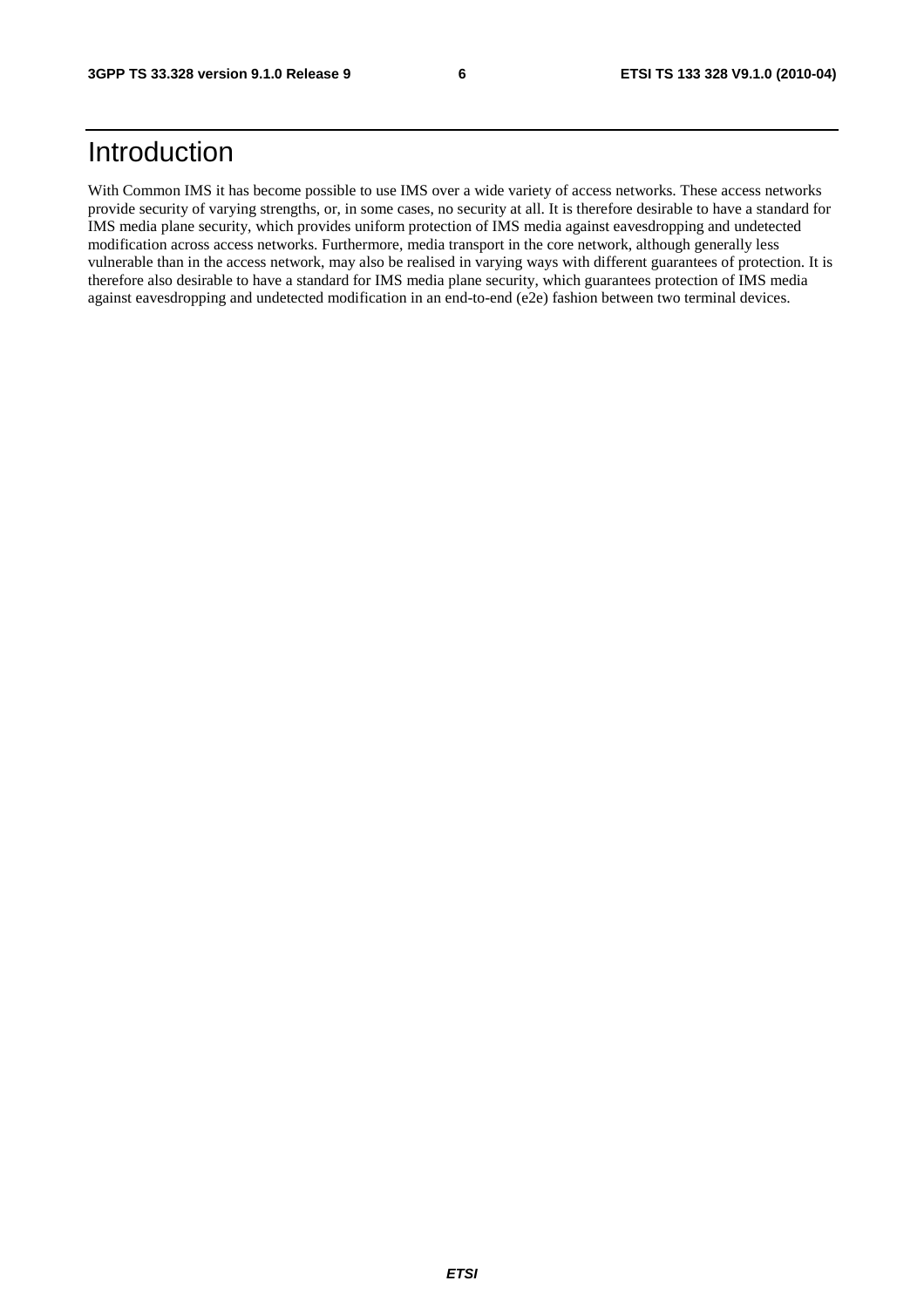## 1 Scope

The present document presents IMS media plane security for RTP based media which is designed to meet the following three main objectives:

- 1. to provide security for media usable across all access networks
- 2. to provide an end-to-end (e2e) media security solution to satisfy major user categories
- 3. to provide end-to-end (e2e) media security for important user groups like enterprises, National Security and Public Safety (NSPS) organizations and different government authorities who may have weaker trust in the inherent IMS security and/or may desire to provide their own key management service.

The media plane security in this release of the TS is based on the well established protocol SRTP. Key management solutions for SRTP are defined in this specification.

## 2 References

The following documents contain provisions which, through reference in this text, constitute provisions of the present document.

- References are either specific (identified by date of publication, edition number, version number, etc.) or non-specific.
- For a specific reference, subsequent revisions do not apply.
- For a non-specific reference, the latest version applies. In the case of a reference to a 3GPP document (including a GSM document), a non-specific reference implicitly refers to the latest version of that document *in the same Release as the present document*.
- [1] 3GPP TR 21.905: "Vocabulary for 3GPP Specifications".
- [2] 3GPP TS 23.002: "Network architecture".
- [3] 3GPP TS 23.228: "IP Multimedia (IM) Subsystem".
- [4] 3GPP TS 33.203: "3G Security; Access security for IP-based services".
- [5] 3GPP TS 33.210: "3G Security; Network domain security; IP network layer security".
- [6] 3GPP TS 33.220: "Generic Authentication Architecture (GAA); Generic bootstrapping architecture".
- [7] IETF RFC 1035: "DOMAIN NAMES IMPLEMENTATION AND SPECIFICATION".
- [8] IETF RFC 2616: "Hypertext Transfer Protocol -- HTTP/1.1".
- [9] IETF RFC 3711: "The Secure Real-time Transport Protocol (SRTP)".
- [10] IETF RFC 3550: "RTP: A Transport Protocol for Real-Time Applications".
- [11] IETF RFC 3830: "MIKEY: Multimedia Internet KEYing".
- [12] IETF RFC 4567: "Key Management Extensions for Session Description Protocol (SDP) and Real Time Streaming Protocol (RTSP)".
- [13] IETF RFC 4568: "Session Description Protocol (SDP) Security Descriptions for Media Streams".
- [14] draft-mattsson-mikey-ticket-00 (October 2009): "MIKEY-TICKET: An Additional Mode of Key .Distribution in Multimedia Internet KEYing (MIKEY)".

Editor's note: The above document cannot be formally referenced until it is published as an RFC.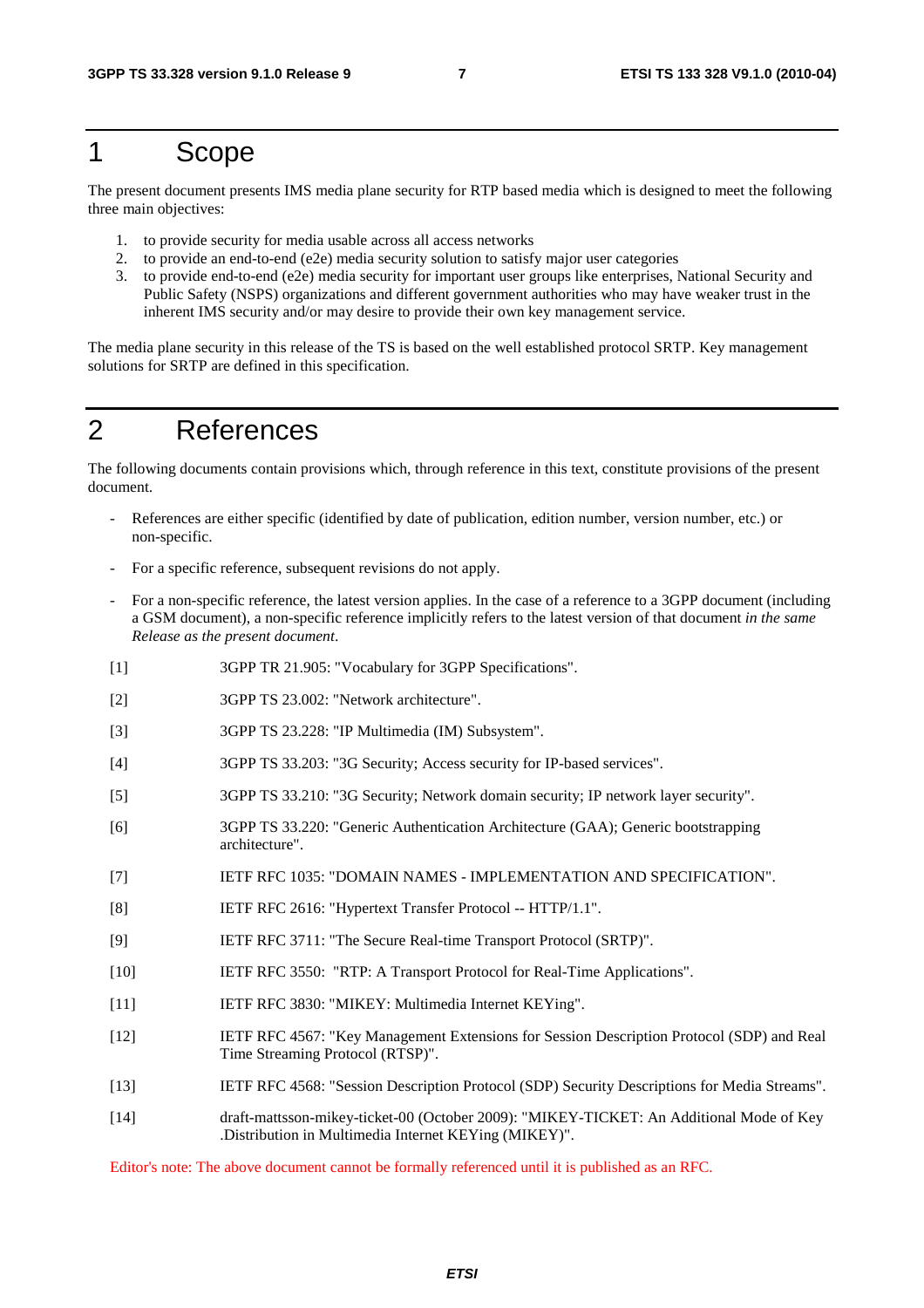- [15] IETF RFC 4771: "Integrity Transform Carrying Roll-Over Counter for the Secure Real-time Transport Protocol (SRTP)".
- [16] Otway, D. and Rees, O. 1987: "Efficient and timely mutual authentication." *SIGOPS Oper. Syst. Rev.* 21, 1 (Jan. 1987), 8-10.
- [17] IETF RFC 4566: "SDP: Session Description Protocol".
- [18] 3GPP TS 24.229: "IP multimedia call control protocol based on Session Initiation Protocol (SIP) and Session Description Protocol (SDP)".
- [19] 3GPP TS 24.109: "Bootstrapping interface (Ub) and network application function interface (Ua); Protocol details".

## 3 Definitions, symbols and abbreviations

## 3.1 Definitions

For the purposes of the present document, the terms and definitions given in TR 21.905 [1] and the following apply. A term defined in the present document takes precedence over the definition of the same term, if any, in TR 21.905 [1].

**End-to-access edge security:** This term refers to media protection extending between an IMS UE and the first IMS core network node in the media path without being terminated by any intermediary.

**End-to-end security:** This term refers to media protection extending between two IMS UEs without being terminated by any intermediary.

**IMS User Equipment:** User equipment used for IMS media communications over access networks. Use of such equipment for IMS media communications over any 3GPP access network shall require presence of a UICC.

**KMS User Identity: A** KMS user identity is derived from a user's public SIP-URI and it is the NAI-part of the SIP URI.

### 3.2 Symbols

Void

### 3.3 Abbreviations

For the purposes of the present document, the abbreviations given in TR 21.905 [1] and the following apply. An abbreviation defined in the present document takes precedence over the definition of the same abbreviation, if any, in TR 21.905 [1].

| DoS            | Denial of Service                    |
|----------------|--------------------------------------|
| e2ae           | End-to-access edge                   |
| e2e            | End-to-end                           |
| FQDN           | <b>Fully Qualified Domain Name</b>   |
| <b>GW</b>      | Gateway                              |
| <b>IMS-ALG</b> | <b>IMS</b> Application Level Gateway |
| <b>IMS UE</b>  | <b>IMS</b> User Equipment            |
| <b>KDF</b>     | <b>Key Derivation Function</b>       |
| <b>KMS</b>     | Key Management Service               |
| <b>MIKEY</b>   | Multimedia Internet KEYing           |
| <b>MNO</b>     | Mobile Network Operator              |
| NAF            | <b>Network Application Function</b>  |
| <b>NSPS</b>    | National Security and Public Safety  |
| <b>PKI</b>     | Public Key Infrastructure            |
| <b>TEK</b>     | Traffic Encryption Key               |
| TGK            | <b>TEK Generation Key</b>            |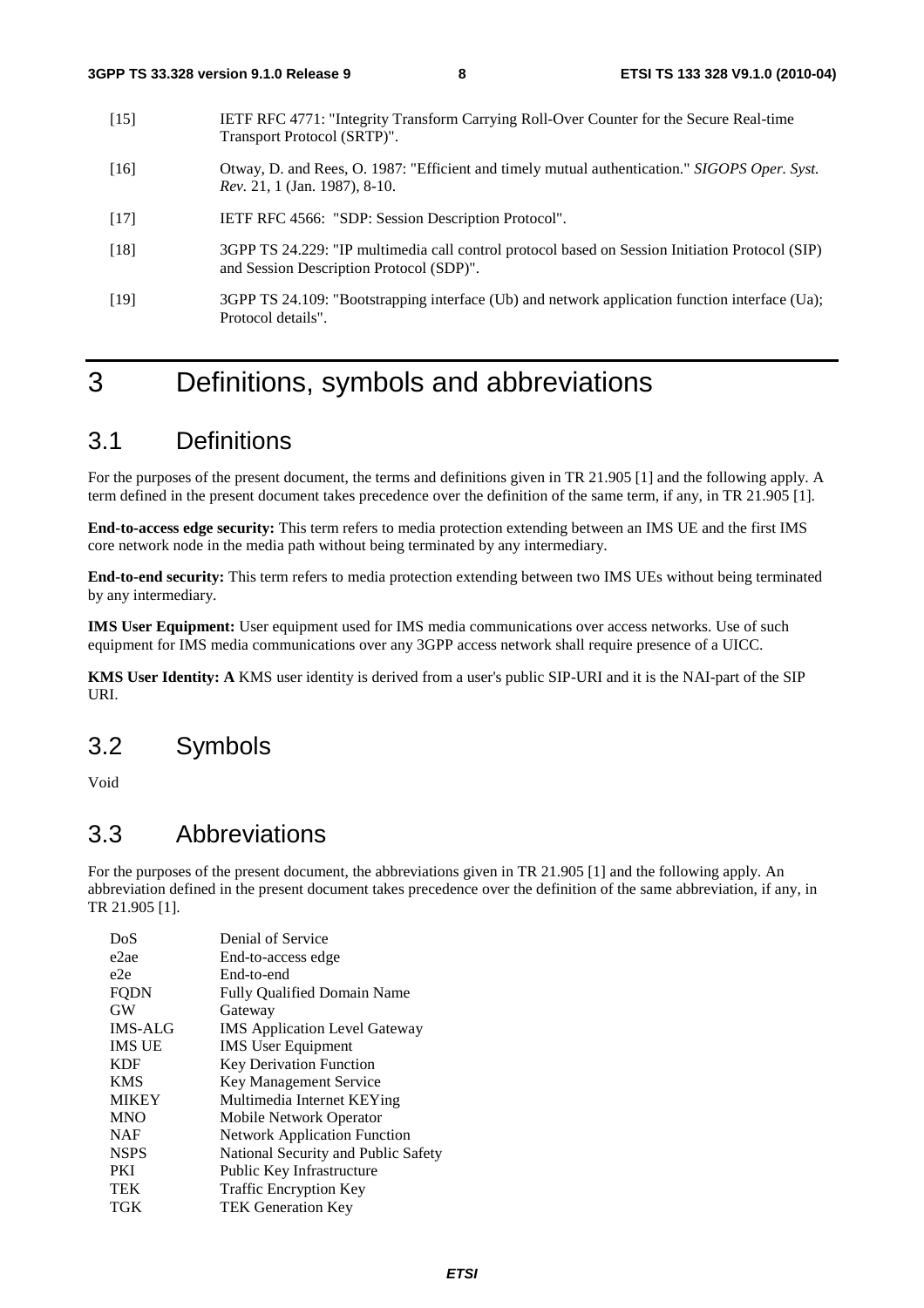## 4 IMS media plane security overview

Editor's Note: The text addressing network impact when e2e security based on SDES and KMS is used needs to be revisited once the decisions and adequate changes are made in CT1 and CT4.

## 4.1 Introduction

### 4.1.1 General

IMS media plane security is composed of two more or less independent key management solutions. The first solution, SDES, is for e2ae and for e2e media protection. The solution relies on the security of the SIP infrastructure and in particular on SIP signalling security.

The second solution is for e2e protection and aims for high security, independent of the signalling and transport network. It is based on use of a Key Management Service (KMS) and a ticket concept. The security offered is anchored in the KMS including the functionality used for user authentication and key generation towards the KMS.

Irrespectively of key management solution used, SRTP [9] is used as the security protocol to protect RTP based traffic. Specifically, the key(s) provided by this specification are used as the so called SRTP master key.

### 4.1.2 Solution overview

#### 4.1.2.1 SDES based solution

SDES (Session Description Protocol Security Descriptions for Media Streams, cf. RFC 4568 [13]), is a simple key management protocol for media streams, which are to be secured by means of SRTP [9]. SDES defines a Session Description Protocol (SDP) RFC 4566 [17] cryptographic attribute for unicast media streams. The attribute describes a cryptographic key and other parameters that serve to configure security for a unicast media stream in either a single message or a roundtrip exchange. The attribute can be used with a variety of SDP media transports, and RFC 4568 [13] defines how to use it for the SRTP unicast media streams. The SDP crypto attribute requires the services of a data security protocol to secure the SDP message. For the use of SDES in IMS, the SIP signalling security mechanisms defined for IMS shall be used, for more details cf. clause 5.5.

SDES basically works as follows: when an offerer A and an answerer B establish a SIP session they exchange cryptographic keys for protection of the ensuing exchange of media with SRTP. A includes the key, by which the media sent from A to B is protected, in a SIP message to B, and B responds with a SIP message including a second key, by which the media sent from B to A is protected.

In this specification, SDES is used for two modes of operation: e2ae mode and e2e mode. For the e2ae mode, SDES is run between an IMS UE and a SIP edge proxy, i.e. a P-CSCF (IMS-ALG). In the originating network, he P-CSCF (IMS-ALG) evaluates and subsequently deletes SDES cryptographic attributes that are passed to it from the IMS UE in SIP messages, and creates SDES cryptographic attributes and passes them to the IMS UE in SIP messages. This is done similarly in the terminating network. The resulting SRTP session is then established between the IMS UE and the media node controlled by the P-CSCF (IMS-ALG), i.e. the IMS Access Gateway (GW). This means that, for the e2ae mode, media is protected only over the access part of the network. The purpose of the e2ae mode is to provide access protection, i.e. guarantee protection of IMS media against eavesdropping and undetected modification in a uniform manner across heterogeneous access networks with various strengths of link layer protection. Access protection on the originating side is provided independently of access protection on the terminating side.

For the e2e mode, SDES is run between two IMS UEs, and the resulting SRTP session is then established between the two IMS UEs. This e2e media plane security solution should be suitable for anyone for whom the security level, with which SIP signalling messages are protected, is sufficient.

When used in e2e mode SDES has no requirements on the network infrastructure. When used in e2aemode, the requirements on the network infrastructure can be seen from clause 4.2.2.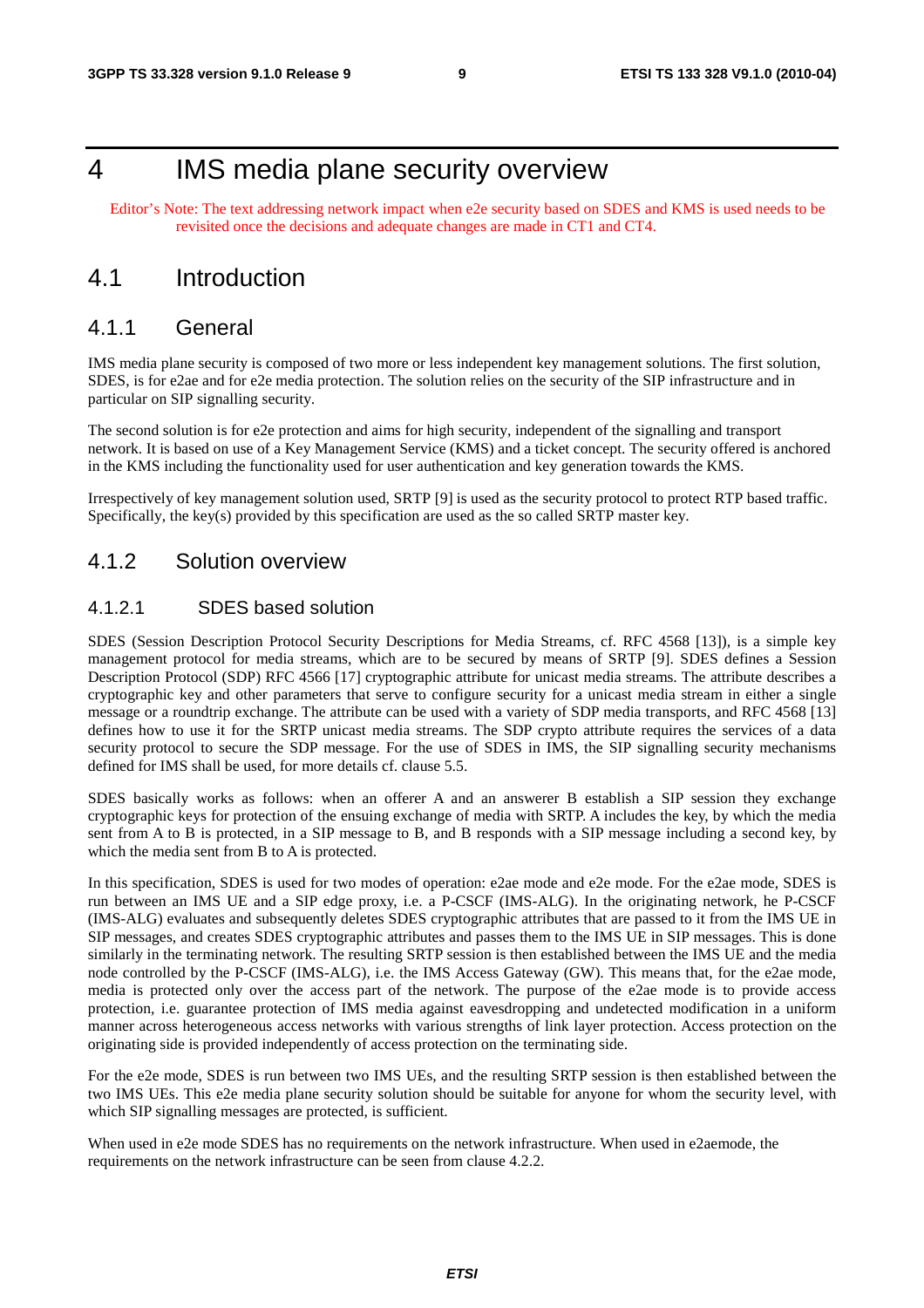#### 4.1.2.2 KMS based solution

The KMS based solution is an e2e security solution which protects media from one IMS UE all the way to another IMS UE not allowing any network entity access to plaintext media. It is designed to rely on a well defined and limited set of entities that have to be trusted, simplifying the task of evaluation and assessment of offered security level.

This solution is based on use of a KMS and a "ticket" concept. A high level and simplified description of the solution is as follows: The initiator of a call requests keys and a ticket from the KMS. The ticket contains the keys in a protected format. The initiator then sends the ticket to the recipient. The recipient presents the ticket to the KMS and the KMS returns the keys on which the media security shall be based. All these message exchanges are authenticated and sensitive parts are encrypted. The solution is based on MIKEY-TICKET [14].

Users served by different KMS's may establish connections with media plane security enabled, provided that the operators of the KMS's have a cooperation agreement and that the operators have established a secure and authenticated channel for message exchange between the KMS's.

The KMS based solution allows implementation of per user policies regarding use of secure connections in general and key handling in particular. System specific policies can easily be defined and enforced by the KMS. Access to the KMS is granted based on user authentication and authorization. User authentication may be based on GBA [6] with the KMS taking the role of a NAF.

The KMS based solution specified here also solves the so called forking problem as it includes a mechanism which gives each individual recipient end-point in a forking scenario a unique key. These end-point unique keys cannot be recreated by any other end-point (except for the initiator) and in particular not any other end-point to which the call was forked. At the same time the solution offers SIP security independent mutual identity verification of caller and answering user.

This KMS based solution includes three features aiming to off-load the KMS from receiving ticket requests. The first feature is that tickets may be reused. This means that a user may request a ticket for another user and then for a specified time period use this ticket to protect calls to the other user. The second feature is that it is possible to generate tickets that can be used to establish secure connections to any user in a defined set of users. Such tickets are called group tickets. The third feature is that, if allowed by the local policy, the initiator may create tickets by itself, without contacting the KMS. This feature is supported by MIKEY-TICKET [14] and mimics the signalling flows of the Otway-Rees protocol [16].

Note that use of tickets combining these three features may significantly reduce the number of ticket requests that the KMS has to handle. Note also that the use of tickets carrying keys will allow a design of the KMS with no requirements to hold per user state.

### 4.2 IMS media plane security architecture

### 4.2.1 General

This clause describes the impact of IMS media plane security on the IMS architecture. Three cases need to be distinguished. The IMS UEs are impacted in all three cases. The network impact greatly varies with the cases.

- 1. E2ae security: here the P-CSCF (IMS-ALG), the IMS Access GW, and the Iq interface between them are impacted.
- 2. E2e security using SDES: here, the network infrastructure is not impacted.
- 3. E2e security using KMS: here, the network infrastructure needs to be enhanced with a Key Management Server, which, in turn, relies on a GBA [6] infrastructure, or an infrastructure to provide corresponding services, to be in place. Otherwise, the network infrastructure is not impacted.

There are two prerequisites on the network infrastructure for e2e media plane security between two terminals by means of SRTP to become possible:

- a) Transcoding shall not take place in the media path;
- b) Nodes in the media path shall be configured to forward SRTP packets transparently.

These prerequisites apply irrespective of whether the SRTP session was established by means of SDES or KMS.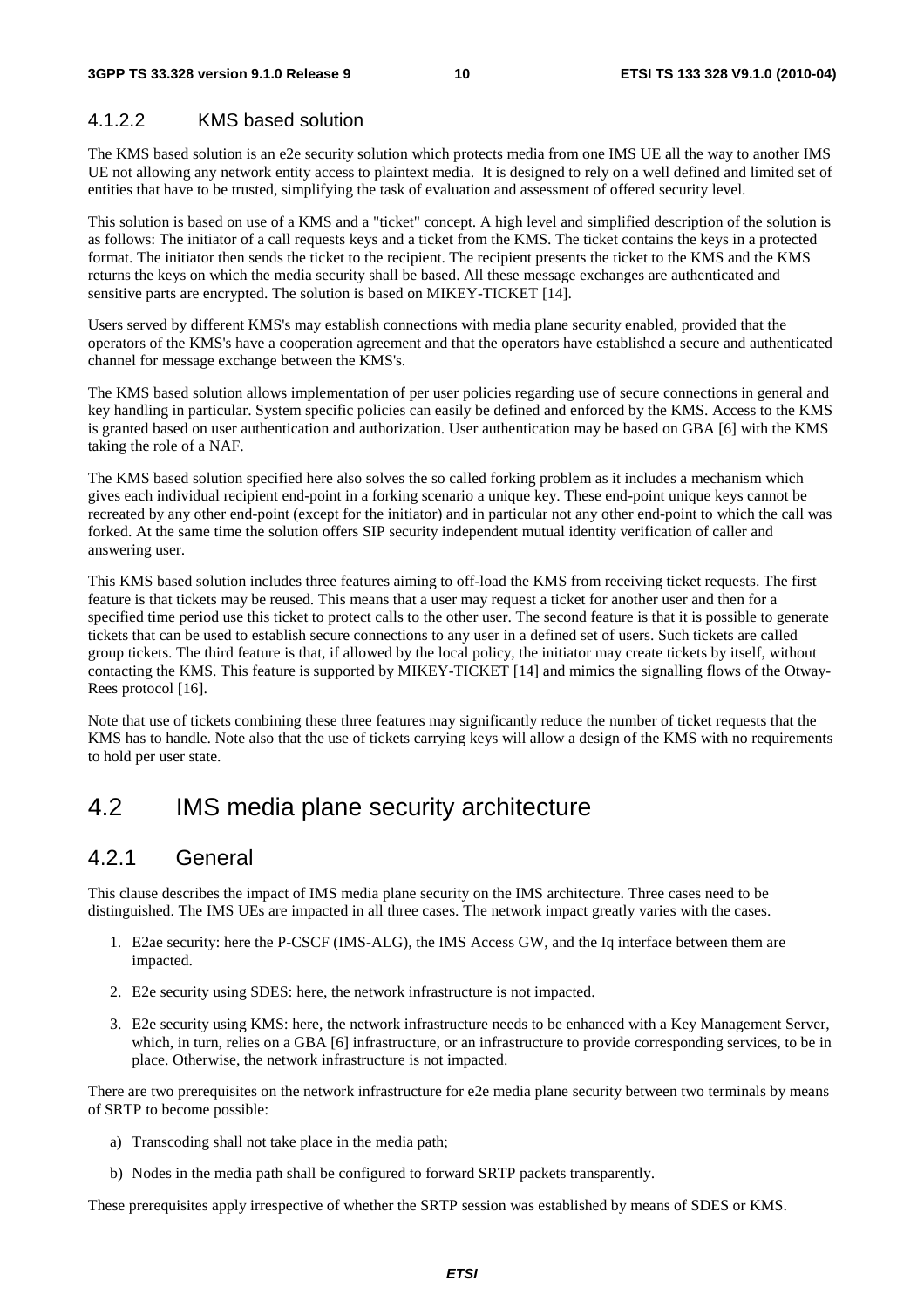NOTE: The lawful interception architecture is outside the scope of this TS.

### 4.2.2 E2ae security

For e2ae security, the P-CSCF (IMS-ALG) shall always include the IMS Access GW in the media path even if the involvement of the IMS Access GW would otherwise not be needed, e.g. if traffic was to be routed only between two terminals in the same IMS domain.

The P-CSCF (IMS-ALG) needs to be enhanced to be able to terminate the key management protocol SDES, as well as handle indications, which are specific to e2ae security and are inserted in SIP messages. The IMS Access GW needs to be enhanced to be able to terminate SRTP streams. The Iq interface between P-CSCF (IMS-ALG) and IMS Access GW needs to be enhanced to be able to transport parameters related to the management of SRTP cryptographic contexts. The S-CSCF may be involved in the registration of media plane security capabilities. There is no impact on other parts of the network infrastructure. This is depicted in Figure 1. Details can be found in clauses 6.2.1.3, 7.2.1 and 7.3.1.



#### **Figure 1: IMS signalling and media plane entities relevant to e2ae security**

### 4.2.3 E2e security using SDES

When used in e2e mode SDES has minor or no requirements on the network infrastructure, see clause 4.2.1.

### 4.2.4 E2e security using KMS

The objective of the KMS based solution is to establish e2e media plane security between IMS UE's.

A simple network model of the entities involved in the key management for the KMS based solution is shown in Figure 2. The architecture follows the Generic Bootstrapping Architecture (GBA) [6]. GBA is used for KMS user authentication and establishment of a shared key for protection of message exchanges over Ua.

NOTE: Instead of GBA other systems offering corresponding services can be used. The used system has to provide user authentication, a shared security association between KMS and IMS UE and an identity for the security association which can be used to reference the security association. The security association can also define the user associated KMS user identities (see 6.2.3.2). The system can be based on any type of user credentials deemed to be secure enough for the intended application relying on the media plane security.

The IMS UE's may be served by different KMS's, e.g. when they belong to different IMS operator domains. Therefore, a new reference point, Zk, for message exchange between two KMS's is introduced. Zk is used when one KMS gets a request to resolve a ticket which only can be resolved by another KMS. The end-points using Zk shall be mutually authenticated and messages shall be integrity and confidentiality protected.

The media plane interface and the SIP signalling interface (Gm) is not shown in the reference model as these interfaces are in principle not changed. The required new functionality is implemented by modifications in SIP/SDP.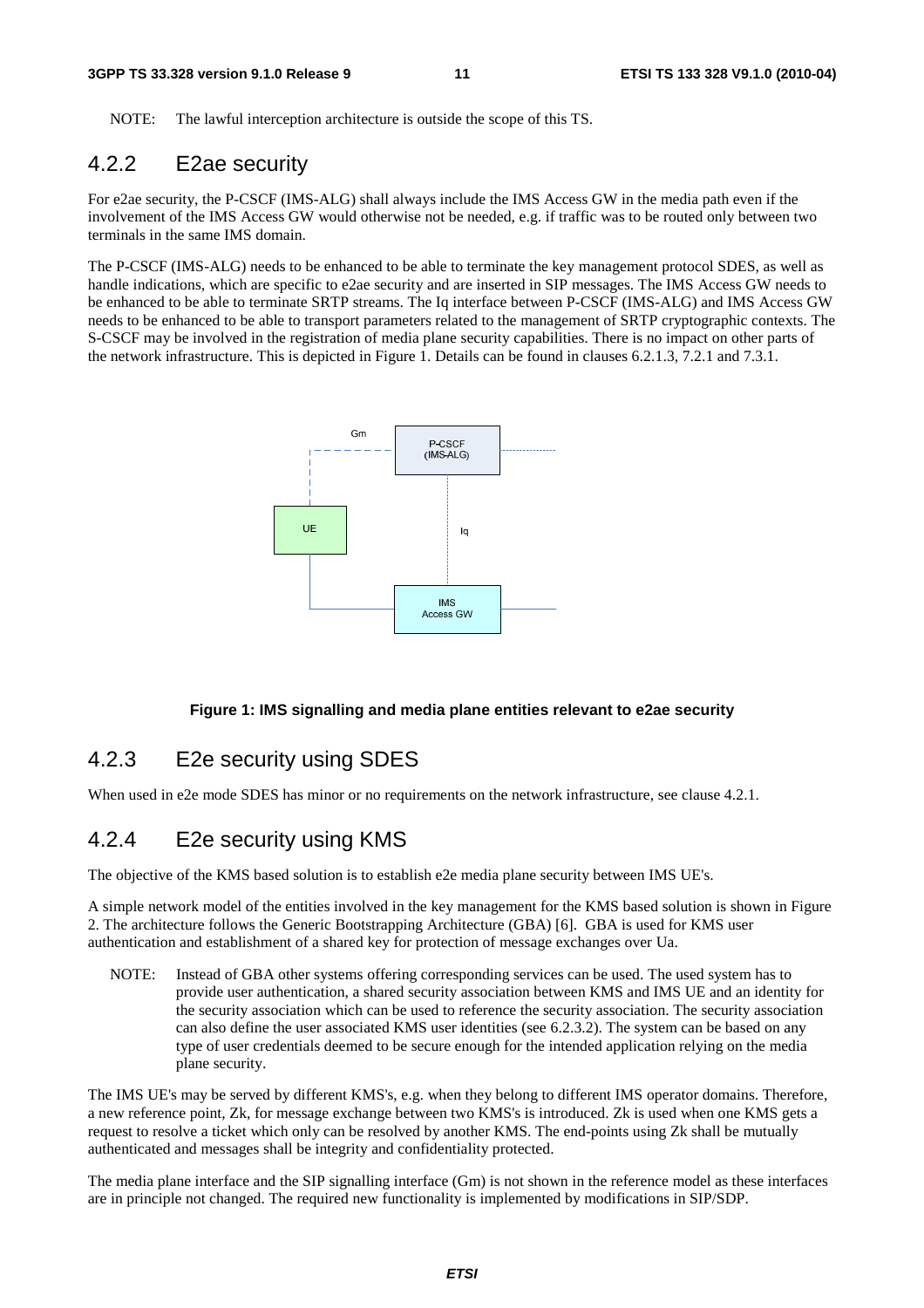

#### **Figure 2: Reference model for key management for the KMS based solution**

Further information on entities and reference points in the reference model is given in the following list:

- For HSS definitions refer to [2].
- For GBA and BSF definitions including the Zh, Zn and Ub reference points refer to TS 33.220 [6].
- For how to secure Zh and Zn also refer to TS 33.220 [6].
- The KMS acts as a NAF when GBA is used for user authentication and establishment of a key shared between the KMS and an IMS UE.
- Reference point Ua uses HTTP [8] for transport of MIKEY-TICKET [14] messages. The procedures are defined in Annex A.
- Protocol details for reference points Ua and Ub are provided in TS 24.109 [19].
- Reference point Zk also uses HTTP [8] for transport of MIKEY-TICKET [14] messages. The procedures are according to Annex A with the restriction that Request-URI only can contain "requesttype" equal to "ticketresolve". Network domain Security [5] shall be used for authentication of endpoints and protection of messages.

## 5 IMS media plane security features

### 5.1 General

The support for IMS media plane security mechanisms and procedures is optional in IMS UEs and its support in the IMS core network is also optional. An IMS UE may support SDES based media plane security mechanisms and/or KMS based media plane security mechanism. When an IMS UE supports SDES media plane security mechanisms it shall support procedures for e2ae IMS media plane security and it may support e2e IMS media plane security.

### 5.2 Media integrity protection

The support for IMS media integrity protection is mandatory in an IMS UE supporting IMS media plane security and mandatory in IMS core network elements (i.e., IMS Access Gateway) supporting SDES based e2ae IMS media plane security.

The use of IMS media integrity protection is optional, except that RTCP shall be integrity protected using SRTCP, in accordance with RFC 3711 [9].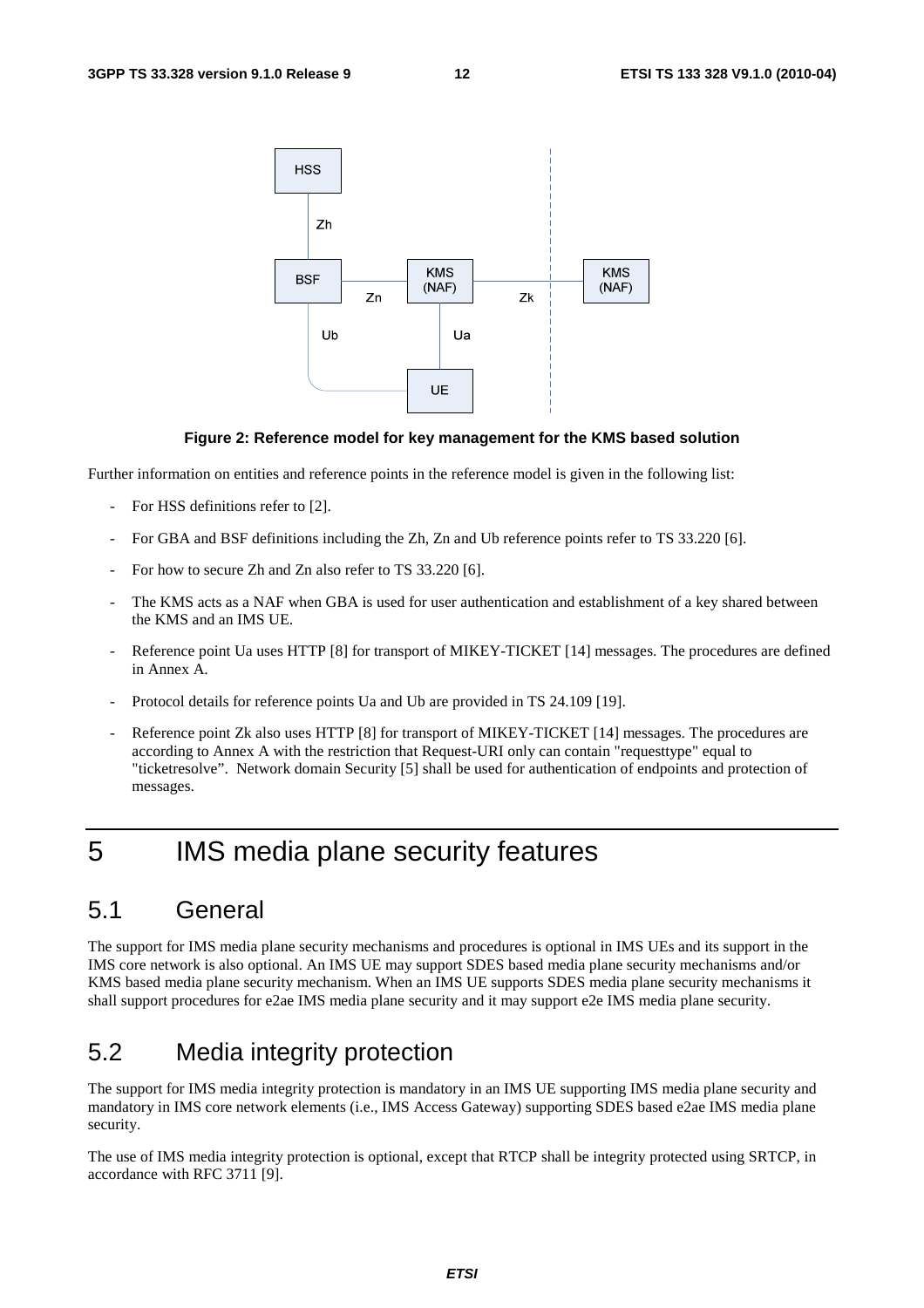## 5.3 Media confidentiality protection

The support for IMS media confidentiality protection is mandatory in an IMS UE supporting media plane security and mandatory in IMS core network elements (i.e., IMS Access Gateway) supporting SDES based e2ae IMS media plane security.

When IMS media plane security is used, SRTP transforms with null encryption should not be used.

## 5.4 Authentication and authorization

## 5.4.1 Authentication and authorization for e2ae protection

E2ae security implies that no other IMS nodes, apart from P-CSCF (IMS-ALG) and IMS Access GW will terminate IMS media security.

The IMS UE and the P-CSCF (IMS-ALG) rely on SIP signalling security to authenticate each other. This is consistent with the fact that the security of the use of SDES entirely relies on SIP signalling security, cf. clause 5.5.

The P-CSCF (IMS-ALG) tells the IMS UE by an explicit indication, cf. clauses 7.2.1 and 7.3.1, that e2ae security is provided, i.e. that the IMS UE shares the media keys with the P-CSCF (IMS-ALG) and not with some other entity. Provided the IMS UE trusts SIP signalling security it can rely on this explicit indication for the following reasons: the IMS UE knows from registration that the P-CSCF (IMS-ALG) is capable of e2ae security, and that such a P-CSCF (IMS-ALG) will remove any such indication if inserted by another party, cf. clauses 7.2.1 and 7.3.1.

The IMS UE and the IMS Access GW authenticate each other by means of implicit key authentication: the IMS UE believes that only the IMS Access GW can have the media keys to protect the media because it trusts the P-CSCF (IMS-ALG) to give the keys only to the IMS Access GW. Similarly, the IMS Access GW trusts the P-CSCF (IMS-ALG) that the keys are shared only with this IMS UE.

The IMS UE implicitly authorizes the P-CSCF (IMS-ALG) and the IMS Access GW to perform e2ae security by indicating support for e2ae security during the registration in line with the IMS UE's policy, cf. clause 7.1.

Conversely, an IMS UE is always authorized to participate in e2ae security if the network policy allows e2ae security, cf. clause 7.1.

## 5.4.2 Authentication and authorization for e2e protection using SDES

The originating IMS UE and the terminating IMS UE rely on SIP signalling security to authenticate each other. This is consistent with the fact that the security of the use of SDES entirely relies on SIP signalling security, cf. clause 5.5.

In particular, under the assumption of secure SIP signalling, the originating IMS UE can be assured that the media key it sent reaches only the intended recipient of the SIP messages, except in forking or re-targeting situations where also the endpoints to which the call is forked or re-targeted will see the media key sent by the originating IMS UE. The terminating IMS UE gets different degrees of assurance about the identity of the originating IMS UE it shares a key with, depending on whether the originating IMS UE resides in the same trust domain or not. If it does then the network can assert the sender's identity to the terminating IMS UE, otherwise there will be no such assurance.

Furthermore, if both the originating and the terminating IMS UE are in IMS they know from the absence of indications relating to e2ae security that no IMS network node terminates IMS media security. If one of the UEs is outside the IMS there will be no such assurance.

Editor's Note: The statements in the preceding paragraph should be verified when indications in call set-up procedures have been defined.

The originating and the terminating IMS UE implicitly authorize each other to engage in e2e security by sending SDES crypto attributes to each other.

## 5.4.3 Authentication and authorization for e2e protection using KMS

User authentication and authorization shall be performed as described in Clause 6.2.3.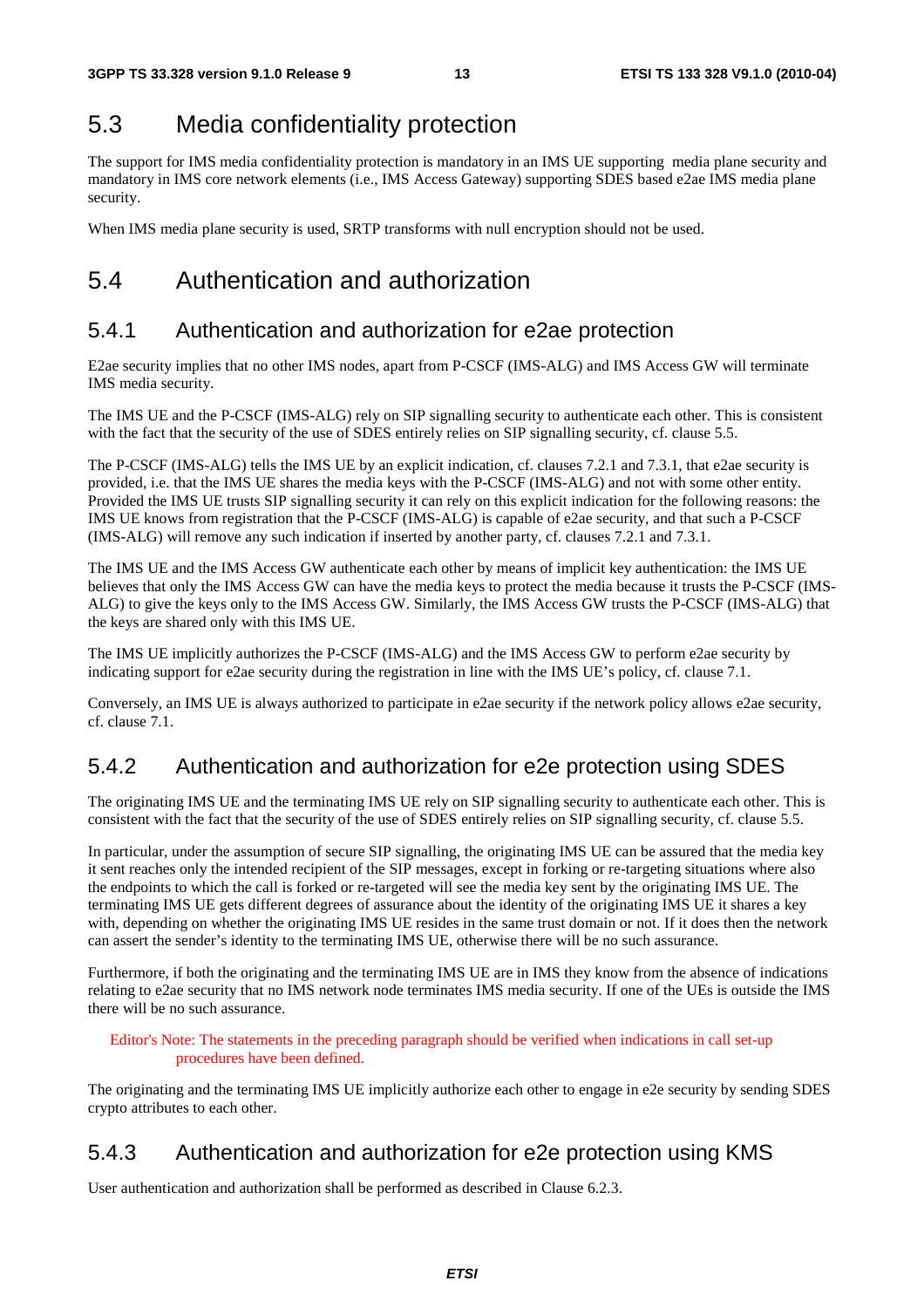The KMS can perform policy control regarding e.g. who is allowed to set up connections with secured media to whom. Other ticket features defined in MIKEY-TICKET [14] such as reuse of tickets, forking key generation and terminating side authentication can also be controlled by the KMS.

Authorization of ticket requests to the KMS is based on an authenticated user identity carried in the request message. The user may request a specific type of ticket but the KMS can control the actual settings in the issued ticket.

When the terminating side requests the KMS to resolve a ticket and return the keys to be used, the KMS checks that the terminating user is authorized to resolve the ticket. This authorization is based on information about allowed recipients carried in the ticket and the authenticated identity of the requesting user carried in the request message.

When user authentication is based on GBA, the IMS UE uses its GBA B-TID [6] as authenticated identifier. The NAFkey identified by the B-TID is used for protection of the message exchange.

Mutual authentication between initiating and terminating users is achieved based on trust in the KMS. The terminating side will be assured of the initiating IMS UE identity as its KMS UID, defined in clause 6.2.3.2, will be included in the ticket and ticket integrity will be verified by the KMS and reported back to the requestor. The initiator will get assurance about the identity of the terminating user when receiving the TRANSFER\_RESP message. The response message will include a KMS UID representing the entity requesting the KMS to resolve the ticket. The response message is authenticated with a key guaranteeing the authenticity of the KMS UID.

As the KMS based solution only provides e2e security there is no need for control and policing regarding the scope of media protection.

If there is a need in the network to detect that KMS based security solution is used it can be done by inspecting the SDP parts of the SIP signalling, in particular the SDP attribute a=key-mgmt which if present indicates use of MIKEY-TICKET [14] and implicitly then use of the KMS based IMS media plane security functionality.

## 5.5 Security properties of key management, distribution and derivation

### 5.5.1 General security properties for protection using SDES

SDES requires SIP messages carrying SDES crypto attributes to be secured as SDES provides no security mechanism of its own. Under the assumption that the protocol for securing media, SRTP, is secure the use of SDES provides the same level of security for IMS media where media protection is applied as provided for SIP signalling. In other words, the user may place the same degree of trust in media security as in signalling security.

In IMS, SIP messages are secured in a hop-by-hop fashion. Several alternatives are available for securing SIP messages between the IMS UE and the P-CSCF (IMS-ALG). In particular, IPsec and TLS, as defined in TS 33.203 [4] are specified in 3GPP. Within the IMS core network, security is provided by IPsec or TLS, cf. clause 6.2.

Outside the IMS, at least hop-by-hop TLS as in RFC 3261 is likely to be supported. IMS has no control over how non-IMS SIP providers secure the interfaces between their SIP proxies. This makes SDES appear less secure in a non-IMS environment. On the other hand, service level agreements may give sufficient assurance here.

On the SIP proxies, the keys transported with SDES become visible in plaintext. Therefore, compromise of these proxies will allow not only signalling security, but also media security, to be compromised. However, it should be noted that, even if media security was not applied at all, the proxies would need to be protected anyway to secure SIP signalling for its own sake as SIP signalling security is an important requirement for operators and users. Therefore, the SIP proxies may be assumed to be trusted for this purpose anyhow.

### 5.5.2 Additional security properties for e2ae protection using SDES

For the e2ae case, there are additional security properties.

The trust in all SIP proxies in the signalling path is required for SDES. However, assuming that strong SIP signalling security, e.g. TLS or IPsec, is used between IMS UE and P-CSCF (IMS-ALG), this difference plays no role for the case of e2ae protection as explained below.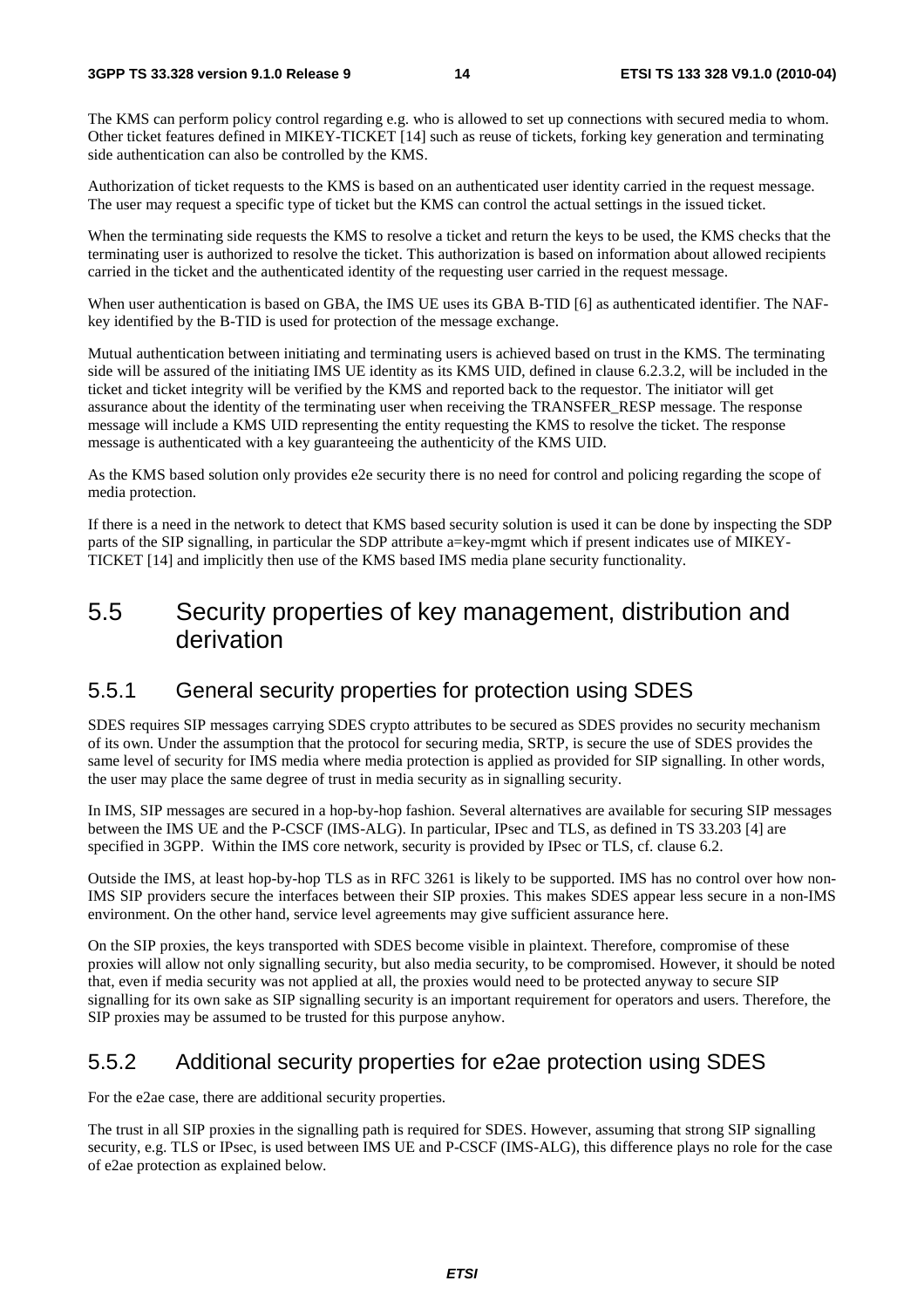By definition of e2ae protection, the media keys must be available in the P-CSCF (IMS-ALG) and IMS Access GW in the clear, irrespective of the key management scheme used. And by the assumption of strong SIP signalling security and the fact that there is no SIP proxy between the IMS UE and the P-CSCF (IMS-ALG), no attacker can obtain the media keys by eavesdropping on the interface between the IMS UE and the P-CSCF (IMS-ALG) nor any intermediate SIP proxy, again irrespective of the key management scheme used. Therefore, the attacks relating to compromised intermediate signalling nodes that may apply to the use of SDES for e2e security do not apply to the use of SDES for e2ae security.

When SDES is used for e2ae protection then, in addition to SIP signalling security, also the Iq interface for signalling between the P-CSCF (IMS-ALG), and the media node terminating SRTP towards the UE, i.e. the IMS Access GW, needs to be secured, cf. clause 6.2.1.3.

### 5.5.3 Security properties for e2e protection using KMS

Key management, distribution and derivation shall be performed as described in Clause 6.2.3. It is performed in accordance with MIKEY-TICKET [14]. In particular the key derivation functions of MIKEY in RFC 3830 [11] are reused.

MIKEY-TICKET [14] extends the concepts from MIKEY in RFC 3830 [11] to cover ticket based key management. The basic exchanges between a user and the KMS used in this specification are security-wise modelled after MIKEY PSK and exhibit the same security properties. These exchanges are performed over HTTP [8] and the security is based on the message security offered by MIKEY-TICKET [14].

The ticket transfer exchange is also modelled after MIKEY PSK but instead of directly using shared keys for message protection and protection of TGKs/TEKs, these keys are carried in the ticket and made available to the users from the KMS. Assuming that the KMS is secure this will render this exchange the same security properties as MIKEY PSK.

Access to KMS is a single source of failure in the system and depending on service requirements, back-up solutions should be considered. It would be possible to replicate the KMS functionality and e.g. use multiple addresses for access.

The KMS and the BSF are critical components in the system and their availability should be protected. Measures to protect against denial of service attacks should be installed.

## 6 Security mechanisms

## 6.1 Media security mechanisms

### 6.1.1 Media security mechanisms for real-time traffic

In this specification, protection for real-time traffic means protection for IMS traffic using the Real-Time Transport Protocol (RTP) or the RTP Control Protocol (RTCP), cf. RFC 3550 [10].

The integrity and confidentiality protection for IMS traffic using RTP shall be achieved by using the Secure Real-Time Transport Protocol (SRTP), RFC 3711 [9]. The integrity and confidentiality protection for IMS traffic using RTCP shall be achieved by using the Secure RTCP protocol (SRTCP), RFC 3711 [9].

A compliant implementation shall support the default transforms and key derivation functions defined in SRTP [9] Additional transforms and key derivation functions may be supported. Annex C provides further profiling of SRTP for compliant implementations.

Key management mechanisms for SRTP and SRTCP, as used in this specification, are described in clause 6.2. The key management mechanisms shall provide SRTP master key(s) and master salt(s).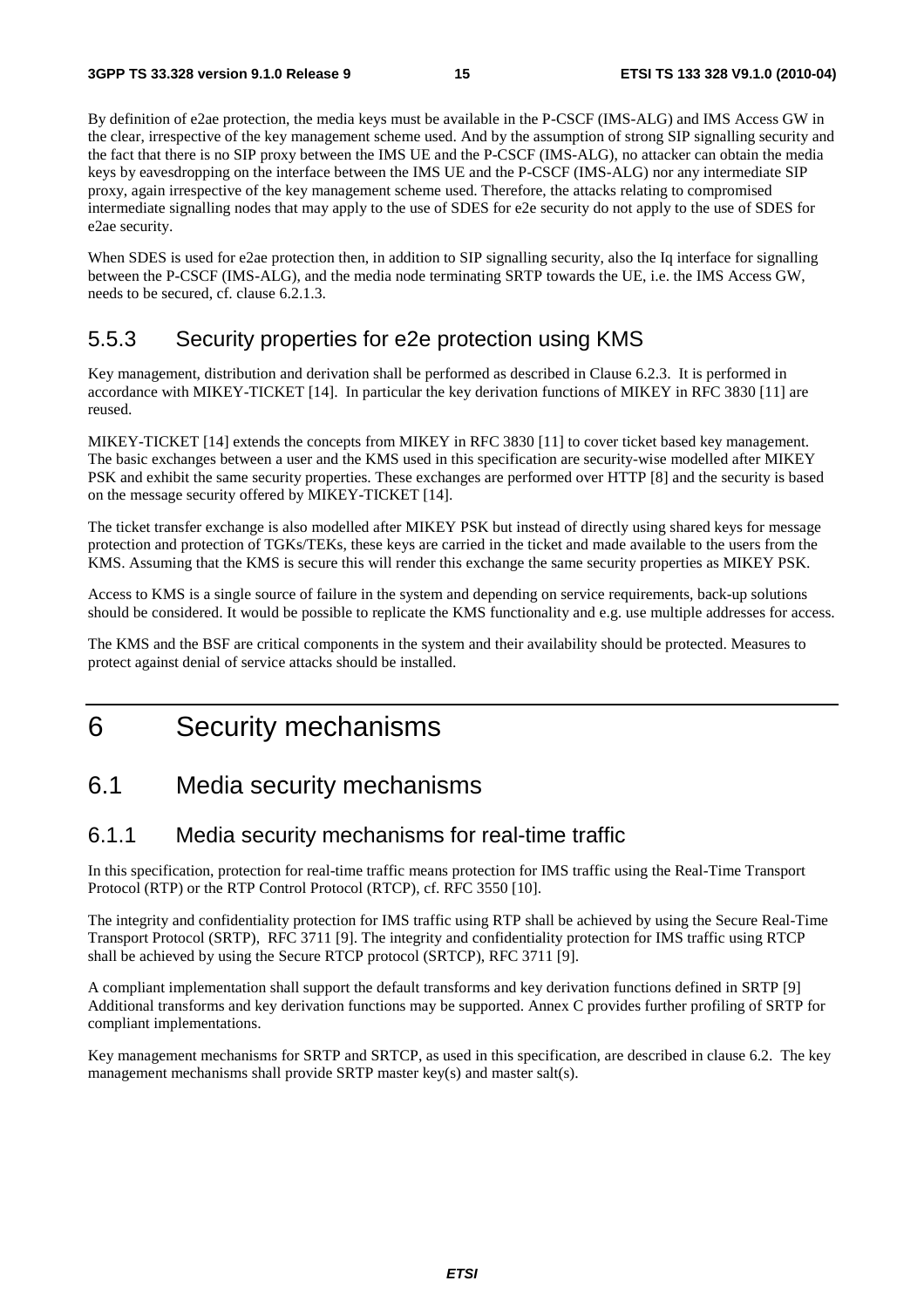## 6.2 Key management mechanisms for media protection

### 6.2.1 Key management mechanisms for e2ae protection

#### 6.2.1.1 Endpoints for e2ae protection

The P-CSCF (IMS-ALG) shall handle signalling related to e2ae protection. In particular, the P-CSCF (IMS-ALG) shall terminate the key management protocol and communicate the agreed security context parameters to the IMS Access GW over the Iq interface.

The IMS Access GW shall terminate the protocol for media confidentiality and integrity protection towards the UE as requested by the P-CSCF (IMS-ALG). The IMS Access GW shall send unprotected packets to and receive unprotected packets from the network.

For IMS real-time traffic, the IMS Access GW shall send SRTP and SRTCP packets to and receive SRTP and SRTCP packets from the UE as requested by the P-CSCF (IMS-ALG). The IMS Access GW shall send RTP and RTCP packets to and receive RTP and RTCP packets from the network.

For the definition of the IMS Access GW cf. TS 23.228 [3].

#### 6.2.1.2 Key management protocol for e2ae protection

The key management protocol for e2ae protection for real-time traffic shall be the SDP Security Descriptions (SDES) as defined in [13].

The secure use of the SDP crypto attribute defined in SDES requires the services of a data security protocol to secure the SDP message. For the use of SDES in IMS, these security services are provided by the SIP signalling security mechanisms applied between the UE and the P-CSCF (IMS-ALG) as defined in TS 33.203 [4]. SIP messages between the UE and the P-CSCF (IMS-ALG) shall be confidentiality-protected either by the confidentiality mechanisms of IPsec or TLS as defined in TS 33.203 [4], or by confidentiality provided by the underlying access network.

### 6.2.1.3 Functional extension of the Iq interface for e2ae protection

For each session set-up, the P-CSCF (IMS-ALG) shall send the parameters contained in two specific SDES crypto attributes, cf. RFC 4568 [13], over the Iq interface to the IMS Access GW. On the originating side of the session, these are the SDES crypto attribute selected by the P-CSCF (IMS-ALG) from the ones received from the IMS UE in the SDP Offer and the SDES crypto attribute generated and inserted by the P-CSCF (IMS-ALG) in the SDP Answer sent to IMS UE, cf. clause 7.2.1. On the terminating side of the session, these are the SDES crypto attribute selected by the UE from the ones generated and inserted by the P-CSCF (IMS-ALG) in the SDP Offer sent to IMS UE and the SDES crypto attribute received from the IMS UE in the SDP Answer, cf. clause 7.3.1. The P-CSCF (IMS-ALG) shall send the parameters contained in an SDES crypto attribute over Iq in such a way that the IMS Access GW is able to uniquely associate the SDES crypto attribute with a media stream.

The IMS Access GW shall, upon reception of an SDES crypto attribute, establish an SRTP security context (as described in RFC 4568 [13] and RFC 3711 [9]) and be prepared to convert RTP packets to SRTP packets and vice versa, using the corresponding SRTP security contexts, and send the packets to the UE or receive them from the UE, as described in clause 7.

The Iq interface shall be protected by NDS/IP [5].

NOTE: If the P-CSCF (IMS-ALG) and IMS Access GW are located in the same security domain then cryptographic protection is not mandated by NDS/IP. From TS 33.210 [5]: "The Zb-interface is located between SEGs and NEs and between NEs within the same security domain. The Zb-interface is optional for implementation." Note further that TS 33.210 [5] recommends encryption but does not mandate it, even over Za interface, but the confidentiality of the keys sent over the Iq interface is required. Encryption may need to be used to ensure this.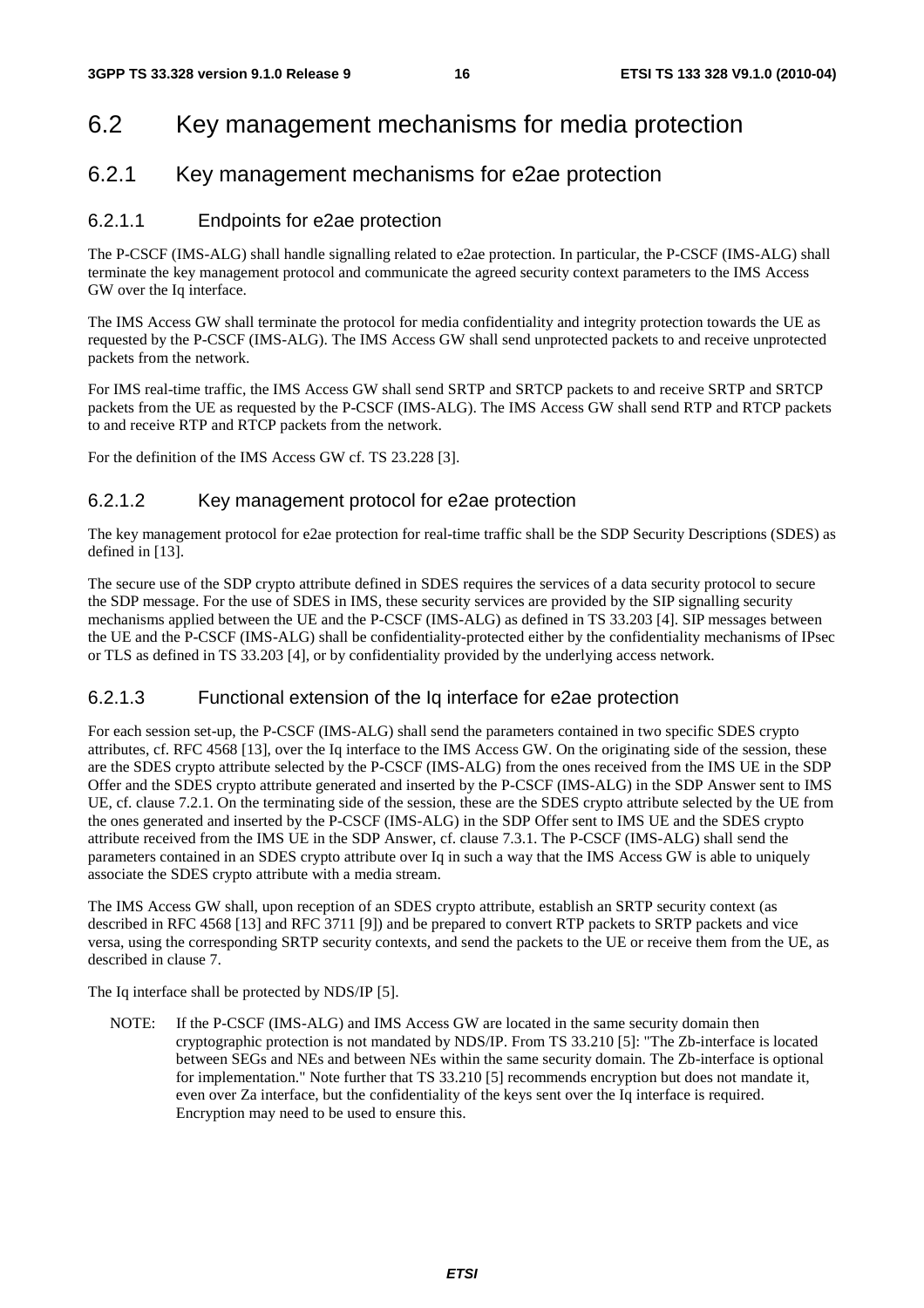### 6.2.2 Key management mechanisms for e2e protection using SDES

SDP Security Descriptions (DES) as defined in [13] may be used for key management for e2e protection for real-time traffic.

The secure use of the SDP crypto attribute defined in SDES requires the services of a data security protocol to secure the SDP message. For the use of SDES in IMS, these security services are provided by the SIP signalling security mechanisms applied between the UE and the P-CSCF as defined in TS 33.203 [4] and between IMS core network elements as defined in TS 33.210 [5] and, for the optional use of TLS, in TS 33.203 [4]. SIP messages between the UE and the P-CSCF shall be confidentiality-protected either by the confidentiality mechanisms of IPsec or TLS as defined in TS 33.203 [4], or by confidentiality provided by the underlying access network. SIP messages between IMS core network elements shall be confidentiality-protected by the confidentiality mechanisms of IPsec or TLS as defined in TS 33.210 [5] and TS 33.203 [4] respectively, or by confidentiality provided by the underlying core network.

NOTE: e2e protection using the key management mechanism described above may also be achieved between an IMS UE and a non-IMS SIP terminal. It is true also for this case that the services of a data security protocol to secure the SDP message are required. However, the means to provide such services in a non-IMS network are outside the scope of this specification.

### 6.2.3 Key management mechanisms for e2e protection using KMS

#### 6.2.3.1 General

The key management mechanisms are defined by MIKEY-TICKET [14] and the profiling of tickets and procedures as given in this specification. Annex D specifies the default implementation of KMS based IMS media plane security and use of GBA for user authentication and establishment of a shared key between KMS and IMS UE.

MIKEY-TICKET [14] contains up to three message exchanges. The first exchange is called Ticket Request and is between the initiating user and the KMS. The second exchange is called Ticket Transfer and is between initiating and terminating users. The third exchange is called Ticket Resolve and is between the terminating user and the KMS. The exchanges and the messages in the exchanges are illustrated in Figure 3. In MIKEY-TICKET [14] the three parties involved in the message exchanges are called Initiator, KMS and Responder, respectively.

Depending on the KMS policy, some message exchanges may be omitted. For example, if the KMS policy indicates that the initiator generates the ticket without the assistance with KMS (MIKEY-TICKET mode 3, cf. [14]), the Ticket Request message exchange, i.e. the REQUEST\_INIT and REQUEST\_RESP messages will be omitted.



#### **Figure 3: MIKEY-TICKET message exchanges**

#### 6.2.3.2 KMS user and user group identities

Users of the KMS based security solution shall have at least one public SIP-URI formatted identity. The NAI part (username@domain) of this identity is used for user identification and authentication in the key management system. This identity is called the KMS UID.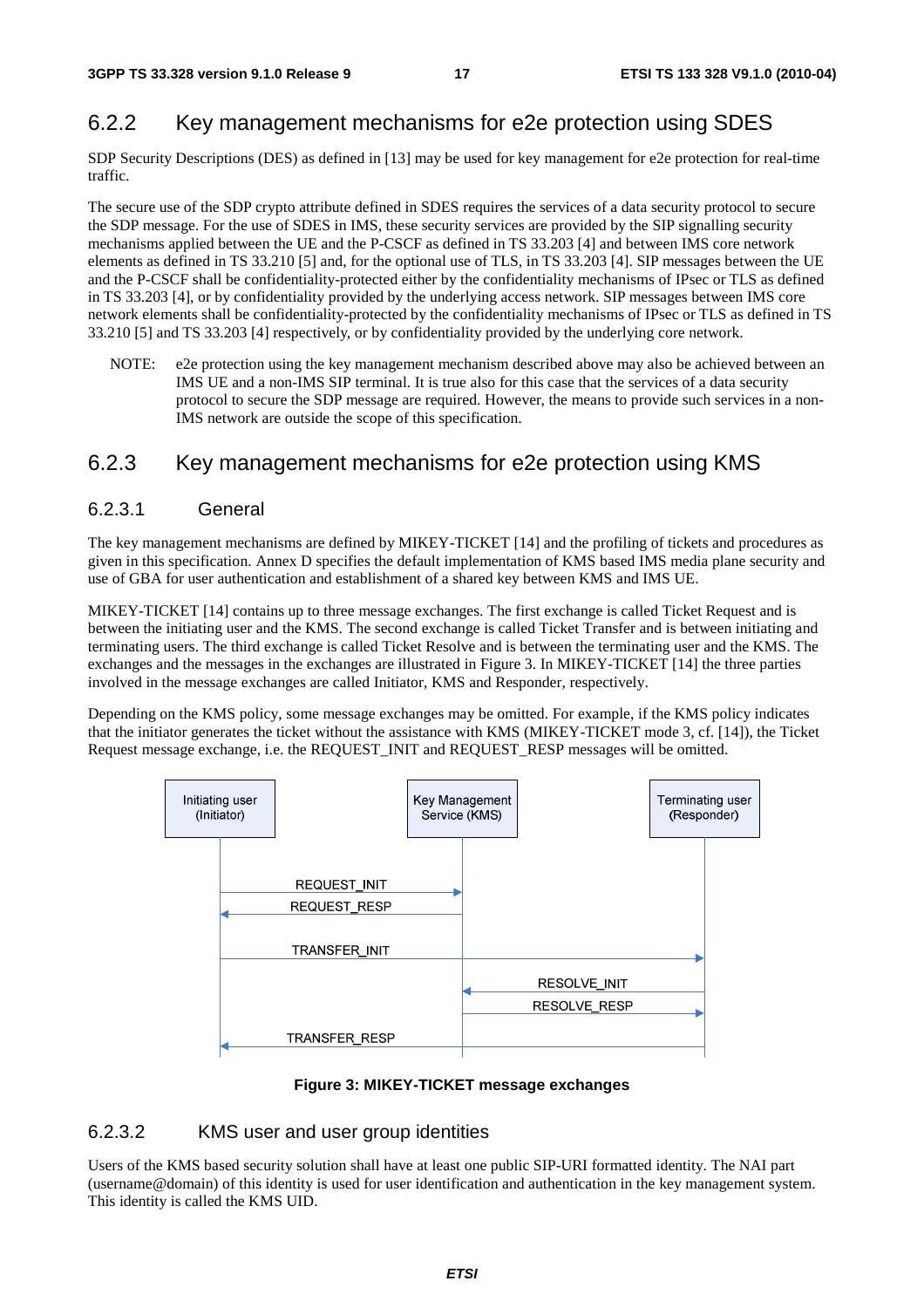KMS UIDs are used to identify the user to which a ticket is issued and the allowed recipients of the ticket, i.e. the (set of) user(s) which are allowed to resolve the ticket and receive the associated keys. This information is included in the ticket.

User groups for key management purposes can be defined by wild-carding of KMS user identities. The character ? (question mark) is used as the wild card character and matches zero or more occurrences of arbitrary characters. A string formatted as a KMS UID and which includes at least one occurrence of the wild card character is called a KMS user group identity. The KMS user group identity ?.department@company.example thus defines the group of users that have a KMS user identity matching the wild-carded string and the group would include e.g. user1.department@company.example and user2.department@company.example. Another example is the group of all users which would be designated as ?@? or just ?. By appropriate assignment of public IMS UIDs varying group structures can be implemented.

#### 6.2.3.3 IMS UE local policies

The use of the KMS based security solution is at the users' discretion; its use may be controlled by a local policy in the IMS UE and the functionality may be access protected by e.g. a password. The local policy may also control if and when reusable tickets are allowed, if and when group tickets shall be requested and which group a ticket shall be issued for. Furthermore, it may define under which conditions a received ticket shall be accepted. The local policy in the IMS UE should be in agreement with the global policy applied by the KMS.

Local policies may also control how and when warning messages are issued to the user.

#### 6.2.3.4 Ticket data

#### 6.2.3.4.1 Ticket format

Editor's Note: The final profiling of the ticket format has to be performed when the final version of MIKEY-TICKET [14] is available.

The ticket format used in KMS based IMS media plane security is according to the base ticket format in MIKEY-TICKET [14] with the profiling defined in Annex D.

MIKEY-TICKET [14] defines a Ticket Type value (2) for 3GPP usage. Subtypes and versions of this ticket type are defined by 3GPP and shall be specified in this specification, clause 6.2.3.4.2.

#### 6.2.3.4.2 Allocation of ticket subtype and version for ticket type 2

#### **Table 1: Allocation of ticket subtype and versions values**

| Subtype | <b>Version</b> | Defined in  |
|---------|----------------|-------------|
|         |                | Annex D in  |
|         |                | this        |
|         |                | specificati |
|         |                | on          |

#### 6.2.3.5 Authentication of public identities in REQUEST\_INIT and RESOLVE\_INIT

When the KMS receives a REQUEST\_INIT or RESOLVE\_INIT request, the KMS must verify that the user issuing the request is authorized to do so. This verification is based on authentication of the requesting user's KMS UID.

When GBA is used, the user issuing the request is identified according to GBA procedures by the GBA B-TID carried in the request message to the KMS. The KMS uses the B-TID to request the the NAF-Key used to protect the request and USS information containing a list of all IMPUs, which are associated with the user. The KMS then uses the list of IMPUs to derive all KMS UIDs associated with the requesting user. The KMS verifies that the KMS UID carried in the request is one of the derived identities. For RESOLVE\_INIT, the KMS verifies that among the derived KMS UIDs, there is at least one (may not be the one carried in the request) matching the allowed recipient(s) identity in the ticket.

When a n alternativesystem for KMS user authentication and key establishment is used it shall provide authentication of the requesting user's KMS UID.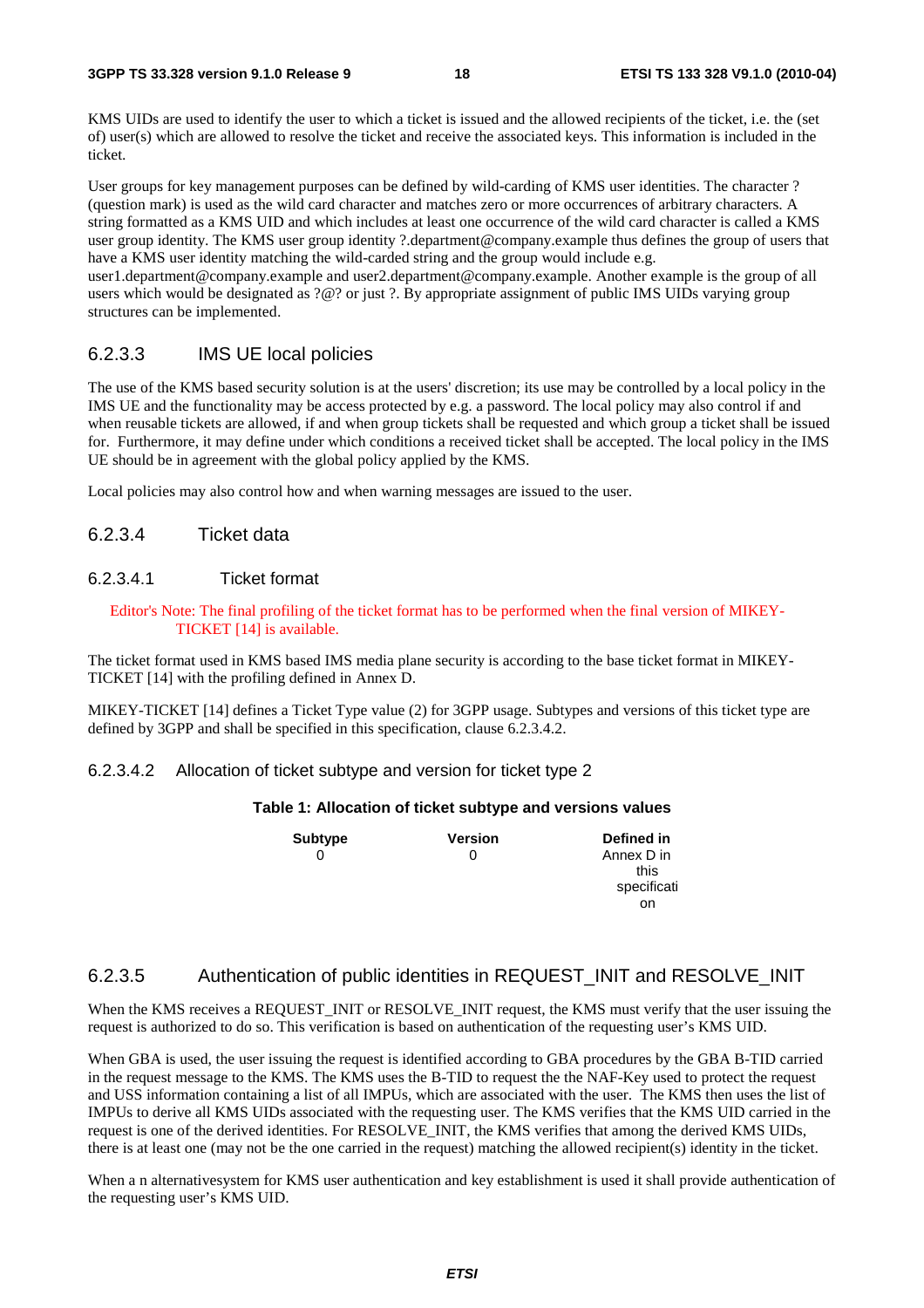### 6.2.3.6 Authentication of terminating user identity

In IMS media plane security MIKEY-TICKET shall use key forking (see MIKEY-TICKET [14]) for authentication of terminating users. Key forking will provide authentication of terminating user identity. The TRANSFER\_RESP message shall contain a KMS UID associated with the terminating user. The response message is authenticated with a key guaranteeing the authenticity of the KMS user identity.

#### 6.2.3.7 Reusable tickets

Reusable tickets are allowed and their use is controlled by KMS and IMS UE local policies.

A ticket can be issued as a reusable ticket. That a ticket is reusable has two meanings. For the user that requested the ticket, it means that the user can use the same ticket for setting up multiple calls with the intended recipient, usually within a specified time period. For the ticket recipient, it means that the ticket identity and the associated keys can be stored so that the recipient does not have to request keys from the KMS each time the ticket is received. It is however not required that reusable tickets are stored. Local policy may e.g. for capacity limited devices determine not to store such tickets. It is always allowed to resolve the ticket at the time the ticket is received.

Tickets that are not reusable shall be resolved when received at the terminating side.

### 6.2.3.8 Signalling between KMSs

Users served by different KMSs (KMS\_I, KMS\_R) may establish connections that provide e2e security provided that the KMSs cooperate and that there is a trust relation between them. The KMSs shall be mutually authenticated and the signalling between them shall be integrity and confidentiality protected. If KMS\_R cannot resolve a ticket, but has a trust relation with KMS\_I that can resolve the ticket, KMS\_R initiates a new ticket resolve exchange with KMS\_I. The response message from KMS\_I is then re-encoded by KMS\_R and forwarded to the responder as described in Annex B. The message exchange shall be done as described in Section 9 of [14]. The exchanges and the messages in the exchanges are illustrated in Figure 4. Note that this introduces a hop-by-hop trust chain as only KMS\_R authenticates the user (responder) and KMS\_I will have to trust KMS\_R.



**Figure 4: MIKEY-TICKET message exchanges between KMSs** 

## 7 Security association set-up procedures for media protection

## 7.1 IMS UE registration procedures

The IMS UE performs an IMS registration according to 3GPP TS 23.228 [3], with modifications as described in the following. When performing the registration, an IMS UE supporting the mechanisms required for e2ae protection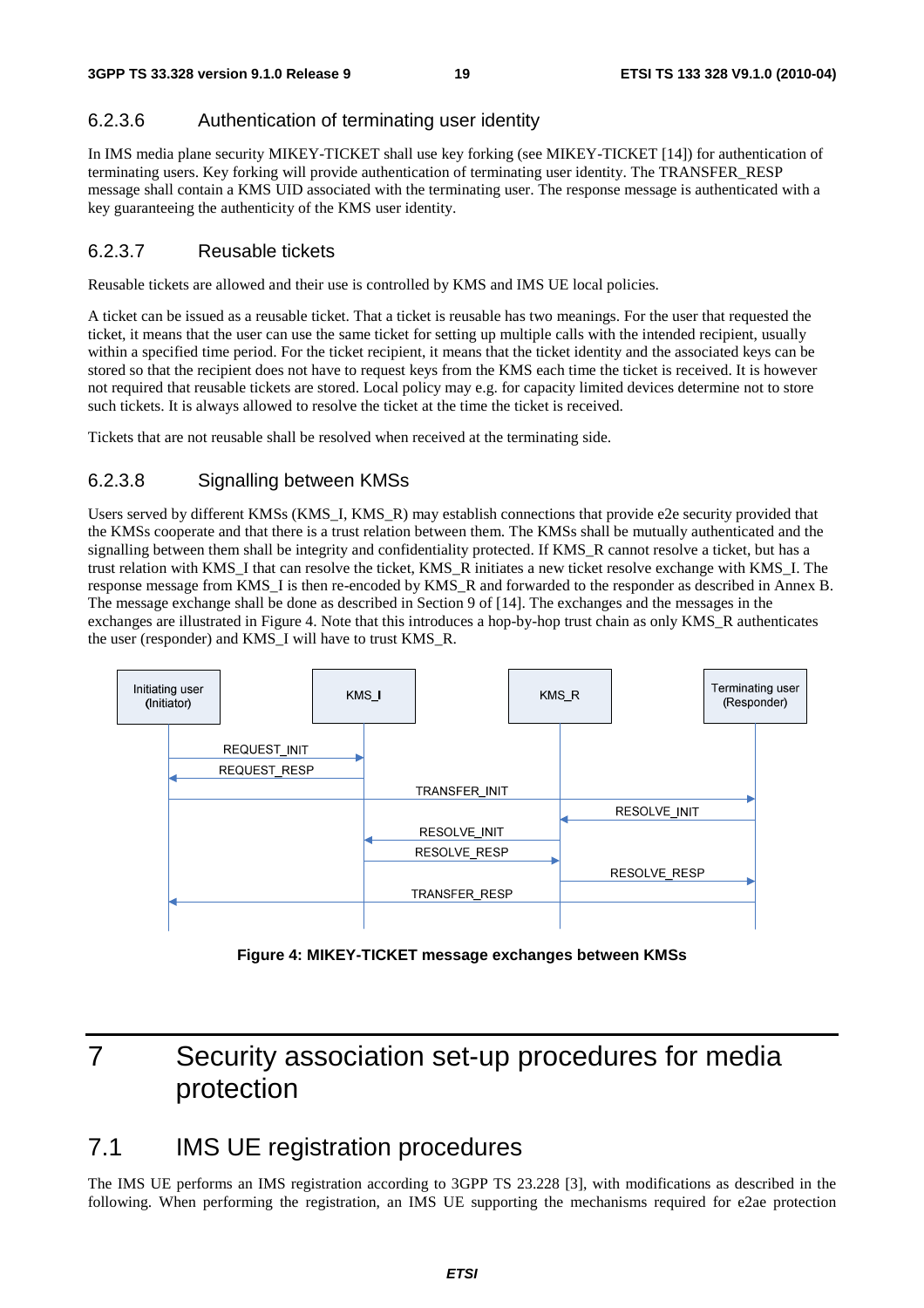according to this specification shall include an indication "e2ae-security supported by UE" in the initial REGISTER message unless the IMS UE's policy dictates otherwise.

When receiving indication "e2ae-security supported by UE" in the initial REGISTER message from the IMS UE the network shall store it. This indication shall be stored by an appropriate network node such that they are, or can be made, available to the P-CSCF (IMS-ALG) when receiving a terminating session set-up request. It is left to the stage 3 specification whether this requires storage of the indication at the P-CSCF (IMS-ALG), or the S-CSCF, or both during registration, and which node shall remove the indication. For this reason no figure with an information flow is given here.

When the P-CSCF (IMS-ALG) is capable of supporting the mechanisms required for e2ae protection according to this specification, and the network policy is to prefer e2ae protection for this registration, the network shall include an indication "e2ae-security supported by network" in a message to the IMS UE during registration. The IMS UE shall store this indication for use with originating session set-up procedures.

- NOTE 1: The names "e2ae-security supported by UE" and "e2ae-security supported by network" of the above indications are just placeholders for the purposes of this specification. Their syntax is defined in the corresponding stage 3 specification.
- NOTE 2: The network policy regarding e2ae protection could differ e.g. depending on the type of access network. Therefore, the policy may depend on the registration. This does not imply that the network policy depends on the individual subscription.

When an IMS UE initiates a call and both the IMS UE and the P-CSCF has indicated support of e2ae security, then the IMS UE shall secure all RTP media streams, either e2ae or e2e. When a P-CSCF on the terminating side receives an INVITE and the P-CSCF and the terminating IMS UE has indicated support of e2ae security, it shall secure all unprotected RTP streams towards the terminating IMS UE. A request for e2ae security from an IMS UE is only allowed if both the IMS UE and P-CSCF has indicated support of e2ea security. On the terminating side The P-CSCF is only allowed to initiate e2ae security if both IMS UE and P-CSCF has indicated support of e2ea security.

NOTE 3: A call may contain a mixture of protected (e2ae and/or e2e) and unprotected media streams/sessions.

### 7.2 IMS UE originating procedures

#### 7.2.1 IMS UE originating procedures for e2ae

Figure 5 shows the originating call set-up procedures for one RTP media stream using e2ae security.

NOTE: The procedures shown in the figure apply to users located in their home service area. The same concepts apply to roaming users.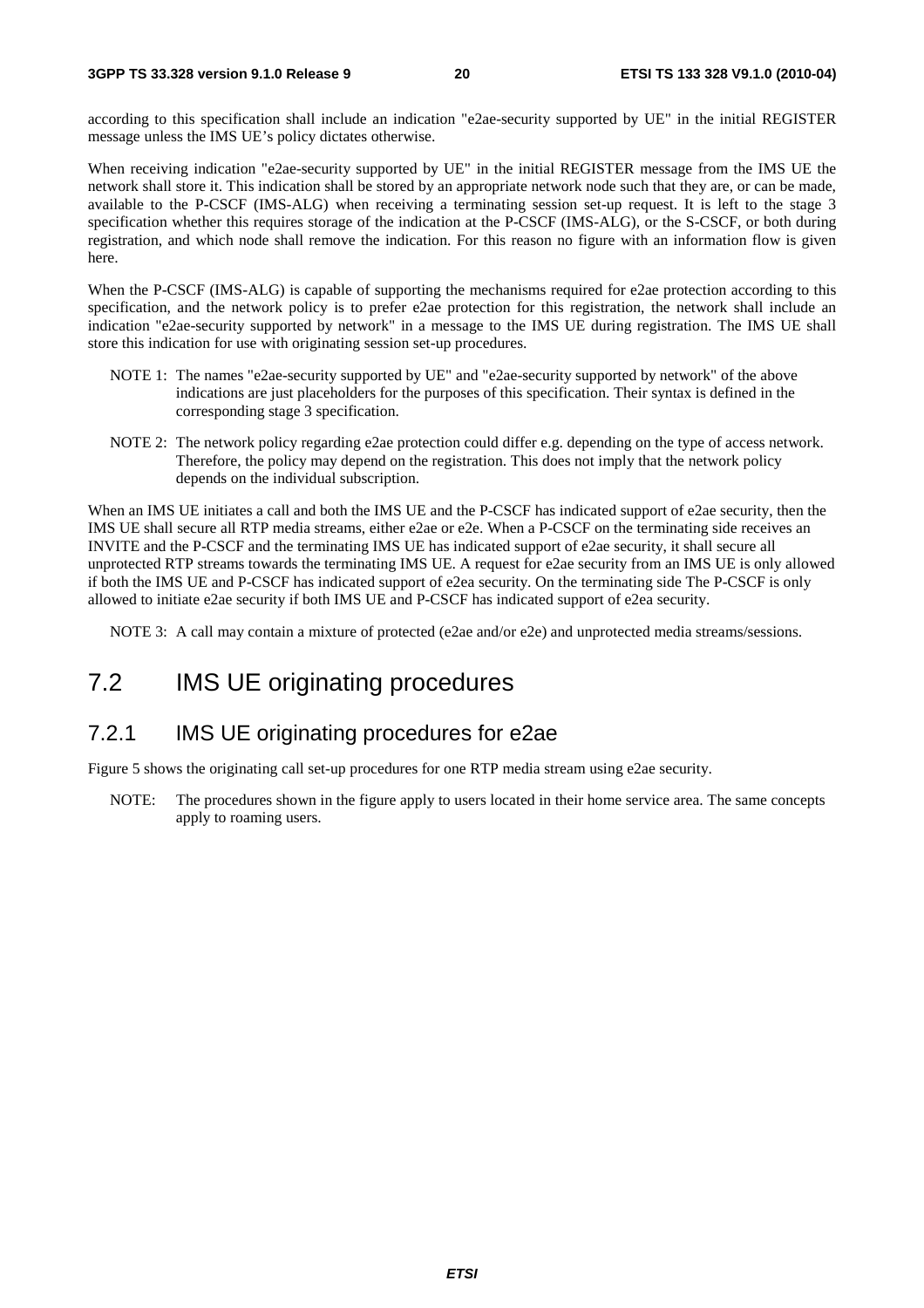

**Figure 5: Originating call flow for e2ae case** 

The IMS UE A performs an IMS originating session set-up according to 3GPP TS 23.228 [3], with modifications as described in the following. If both IMS UE and network indicated support for e2ae-security during registration, then the IMS UE shall request e2ae-security for RTP media streams to be established as described in this clause, unless the IMS UE prefers e2e-security for a RTP media stream. The originating procedures for establishing a RTP media streams with e2e-security are described in clauses 7.2.2 and 7.2.3 of this specification. The IMS UE may learn of a preference for e2e-security for a particular RTP session or media stream by explicit user action via the user interface or by the security policy implemented on the IMS UE.

The procedure in the above figure for requesting e2ae-security for a RTP media stream is now described step-by-step.

- 1. IMS UE A sends an SDP Offer for an SRTP stream containing one or more SDES crypto attributes, each with a key K11 and the other security context parameters required according to RFC 4568 [13], together with an indication "e2ae-security requested by UE", to the P-CSCF (IMS-ALG). The optional key lifetime field shall be omitted.
- NOTE 1: The omission of the key lifetime field is, according to RFC 4568 [13], a way to implicitly signal the default values for the key lifetime as defined in RFC 3711 [9]. The default values are 2^48 SRTP packets and 2^31 SRTCP packets.
- 2. The P-CSCF (IMS-ALG) checks for the presence of the indication "e2ae-security requested by UE". If the indication is present and the P-CSCF (IMS-ALG) indicated support of e2ae-security during registration, the P-CSCF (IMS-ALG) allocates the required resources and includes the IMS Access GW in the media path. If the indication is not present the P-CSCF (IMS-ALG) proceeds as described in TS 23.228 [3].
- NOTE 2: The inclusion of the IMS Access GW in the media path is required for the purposes of e2ae security even if it was not required otherwise.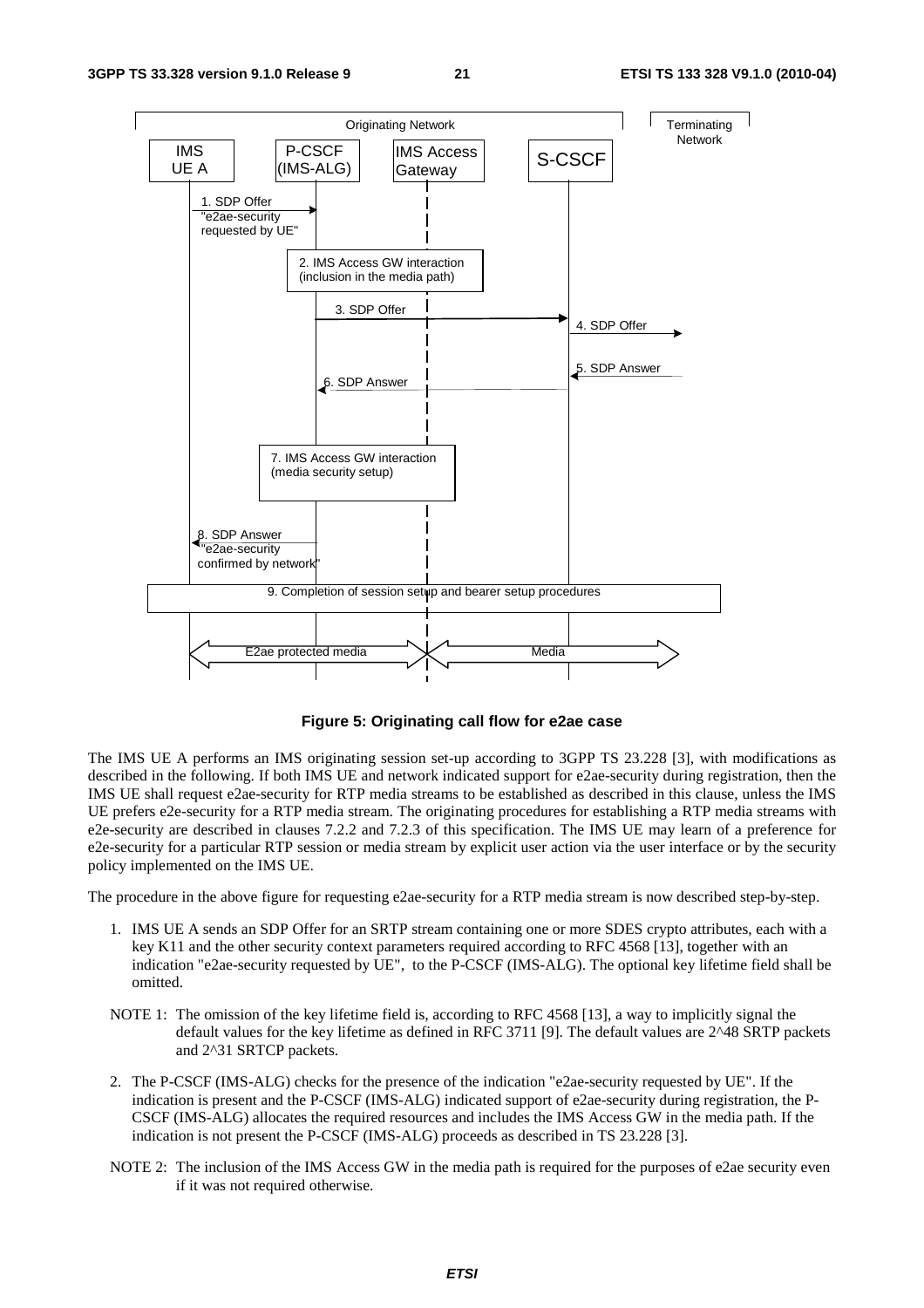- 3. The P-CSCF (IMS-ALG) changes the transport from SRTP to RTP in the SDP Offer, selects one SDES crypto attribute and removes all received SDES crypto attributes and the indication "e2ae-security requested by UE". The P-CSCF (IMS-ALG) then sends the changed SDP offer towards the S-CSCF.
- 4. The S-CSCF performs the required procedures according to TS 23.228 [3] and forwards the SDP Offer to the terminating network.
- 5. The S-CSCF receives the SDP Answer from the terminating network.
- 6. The S-CSCF forwards the SDP Answer to the P-CSCF (IMS-ALG).
- 7. The P-CSCF (IMS-ALG) creates a key K12 for protecting the RTP media stream towards IMS UE A between the IMS Access GW and IMS UE A. The P-CSCF (IMS-ALG) communicates the established keys K11 and K12, as well as the other security context parameters required according to RFC 4568 [13], to the IMS Access GW. The P-CSCF (IMS-ALG) instructs the IMS Access GW to check integrity / decrypt the media stream arriving from IMS UE A using K11, to integrity protect / encrypt the media stream arriving from the terminating network using K12, and to set the key lifetime to the default values as defined in RFC 3711 [9].
- 8. The P-CSCF (IMS-ALG) changes the transport from RTP to SRTP in the SDP Answer, includes one SDES crypto attribute with key K12 and other security context parameters, required according to RFC 4568 [13], as well as an indication "e2ae-security confirmed by network", and then sends the SDP Answer to IMS UE A. The optional key lifetime field shall be omitted. After receiving this message IMS UE A completes the media security setup.
- NOTE 3: The indication "e2ae-security confirmed by network" would not be needed on the originating side, as the originating IMS UE knows from the registration that the P-CSCF (IMS-ALG) supports e2ae security and as the IMS UE requested e2ae-security in the SDP Offer. Therefore the IMS UE can deduce that e2aesecurity is used from these facts. Note that this is different in the terminating case. To give an explicit conformation also in the originating caseis provided in order to ensure conformance with the procedures for the terminating session setup.
- 9. When the full session setup has been completed, and media can be sent, the protected media stream is sent between IMS UE A and the IMS Access GW. IMS UE A integrity protects / encrypts and checks integrity / decrypts the media stream sent to and received from the network. The IMS Access GW checks integrity / decrypts the media stream arriving from IMS UE A before passing it on towards the terminating network. The IMS Access GW integrity protects / encrypts the media stream arriving from the terminating network before passing it on to IMS UE A.

A P-CSCF (IMS-ALG) supporting e2ae-security shall remove any indication "e2ae-security confirmed by network" if inserted in a SIP message by another party.

### 7.2.2 IMS UE originating procedures for e2e using SDES

Figure 6 shows the originating call set-up procedures for one RTP media stream using SDES based e2e security.

- NOTE 1: The procedures shown in the figure apply to users located in their home service area. The same concepts apply to roaming users.
- NOTE 2: E2e protected RTP sessions and/or media streams are set-up without IMS-ALG support, which means that such sessions can be set-up in networks not providing the IMS-ALG functionality in the P-CSCF.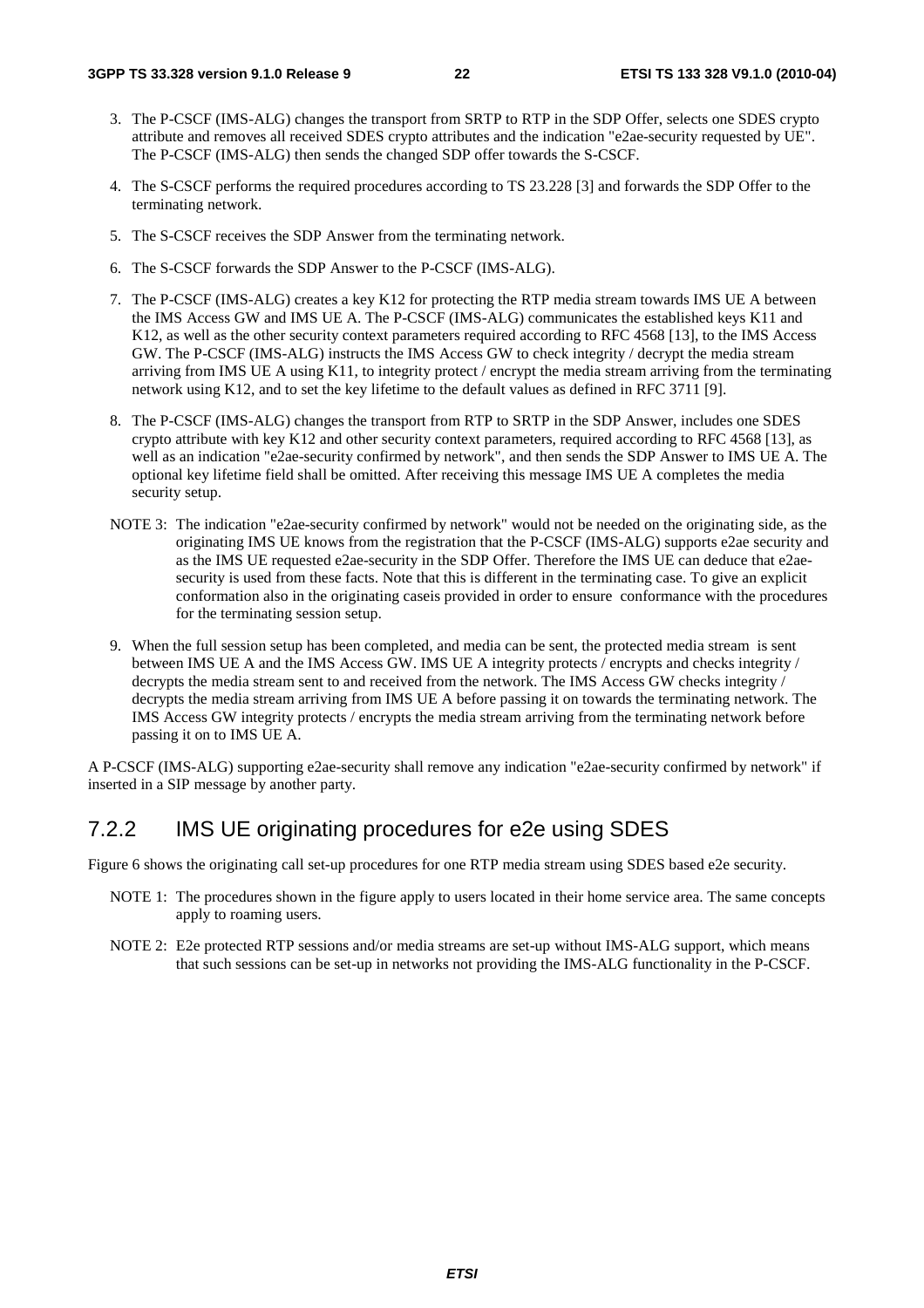

#### **Figure 6: Originating call flow for e2e case using SDES**

The IMS UE performs an IMS originating session set-up according to 3GPP TS 23.228 [3], with modifications as described in the following. The IMS UE may learn of a preference for e2e-security for a particular RTP media stream/session using a particular key management protocol by explicit user action via the user interface or by the security policy implemented on the IMS UE.

NOTE 3: The procedure described here is the same as for legacy UEs not fully conforming to this specification, which can also use SDES to establish e2e security.

The procedure in the above figure is now described step-by-step.

- 1. IMS UE A sends an SDP Offer for an SRTP stream containing one or more SDES crypto attributes, each with a key K1 and the other security context parameters required according to RFC 4568 [13], to the P-CSCF. IMS UE A does not include any indication regarding the required security scope, i.e. e2e security or e2ae security.
- 2. If the P-CSCF supports e2ae security, the P-CSCF (IMS-ALG) checks for the presence of the indication "e2aesecurity requested by UE". As the indication is not present, the P-CSCF forwards the SDP offer towards the S-CSCF. If an indication is present the P-CSCF proceeds as described in clause 7.2.1 of this specification.
- 3. The S-CSCF performs the required procedures according to TS 23.228 [3] and forwards the SDP Offer to the terminating network.
- 4. The S-CSCF receives the SDP Answer from the terminating network containing one SDES crypto attribute with a key K2 and the other security context parameters required according to RFC 4568 [13].
- 5. The S-CSCF forwards the SDP Answer to the P-CSCF.
- 6. The P-CSCF forwards the SDP Answer to IMS UE A. After receiving this message IMS UE A completes the media security setup.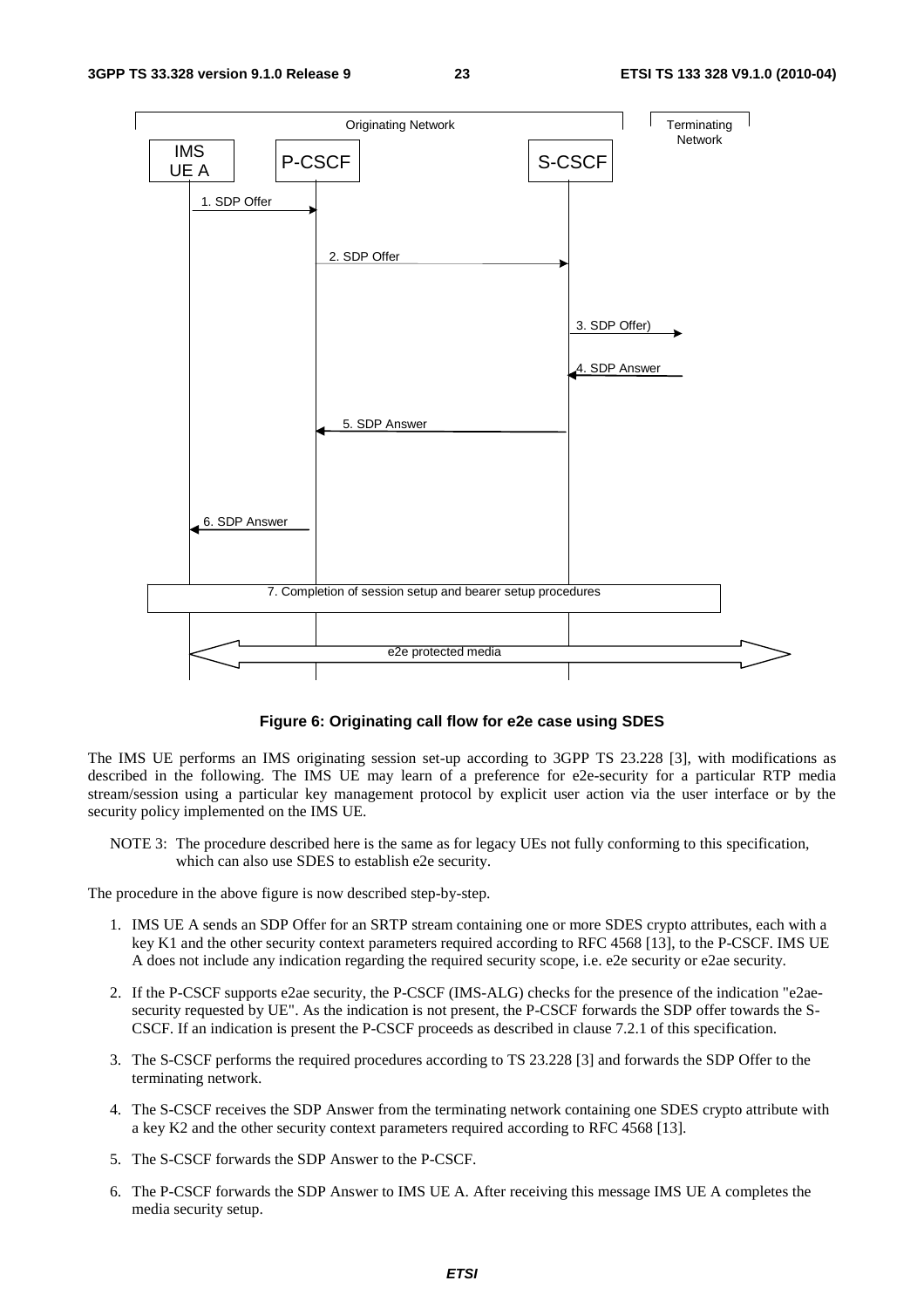7. When the full session setup has been completed, and media can be sent, the protected RTP media stream are sent bet IMS ween UE A IMS and UE B. UE A integrity protects / encr ypts the media stream sent towards IMS UE B using key K1 and checks integrity / decrypts the media stream arriving from IMS UE B using key K2.

### 7.2.3 IMS UE originating procedures for e2e using KMS

Figure 7 shows the originating call set-up procedures for one RTP media session/stream using KMS based security.

- NOTE 1: The procedures shown in the figure apply to users located in their home service area. The same concepts apply to roaming users.
- NOTE 2: E2e protected RTP sessions and/or media streams are set-up without IMS-ALG support, which means that such sessions can be set-up in networks not providing the IMS-ALG functionality in the P-CSCF.



**Figure 7: Originating call flow for e2e case using KMS** 

The IMS UE performs an IMS originating session set-up according to 3GPP TS 23.228 [3], with modifications as described in the following. The IMS UE may learn of a preference for e2e-security for a particular session using a particular key management protocol by explicit user action via the user interface or by the security policy implemented on the IMS UE. KMS interactions are described in clause 6.2.3.1. Details of the KMS based key management are given in Annex B.

The procedure in the above figure is now described step-by-step.

1. Depending on KMS and local policy, the IMS UE A will either interact with the KMS to obtain keys and a MIKEY-TICKET Ticket usable for IMS UE B, or it will create the ticket by itself. In the latter case, MIKEY-TICKET [14] mode 3 is used, and IMS UE A will then perform all key and ticket generation functions otherwise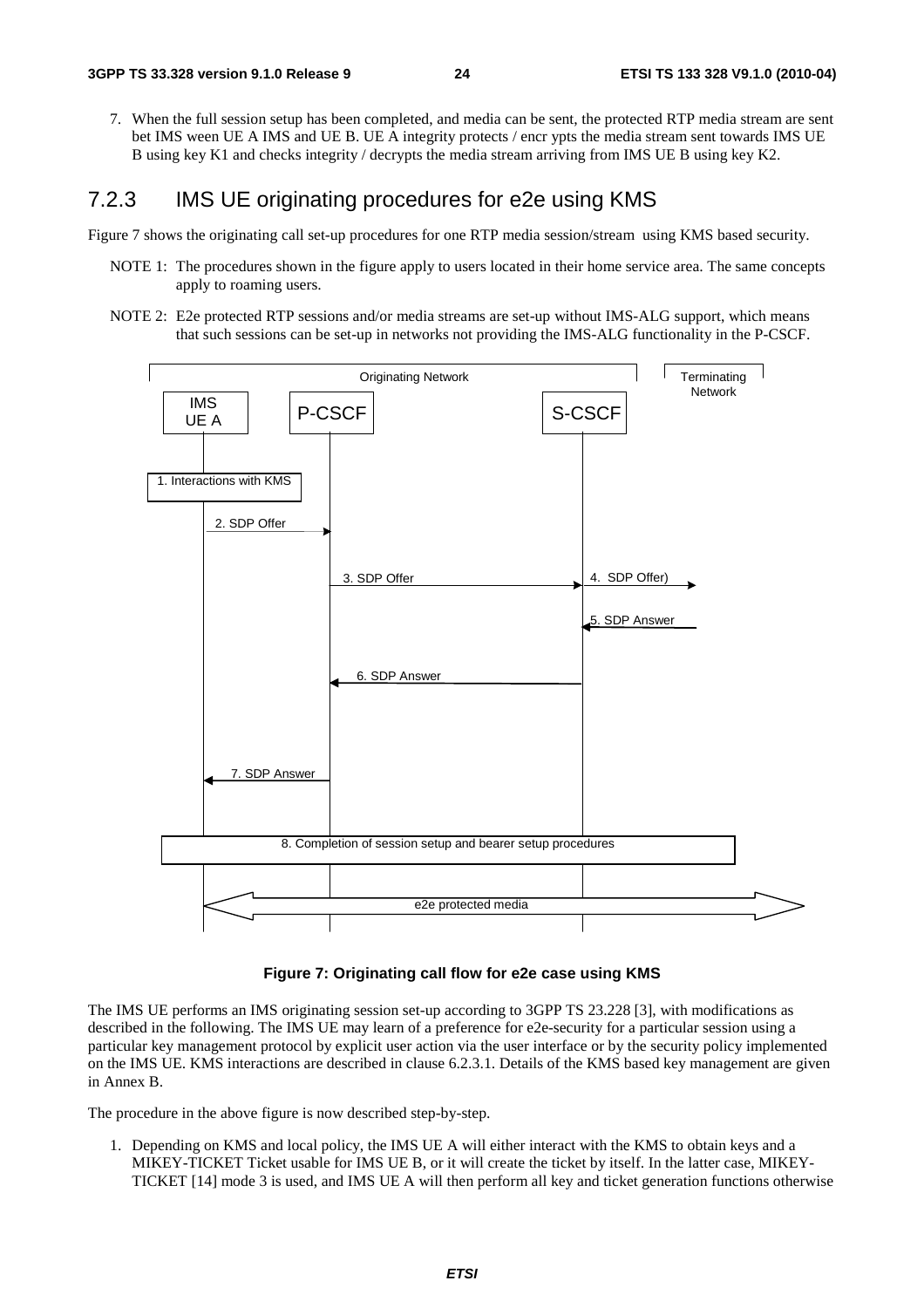performed by the KMS. The ticket is protected with a key, e.g. a NAF-key that the IMS UE shares with the KMS.

- 2. IMS UE A sends an SDP offer for an SRTP session/stream containing a MIKEY-TICKET offer for IMS UE B to the P-CSCF.
- 3. If the P-CSCF supports e2ae security, the P-CSCF (IMS-ALG) checks for the presence of the indication "e2aesecurity requested by UE". As the indication is not present, the P-CSCF forwards the SDP offer towards the S-CSCF.
- 4. The S-CSCF performs the required procedures according to TS 23.228 [3] and forwards the SDP offer to the terminating network.
- 5. The S-CSCF receives the SDP answer from the terminating network containing a MIKEY-TICKET response.
- 6. The S-CSCF forwards the SDP answer to the P-CSCF.
- 7. The P-CSCF forwards the SDP answer to IMS UE A. After receiving this message the IMS UE A completes the media security setup.
- 8. When the full session setup has been completed, and media can be sent, the protected media session/stream is sent between IMS UE A and IMS UE B. IMS UE A protects the media session/stream to and from IMS UE B using keys established using MIKEY-TICKET.

## 7.3 UE terminating procedures

### 7.3.1 UE terminating procedures for e2ae

Figure 8 shows the terminating call set-up procedures for one RTP media stream using e2ae security.

NOTE 1: The procedures shown in the figure apply to users located in their home service area. The same concepts apply to roaming users.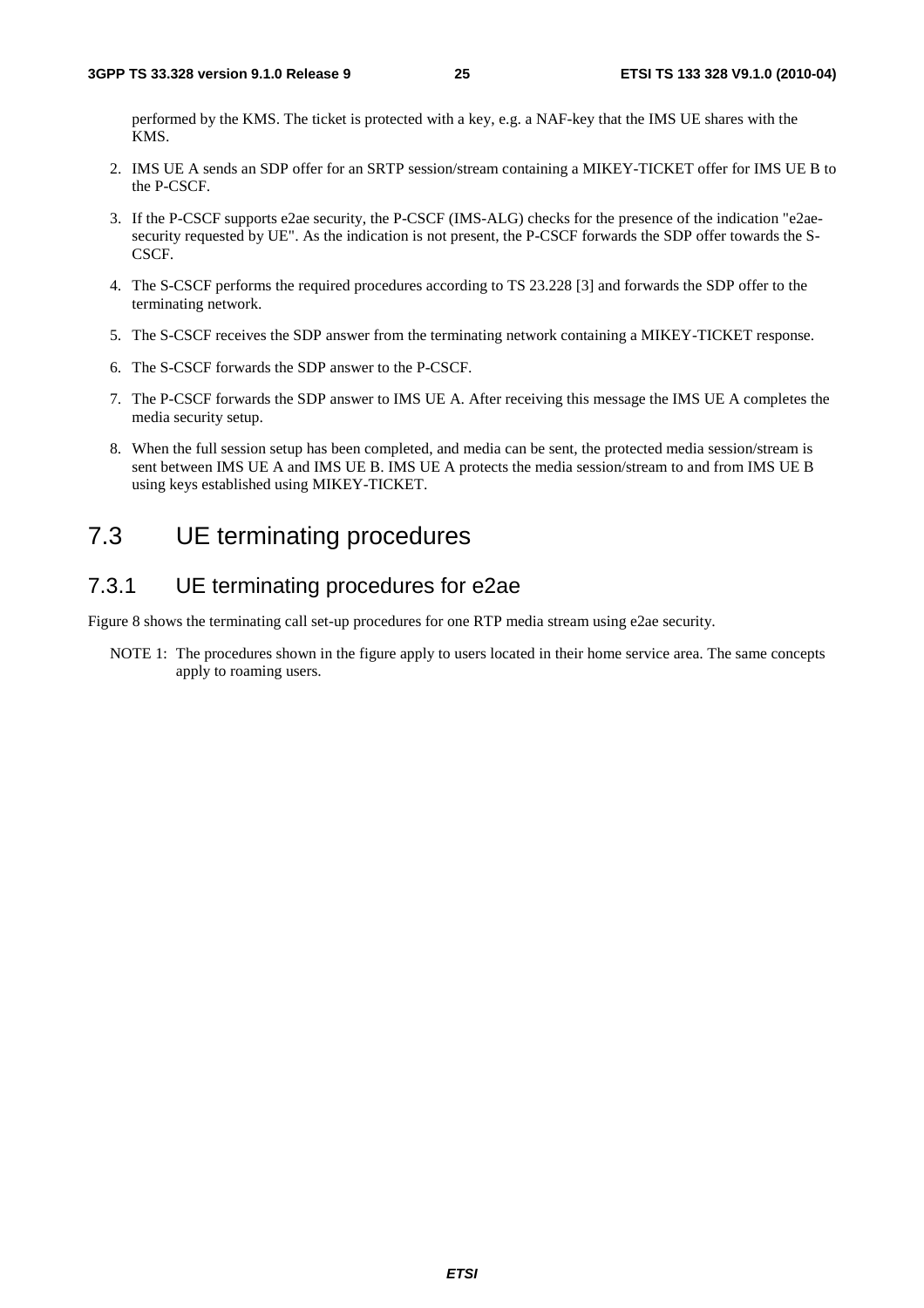

**Figure 8: Terminating call flow for e2ae case** 

The IMS UE performs an IMS terminating session set-up according to 3GPP TS 23.228 [3], with modifications as described in the following. If both IMS UE and network indicated support for e2ae-security during registration and the P-CSCF (IMS-ALG) receives an SDP Offer for an RTP media stream from the S-CSCF, then the P-CSCF (IMS-ALG) shall establish e2ae-security as described in this clause.

NOTE 2: The P-CSCF (IMS-ALG) will not establish e2ae security if the SDP offer received from the S-CSCF indicates that e2e security is being offered (i.e. the offer is for an SRTP stream), cf. clauses 7.3.2 and 7.3.3 for the establishment of e2e security on the terminating side.

The procedure in the above figure is now described step-by-step.

- 1. The S-CSCF in the terminating network receives an SDP Offer for an RTP media stream from the originating network.
- 2. The S-CSCF performs the required procedures according to TS 23.228 [3] and forwards the SDP Offer for an RTP media stream to the P-CSCF (IMS-ALG).
- 3. The P-CSCF (IMS-ALG) checks whether both the IMS UE and the P-CSCF (IMS-ALG) indicated support of e2ae-security during registration. If this is the case the P-CSCF (IMS-ALG) proceeds as described in this clause and allocates the required resources and includes the IMS Access GW in the media path. If this is not the case the P-CSCF (IMS-ALG) continues as described for a call without IMS media plane security.
- NOTE 3: The inclusion of the IMS Access GW in the media path is required for the purposes of e2ae security even if it was not required otherwise.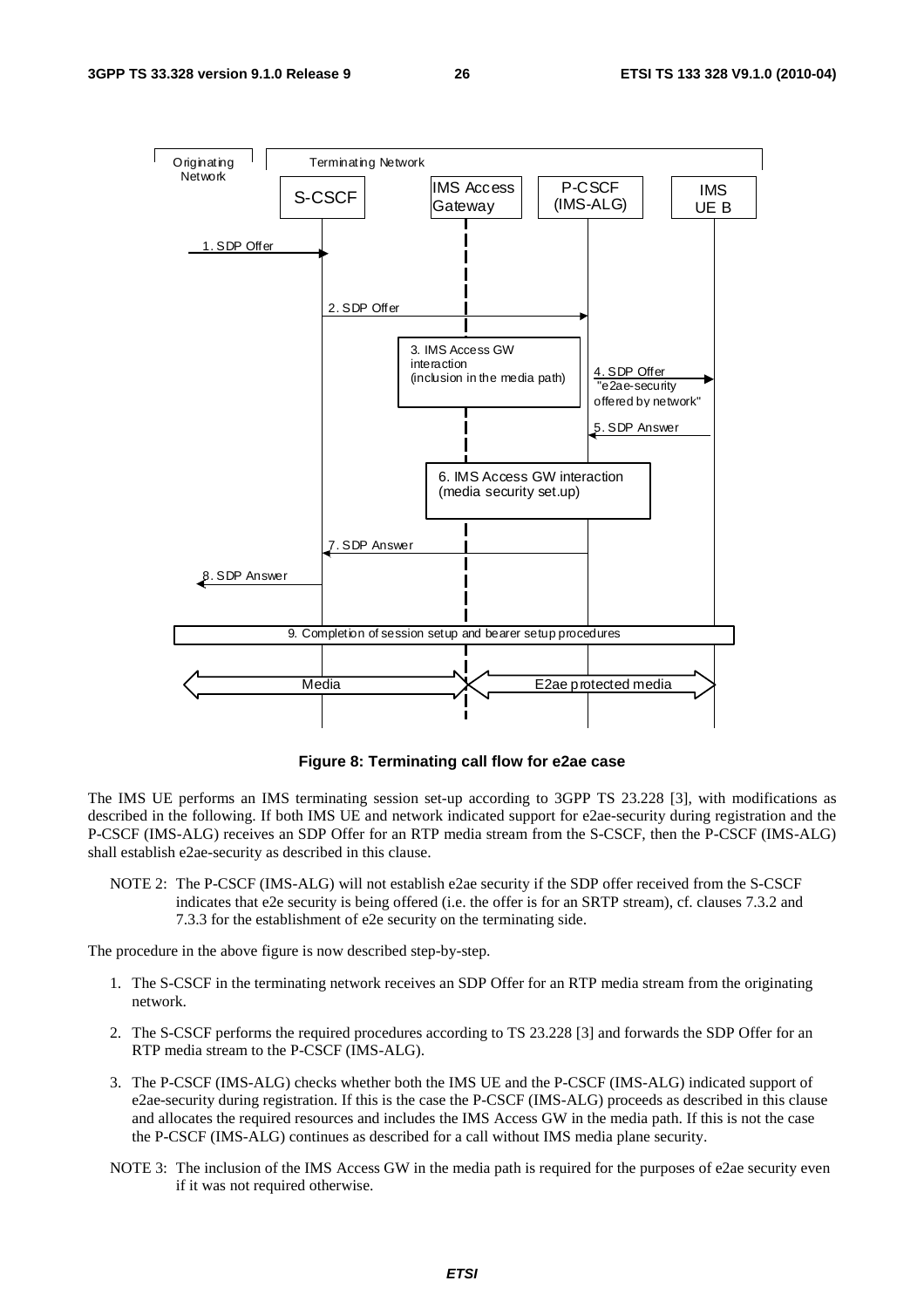- 4. The P-CSCF (IMS-ALG) changes the transport from RTP to SRTP in the SDP Offer, includes one or more SDES crypto attributes, each with a key K21 and the other security context parameters required according to RFC 4568 [13], as well as an indication that e2ae security is offered by the network, and sends it to IMS UE B. The optional key lifetime field shall be omitted.
- 5. IMS UE B selects one of the received SDES crypto attributes, and then replies with an SDP Answer for an SRTP media stream, including one SDES crypto attribute with a key K22 and the other security context parameters required according to RFC 4568 [13]. The optional key lifetime field shall be omitted.
- 6. The P-CSCF (IMS-ALG) communicates the established keys K21 and K22, as well as the other security context parameters required according to RFC 4568 [13], to the IMS Access GW. The P-CSCF (IMS-ALG) instructs the IMS Access GW to check integrity / decrypt the media stream arriving from IMS UE B using K22, to integrity protect / encrypt the media stream arriving from the originating network using K21, and to set the key lifetime to the default values as defined in RFC 3711 [9].
- 7. The P-CSCF (IMS-ALG) changes the transport from SRTP to RTP in the SDP Answer, removes the SDES crypto attribute, and then sends the SDP Answer to the S-CSCF.
- 8. The S-CSCF forwards the SDP Answer towards the originating network.
- 9. When the full session setup has been completed, and media can be sent, the protected media streams are sent between the IMS UE B and IMS Access GW. IMS UE B integrity protects / encrypts and integrity check / decrypts the media streams sent to and received from the network. The IMS Access GW integrity checks / decrypts the media stream arriving from IMS UE B before passing it on towards the originating network. The IMS Access GW integrity protects / encrypts the media stream arriving from the originating network before passing it on to IMS UE B.

A P-CSCF (IMS-ALG) supporting e2ae-security shall remove any indication "e2ae-security offered by network" if inserted in a SIP message by another party.

### 7.3.2 IMS UE terminating procedures for e2e using SDES

Figure 9 shows the terminating call set-up procedures for one RTP media stream using e2e security.

- NOTE 1: The procedures shown in the figure apply to users located in their home service area. The same concepts apply to roaming users.
- NOTE 2: E2e protected RTP sessions and/or media streams are set-up without IMS-ALG support, which means that such sessions can be set-up in networks not providing the IMS-ALG functionality in the P-CSCF.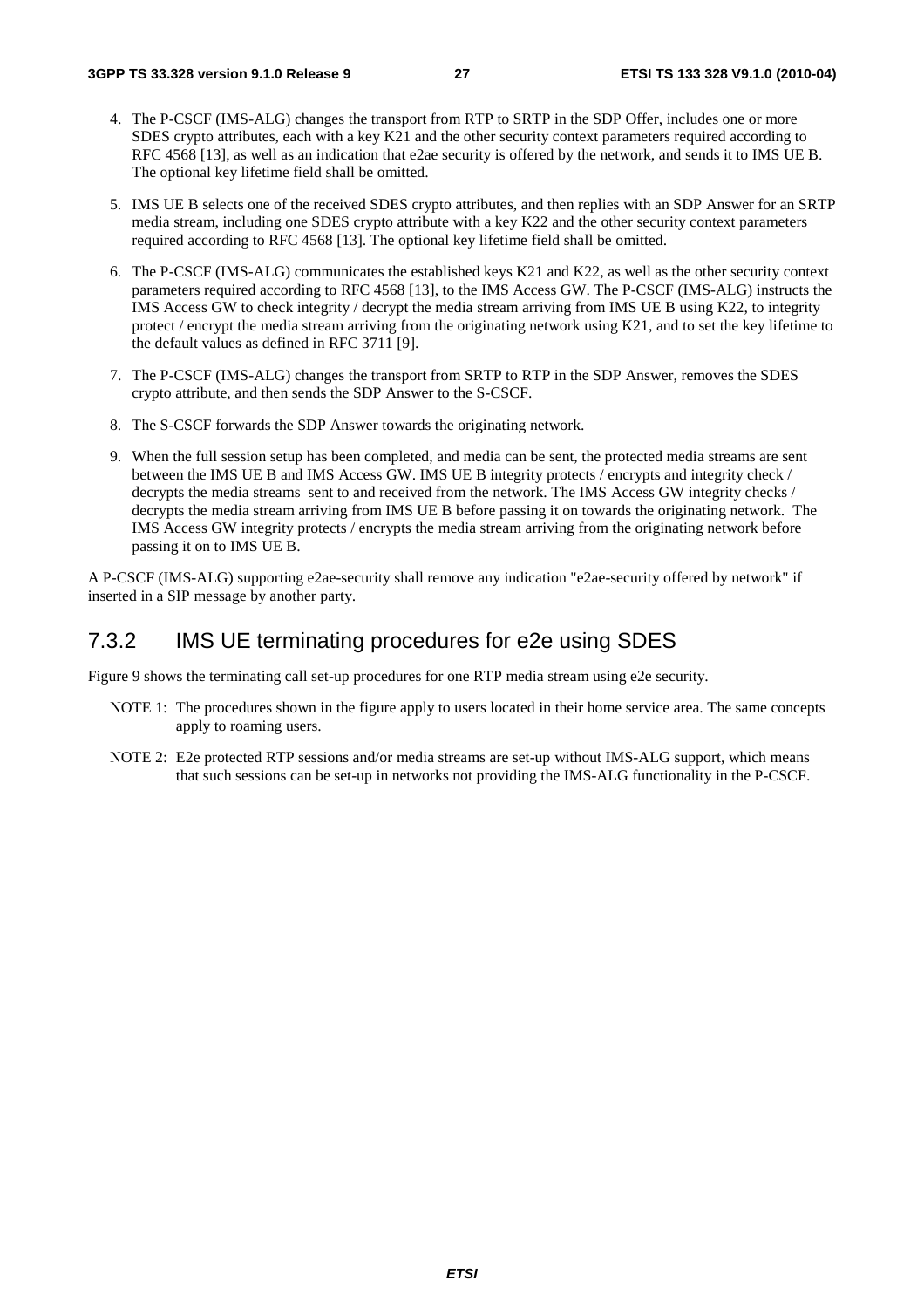

**Figure 9: Terminating call flow for e2e case using SDES** 

The IMS UE performs an IMS terminating session set-up according to 3GPP TS 23.228 [3], with modifications as described in the following.

NOTE 3: The procedure described here is the same as for legacy UEs not fully conforming to this specification, which may also use SDES to establish e2e security.

The procedure in the above figure is now described step-by-step.

- 1. The S-CSCF in the terminating network receives an SDP Offer for an SRTP media stream including one or more SDES crypto attributes, each with a key K1 and the other security context parameters required according to RFC 4568 [13], from the originating network.
- 2. The S-CSCF performs the required procedures according to TS 23.228 [3] and forwards the SDP Offer for the SRTP media stream to the P-CSCF.
- 3. The P-CSCF forwards the SDP Offer for the SRTP media stream to IMS UE B.
- 4. IMS UE B selects one of the received SDES crypto attributes, and then replies with an SDP Answer for an SRTP media stream, including one SDES crypto attribute with a key K2 and the other security context parameters required according to RFC 4568 [13].
- 5. The P-CSCF forwards the SDP Answer to the S-CSCF.
- 6. The S-CSCF forwards the SDP Answer towards the originating network.
- 7. When the full session setup has been completed, and media can be sent, the protect RTP ed med streams ia are sent between IMS UE A and IMS UE B. IMS UE B integrity protects / encrypts the RTP media stream sent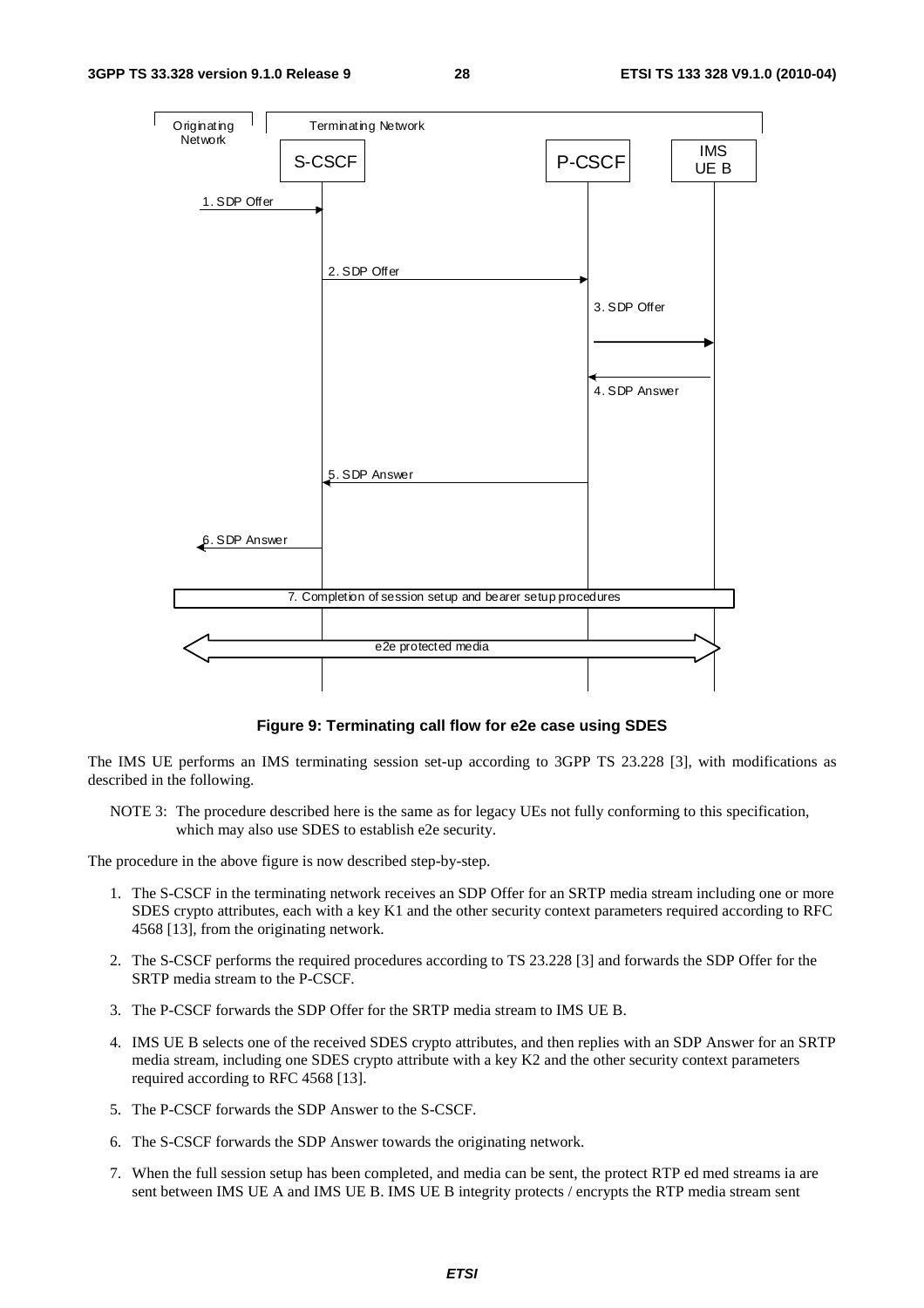towards IMS UE A using key K2 and checks integrity / decrypts the RTP media stream arriving from IMS UE A using key K1.

## 7.3.3 IMS UE terminating procedures for e2e using KMS

Figure 10 shows the terminating call set-up procedures for one RTP media session/stream using KMS based security.

- NOTE 1: The procedures shown in the figure apply to users located in their home service area. The same concepts apply to roaming users.
- NOTE 2: E2e protected RTP sessions and/or media streams are set-up without IMS-ALG support, which means that such sessions can be set-up in networks not providing the IMS-ALG functionality in the P-CSCF.



#### **Figure 10: Terminating call flow for e2e case using KMS**

An IMS terminating session set-up according to 3GPP TS 23.228 [3] is performed, with modifications as described in the following. KMS interactions are described in clause 6.2.3.1. Details of the KMS based key management are given in Annex B.

The procedure in the above figure is now described step-by-step.

1. The S-CSCF in the terminating network receives an SDP offer for an SRTP media session/stream containing a MIKEY-TICKET offer.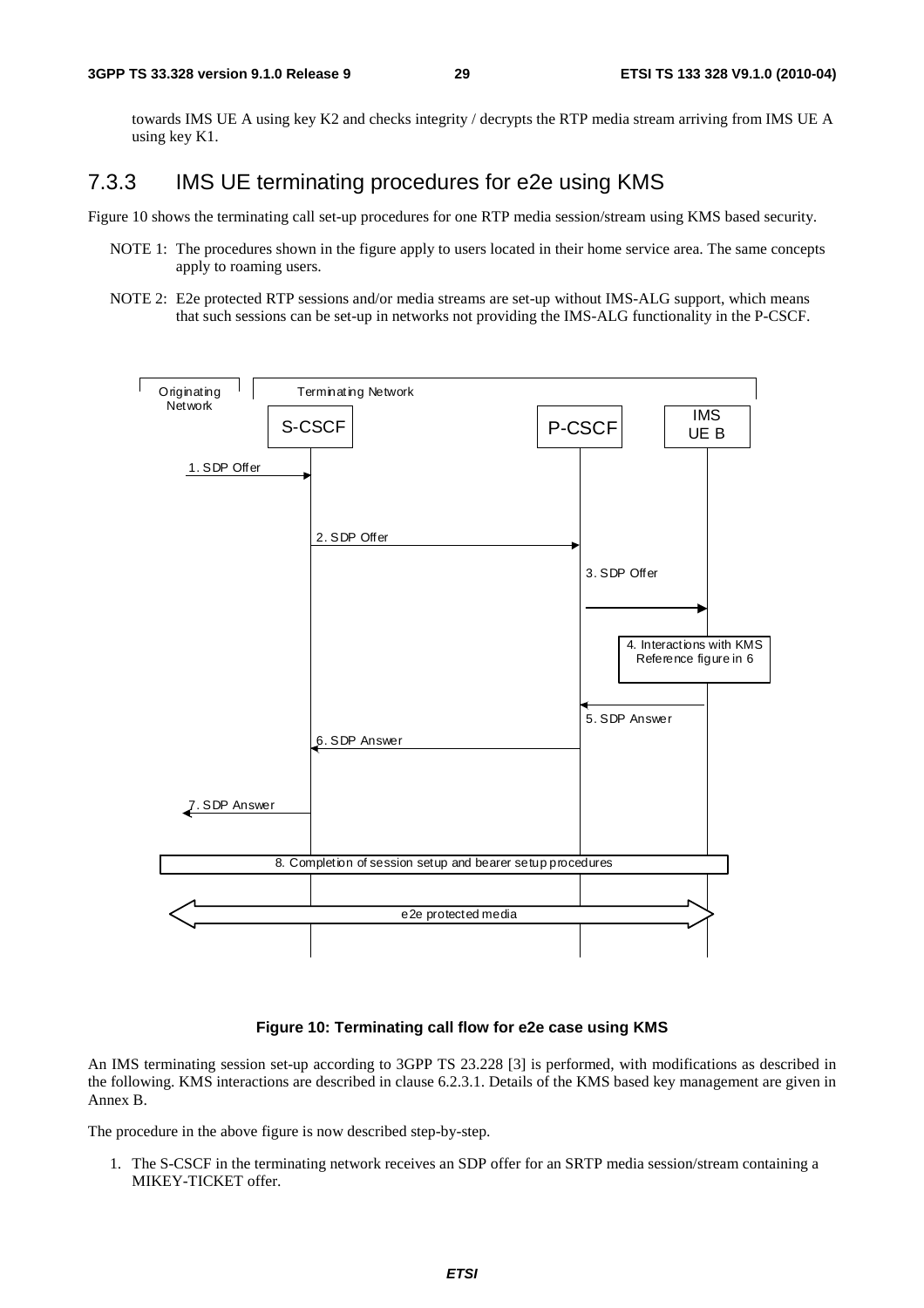- 2. The S-CSCF performs the required procedures according to TS 23.228 [3] and forwards the SDP offer for the SRTP media session/stream to the P-CSCF.
- 3. The P-CSCF forwards the SDP offer for the SRTP media session/stream to IMS UE B.
- 4. IMS UE B interacts with the KMS to resolve the ticket and receive keys.
- 5. IMS UE B replies with an SDP answer for an SRTP media session/stream, including a MIKEY-TICKET response.
- 6. The P-CSCF forwards the SDP answer to the S-CSCF.
- 7. The S-CSCF forwards the SDP answer towards the originating network.
- 8. When the full session setup has been completed, and media can be sent, the protected media session/streams are sent between IMS UE A and IMS UE B. IMS UE B protects the media session/streams to and from IMS A using keys established using MIKEY-TICKET.

### 7.4 Session update procedures

When session update is performed, and there is a need for updating the media security context (e.g., re-keying), new security context shall be included. If the media security context does not need to be updated (e.g., the session update is due to media on hold), the previously sent security context shall be included in accordance to the offer answer procedures (see also TS 24.229 [18]).This means in particular that when an unchanged security context is received there shall be no re-initialization of the media plane protection.

Media security context update is not used with e2ae security.

## 7.5 Handling of emergency calls

E2ae security procedures according to clause 7.2.1 shall be applied to an emergency call set-up if and only if the registration procedure according to clause 7.1 has shown that both, IMS UE and network, support e2ae security. E2e security shall not be applied to emergency calls.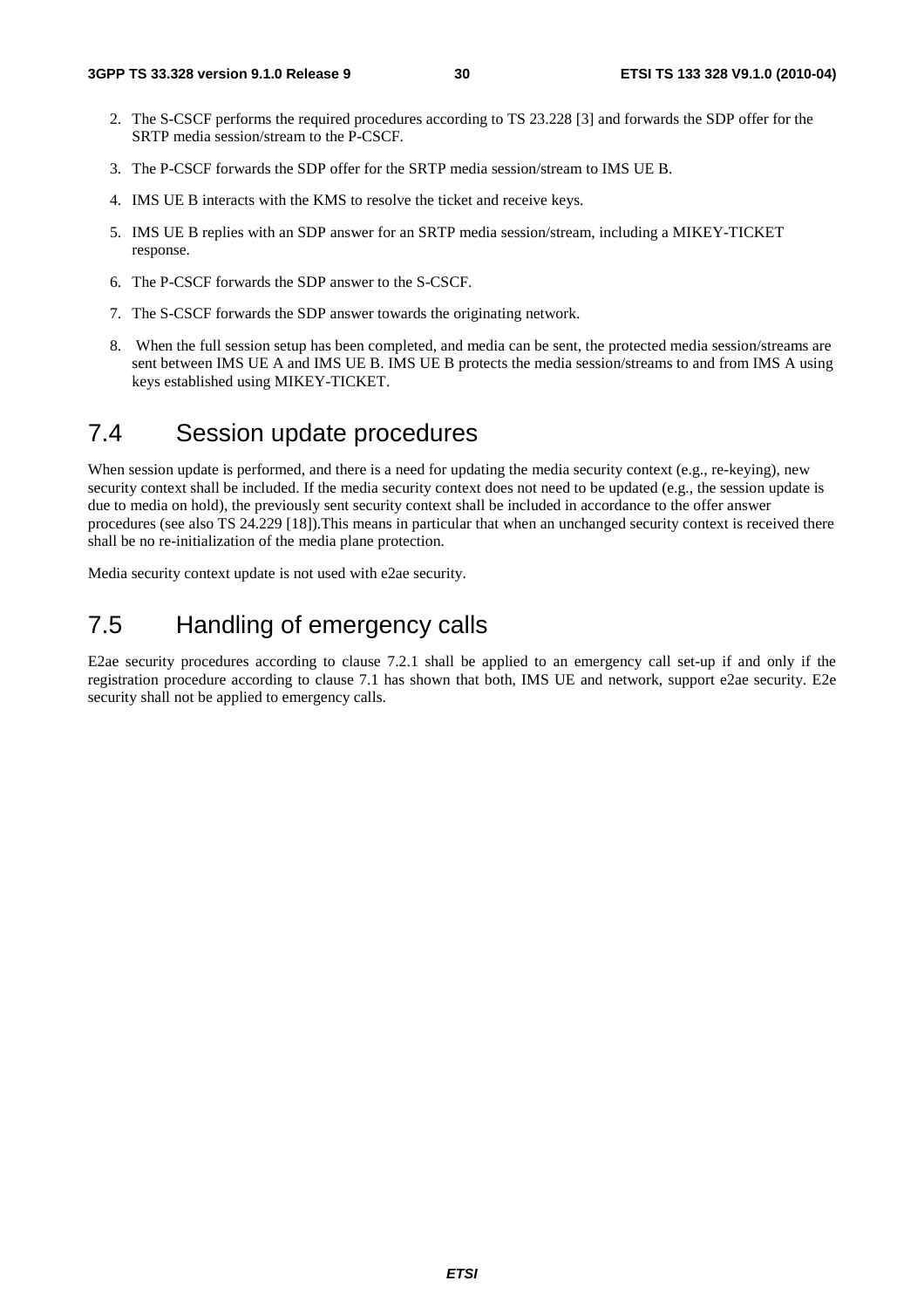## Annex A (Normative): HTTP based key management messages

## A.1 General aspects

This annex specifies the HTTP based key management procedures between the KMS and the UE. It defines the following HTTP based procedures:

- KMS Ticket Request
- KMS Ticket Resolve

The KMS Ticket Resolve procedure shall also be used between KMSs when one KMS gets a request to resolve a ticket that can only be resolved by another KMS.

The Ua security protocol identifier used for GBA NAF-Key generation shall be as defined in TS 33.220 [6].

## A.2 Key management procedures

The IMS UE shall send the requests to the KMS in the message-body of a HTTP POST request. The Request-URI shall indicate the type of the message. Upon successful request, KMS shall return indication of success.

The IMS UE populates the HTTP POST request as follows:

- the HTTP version shall be 1.1 which is specified in RFC 2616 [8];
- the Request-URI shall contain an URI parameter "requesttype" that shall be set to "ticketrequest" or "ticketresolve", i.e. Request-URI takes the form of "/keymanagement?requesttype=ticketrequest";
- the header field Host shall contain the full KMS URI (e.g. kms.operator.example:1234);
- the header field Content-Type shall be the MIME type of the payload, i.e. "application/mikey". The MIME type is specified in RFC 3830 [11];
- the message-body shall contain a base64 encoded MIKEY-TICKET message. Either a REQUEST\_INIT or a RESOLVE\_INIT message corresponding to the requesttype parameter in the Request-URI. The MIKEY-TICKET messages are specified in [14].
- the IMS UE may add additional URI parameters to the Request-URI;
- the IMS UE may add additional header fields;

The IMS UE sends the HTTP POST to the KMS. The KMS checks that the HTTP POST is valid, and extracts the request for further processing.

```
POST /keymanagement?requesttype=ticketrequest HTTP/1.1 
Host: kms.operator.example:1234 
Content-Type: application/mikey 
Content-Length: 127 
User-Agent: KMSAgent; Release-9 3gpp-gba 
From: alice@operator.example 
Date: Fri, 31 Dec 1999 23:59:59 GMT 
Mgj4hyruihyu8568dfg543...
```
After processing, the KMS shall return the HTTP 200 OK to the IMS UE.

The KMS shall populate HTTP response as follows: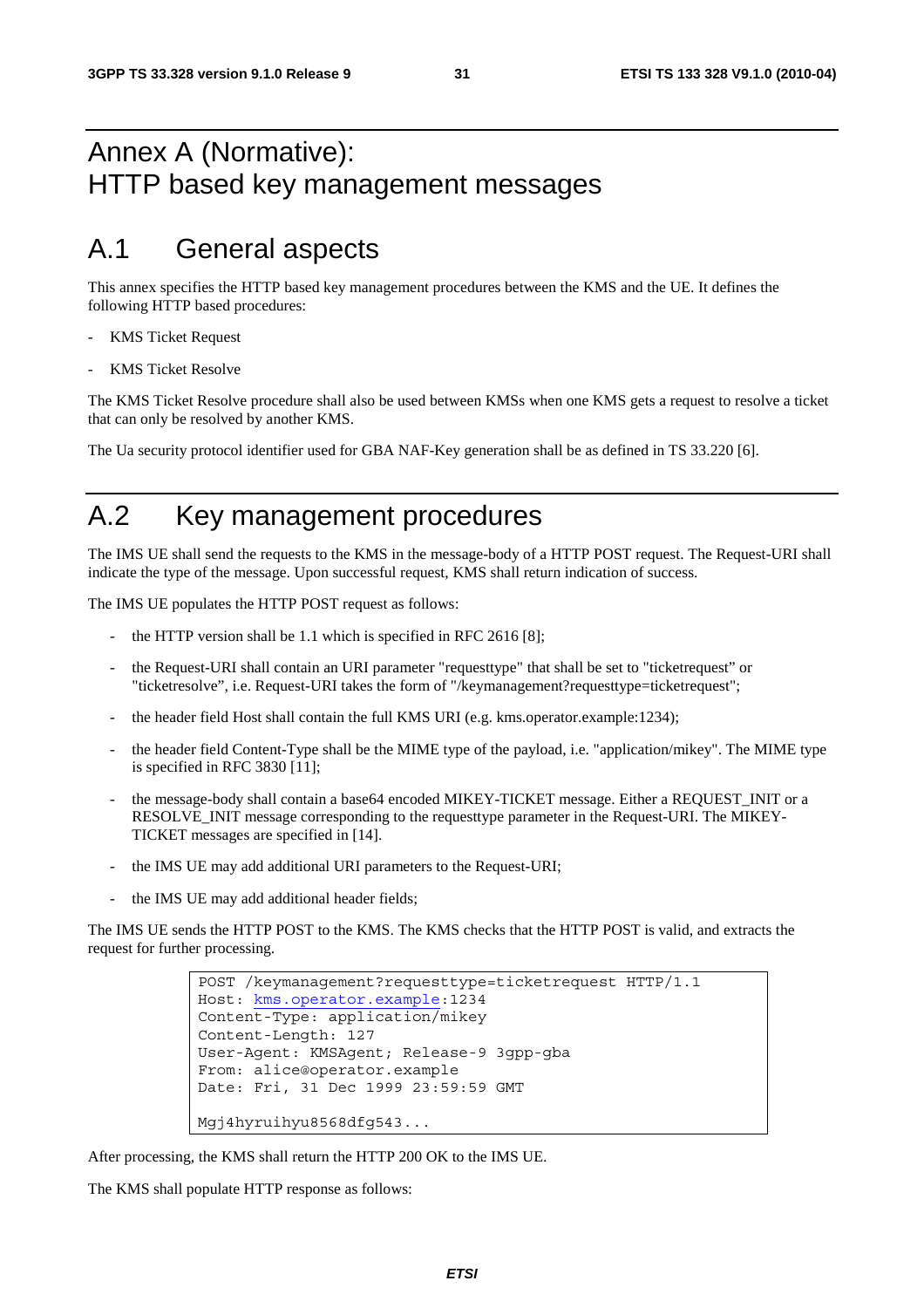- the status code shall be  $200 \text{ OK}$ :
- the header field Content-Type shall be the MIME type of the payload, i.e. "application/mikey". The MIME type is specified in RFC 3830 [11];
- the message-body shall contain a base64 encoded MIKEY-TICKET message. Either a REQUEST\_RESP or a RESOLVE\_RESP message corresponding to the MIKEY-TICKET message in the HTTP POST, or a Error message specifying the error that occurred. The MIKEY-TICKET response messages are specified in [14] and the Error message is specified in RFC 3830 [11].
- the KMS may add additional header fields;

The KMS shall send the HTTP response to the IMS UE. The IMS UE shall check that the HTTP response is valid.

```
HTTP/1.1 200 OK 
Date: Fri, 31 Dec 1999 23:59:59 GMT 
Content-Type: application/mikey 
Content-Length: 235 
Mgj4hyruihyu8568dfg543...
```
## A.3 Error situations

The HTTP procedures may not be successful for multiple reasons. The error cases are indicated by using 4xx and 5xx HTTP Status Codes as defined in RFC 2616 [8]. The 4xx status code indicates that the IMS UE seems to have erred, and the 5xx status code indicates that the KMS is aware that it has erred.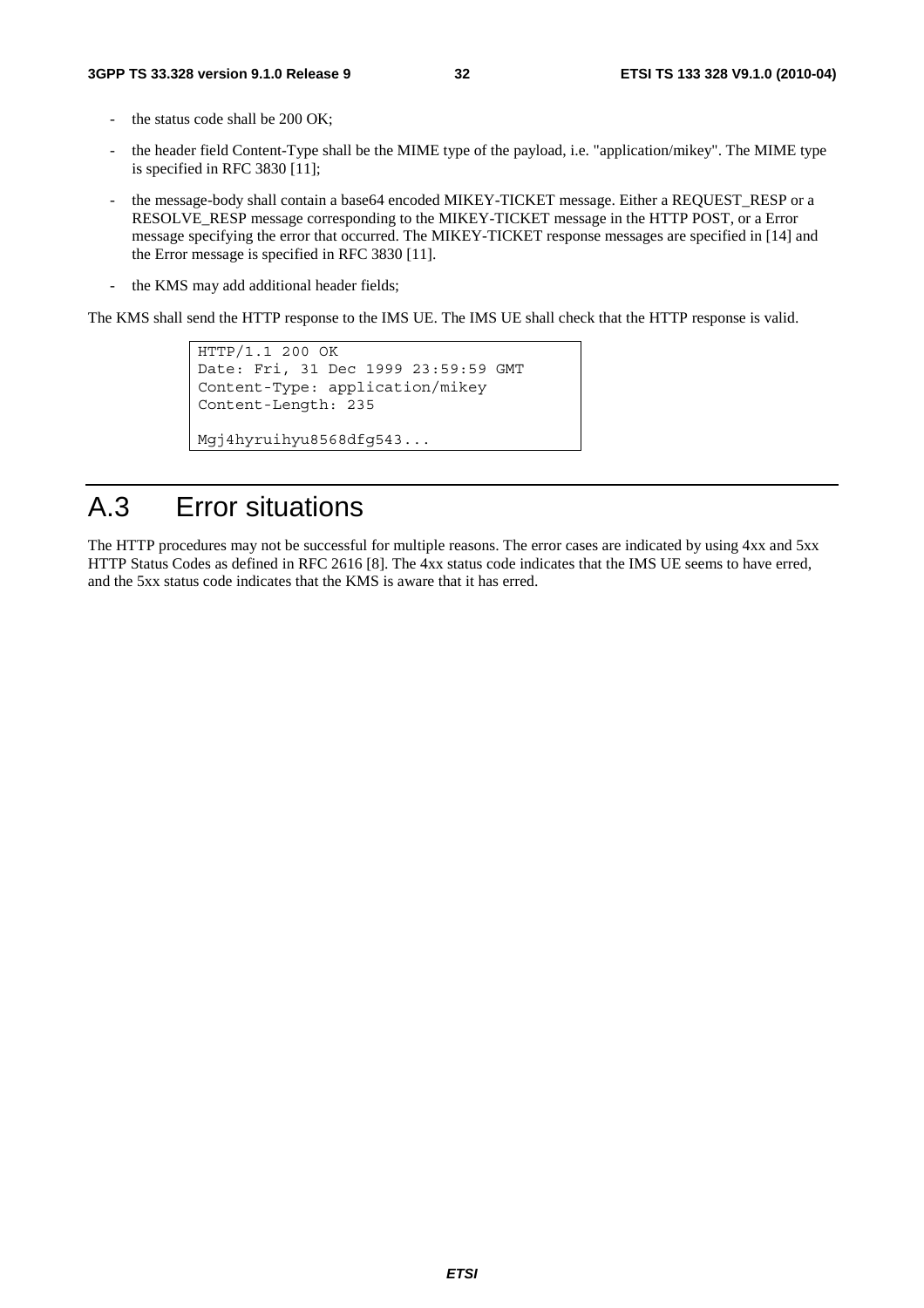## Annex B (Normative): KMS based key management

## B.1 UE originating procedures

## B.1.1 Preconditions

The following preconditions are assumed:

- The IMS UE is configured with the address to the KMS, which it shall use for ticket requests. The KMS address is in the form of a Fully Qualified Domain Name as defined in IETF RFC 1035 [7]
- The IMS UE is configured with GBA protocol identifier to use for MIKEY-TICKET [14] message exchange.
- The IMS UE has performed a GBA bootstrap and holds a valid B-TID and Ks.
- The IMS UE has derived the NAF-key for the KMS, which it shall use for ticket request

## B.1.2 Procedures

The originating call set-up procedure is described in clause 7.2.3. Interactions with the KMS are described in clause 6.2.3.1.

The detailed originating procedures are described in the following steps

1. The initiator evaluates the local policy held in the IMS UE for calling the intended user. If the local policy determines that a fresh ticket generated by the KMS should be used then the processing continues at step 3. If the local policy determines that the IMS UE shall generate a fresh ticket then the IMS UE generates the ticket and the processing continues at step 10.

When an IMS UE generates a ticket the NAF-Key shall be used as ticket protection key (TPK), see Annex D.4.

- 2. The initiator searches its local store of reusable tickets. If a reusable ticket is found having the intended recipient as an allowed recipient, and which also fulfils all other required ticket properties, then this ticket shall be reused. Next processing step is step 10.
- 3. The initiator prepares a REQUEST\_INIT\_PSK message as described in MIKEY-TICKET [14]. The payloads are generated according to the local policy for ticket requests. The IDRpsk payload is populated with the B-TID and the NAF-key is used as the pre-shared key for protection of the message.
- 4. The message is sent to the KMS over HTTP, as defined in Annex A.
- 5. The KMS receives the message. The KMS processes the message as defined in MIKEY-TICKET [14]. The KMS retrieves the B-TID and request the NAF-Key and related USS information from the BSF containing a list of all IMPUs associated with the requestor. Based on the NAF-Key, the KMS verifies the authenticity of the message. If the verification fails, the KMS returns an appropriate error message.
- 6. The KMS verifies that one of the IMPUs in the received USS matches, after transformation into a KMS UID format, the KMS UID is included in the ticket request as the identity of the initiator. If there is no match the processing is terminated and an appropriate error message is returned.
- 7. The KMS checks the requested ticket policy against its policy for the requesting user and requested allowed recipients. The KMS modifies the requested policy as needed or if that is not possible or allowed, it terminates processing and sends and appropriate error message.
- 8. The KMS generates the REQUEST\_RESP message according to MIKEY-TICKET [14] and sends it as a response over HTTP, see Annex A, to the initiator.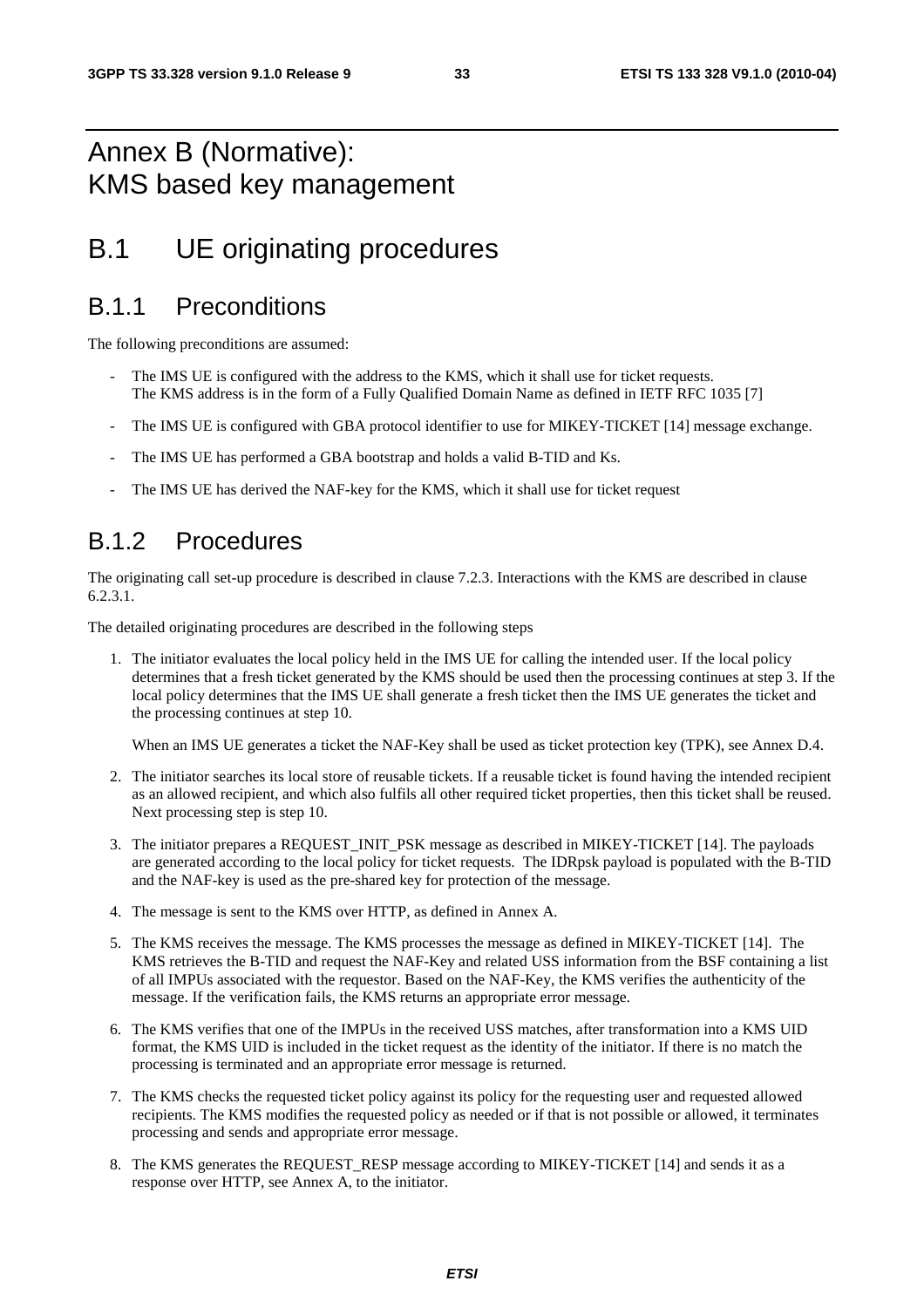- 9. The initiator receives the REQUEST\_RESP message and checks the response according to MIKEY-TICKET [14]. The initiator also checks if the policy has been changed and if so, verifies that it still fulfils the requirements for the call. If the ticket is a reusable ticket then it is stored in the local store of reusable tickets together with the corresponding keys retrieved from the REQUEST\_RESP message.
- 10. The initiator generates the TRANSFER\_INIT message according to MIKEY-TICKET [14]. The identities of the initiator and the responder in the message shall be the KMS UIDs derived from the URI's in the To: and From: fields in the INVITE.

The initiator prepares the media security offer in the SDP part of the INVITE according to local policies and this specification. It inserts the TRANSFER\_INIT message according to RFC 4567 [12]

- 11. The initiator receives the TRANSFER-RESP message in the SDP part of a 200 OK or an 18x provisional response. It verifies the message according to MIKEY-TICKET [14] and then verifies that the authenticated identity of the recipient corresponds to the policy for the call. Depending on local policy different types of user warnings may be generated if the returned identity differs from what is expected.
- 12. The initiator derives the media session keys and initiates the media plane security.

## B.2 UE terminating procedures

### B.2.1 General

The terminating call set-up procedure is described in clause 7.3.3. Interactions with the KMS are described in clause 6.2.3.1.

### B.2.2 Procedures for the case with one KMS domain

### B.2.2.1 Preconditions

The following preconditions are assumed:

- The IMS UE is configured with the address to the KMS it shall use for ticket resolve. The KMS address is in the form of a Fully Qualified Domain Name as defined in IETF RFC 1035 [7].
- The IMS UE is configured with GBA protocol identifier to use for MIKEY-TICKET [14] message exchange.
- The IMS UE has performed a GBA bootstrap and holds a valid B-TID and Ks.
- The IMS UE has derived the NAF-key for the KMS it shall use for ticket resolve.

### B.2.2.2 Procedures

The detailed terminating procedures for the case when both initiator and responder have trust relations with a common KMS are described in the following steps

1. The responder receives the TRANSFER\_INIT message and makes an initial verification of the message by verifying that payloads are in accordance with the responders receive policy. In particular, the responder checks that the identity of the issuer of the ticket corresponds to the sender of the TRANSFER\_INIT. As the keys used to protect the message are based on the content of the ticket no check of the authenticity of the message can be made.

If the ticket is marked as reusable, and the Ticket Resolve exchange is not indicated as mandatory, the responder searches his local store of reusable tickets. If a match is found the next processing step is step 10.

2. The responder prepares a RESOLVE\_INIT\_PSK message as described in MIKEY-TICKET [14]. The payloads are generated according to the local policy for ticket resolve requests. The IDRpsk payload is populated with the B-TID and the NAF-key is used as the pre-shared key for protection of the message.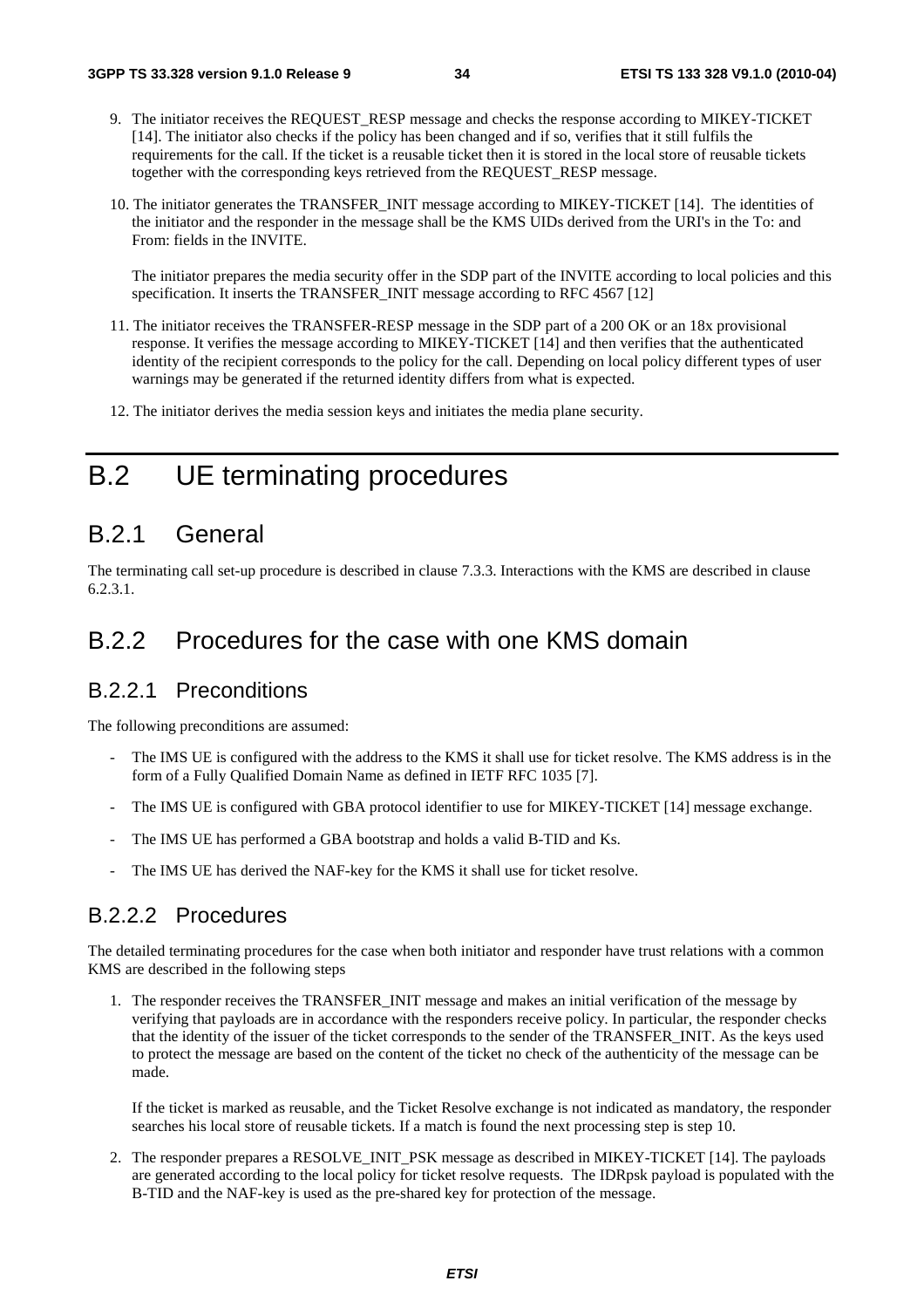- 3. The message is sent to the KMS over HTTP, as defined in Annex A.
- 4. The KMS receives the message. The KMS processes the message as defined in MIKEY-TICKET [14]. The KMS retrieves the B-TID and request the NAF-Key and related USS information from the BSF. The USS contains a list of all IMPUs associated with the requestor. Based on the NAF-Key, the KMS verifies the authenticity of the message. If the verification fails, the KMS returns an appropriate error message.
- 5. The KMS verifies that one of the IMPUs in the received USS matches, after transformation into a KMS UID format, a legitimate recipient according to the ticket (policy). If there is no match the processing is terminated and an appropriate error message is returned.
- 6. The KMS checks the received ticket policy against its policy for the requesting user and initiator and if there is a usage conflict the processing is terminated and an appropriate error message is returned.
- 7. The KMS generates the RESOLVE\_RESP message according to MIKEY-TICKET [14] and sends it as a response over HTTP, as defined in Annex A, to the responder.
- 8. The responder receives the RESOLVE\_RESP message and checks it according to MIKEY-TICKET [14]. If the ticket was a reusable ticket then it is stored in the local store of reusable tickets together with the corresponding keys retrieved from the RESOLVE\_RESP message.
- 9. The responder generates the TRANSFER RESP message according to MIKEY-TICKET [14]. The responder prepares the media security response in the SDP part of the 200 OK or 18x provisional answer according to local policies and this specification. It inserts the TRANSFER\_RESP message according to RFC 4567 [12]
- 10. The responder derives the media session keys and initiates the media plane security.

### B.2.3 Procedures for the case with two KMS domains

### B.2.3.1 Preconditions

The following preconditions are assumed:

- The IMS UE is configured with the address to the KMS, KMS, R, it shall use for ticket resolve. The KMS address is in the form of a Fully Qualified Domain Name as defined in IETF RFC 1035 [7].
- The IMS UE is configured with GBA protocol identifier to use for MIKEY-TICKET [14] message exchange.
- The IMS UE has performed a GBA bootstrap and holds a valid B-TID and Ks.
- The IMS UE has derived the NAF-key for the KMS it shall use for ticket resolve.
- The ticket is issued by another KMS, KMS\_I, with which KMS\_R has a trust relation. Message origin authentication, and integrity and confidentiality protection between KMS\_R and KMS\_I is based on NDS/IP [5], see 4.2.4. Confidentiality protection is mandated (over Za) because keys are transported in the clear over Zk. Confidentiality protection may be achieved by cryptographic or other means

### B.2.3.2 Procedures

The detailed terminating procedures for the case when the initiator has a trust relation with different KMSs are described in the following steps

- 1-5. The steps 1 to 5 are identical to steps 1–5 in clause B.2.2.2.2 with KMS replaced by KMS\_R
- 6. KMS\_R prepares a new RESOLVE\_INIT\_PSK message as described in MIKEY-TICKET [14]. If the IDRr payload in the received RESOLV\_INIT\_PSK message matched a legitimate recipient (step 5) it is reused in the new RESPOLVE\_INIT\_PSK, otherwise KMS\_R inserts a matching KMS UID as IDRr. The TICKET payload is reused. The message is not integrity protected.
- 7 The message is sent to KMS\_I over HTTP, as defined in ANNEX A.
- NOTE: The address of KMS which can resolve the ticket is included in the Ticket.Policy Payload, subpayload IDRkms, cf. MIKEY-TICKET [14].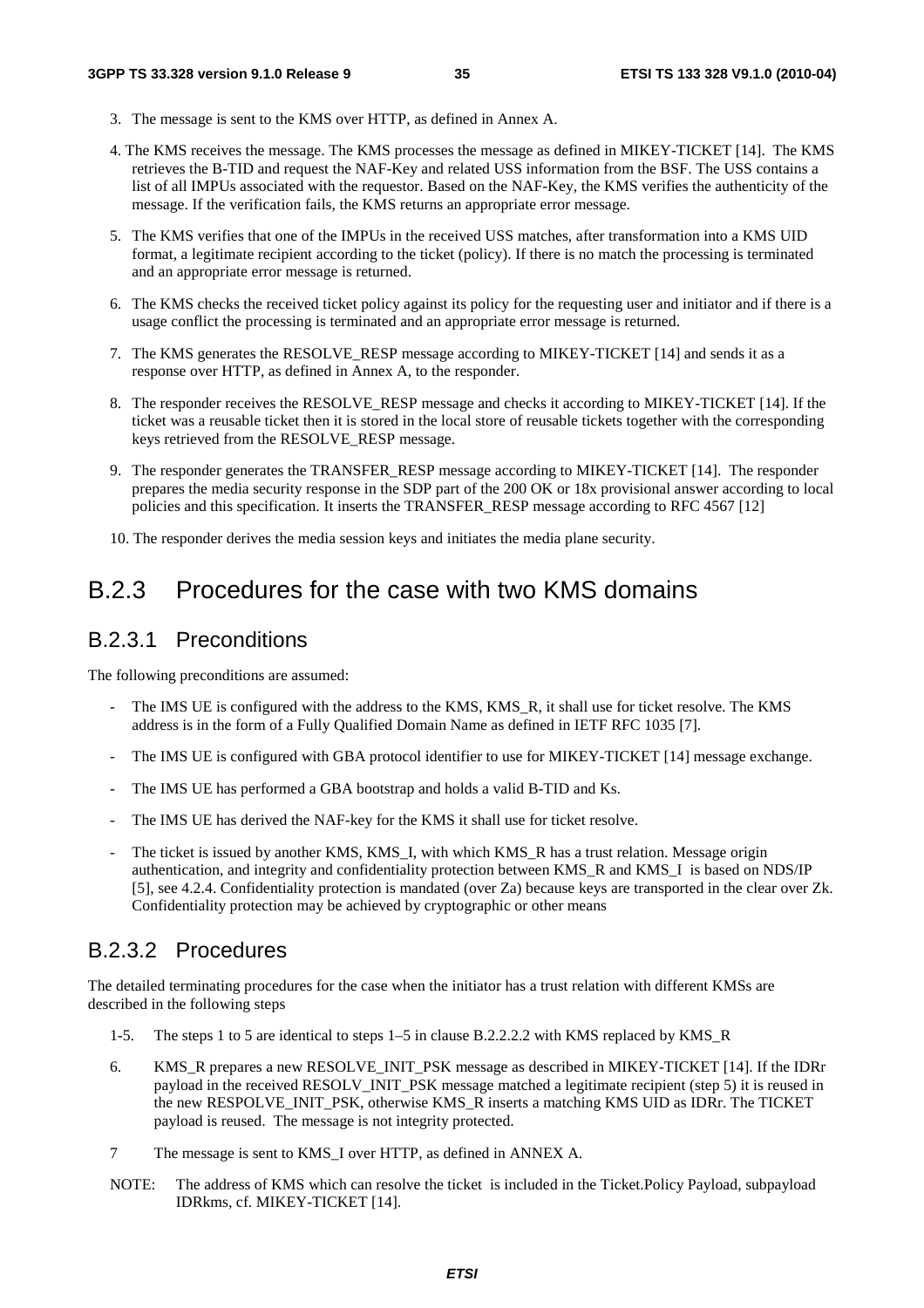- 8. KMS I verifies the message and that it comes from a trusted source (based on the NDS/IP protection).
- 9. KMS\_I checks the received ticket policy against its policy for the requesting user and initiator and if there is a usage conflict the processing is terminated and an appropriate error message is returned.
- 10. KMS I generates a RESOLVE\_RESP message and sends it as a response over HTTP to KMS\_R. The RESOLVE\_RESP message itself is not protected, i.e. there is no integrity protection and the KEMAC is not enciphered.
- 11. KMS\_R receives the RESOLVE\_RESP message and checks its integrity and source (based on the NDS/IP protection).
- 12. KMS R prepares a new protected RESOLVE\_RESP reusing the payloads from KMS\_I. The KEMAC is enciphered and the message is integrity protected. KMS\_R sends the message to the responder over HTTP according to Annex A
- 13-14. The steps 13 and 14 are identical to steps 9 and 10 in clause B.2.2.2.2.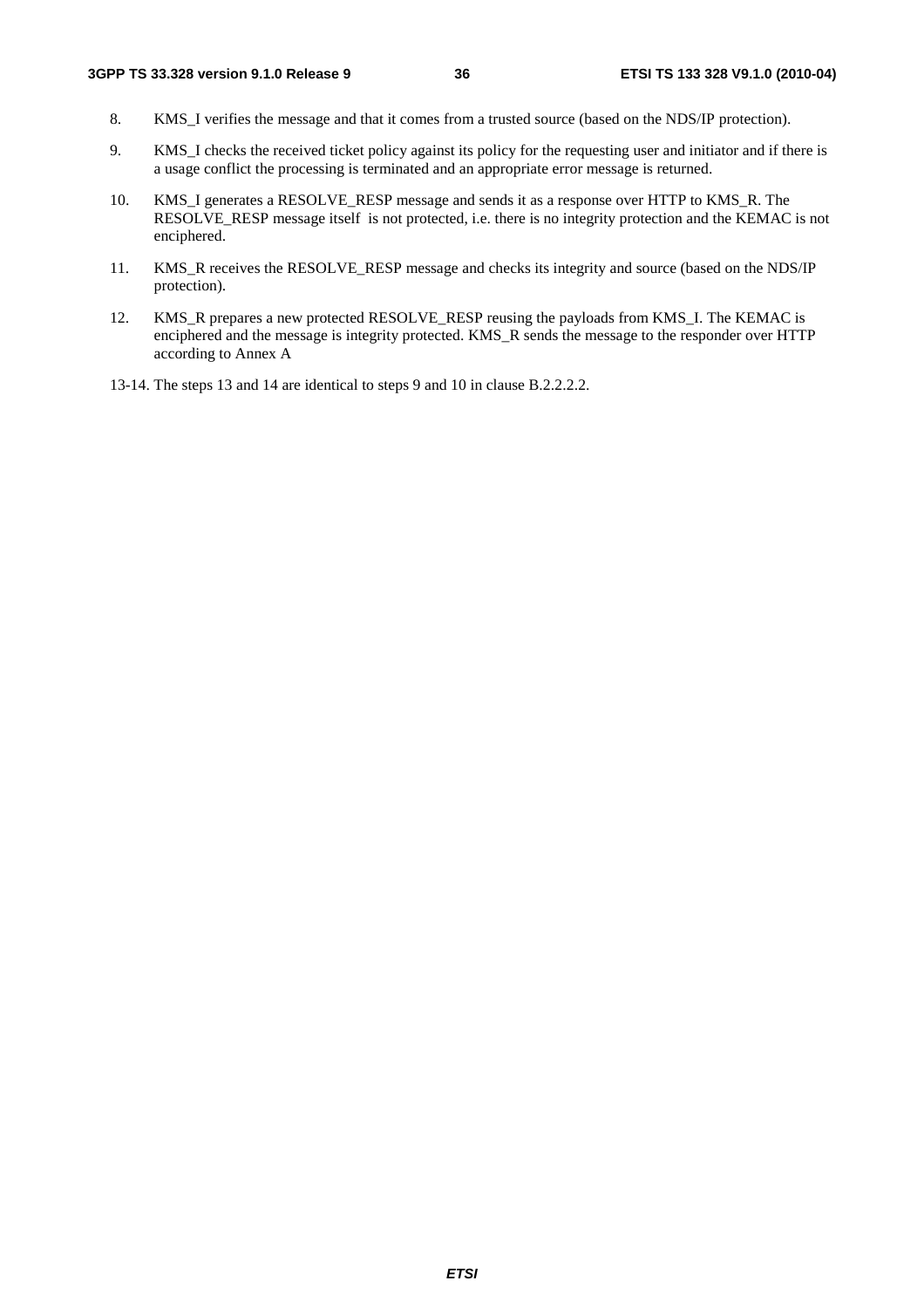## Annex C (Normative): SRTP profiling for IMS media plane security

An IMS UE and IMS core network entity capable of supporting IMS media plane security (SDES and/or KMS based)

- Shall support all mandatory features defined in RFC 3711 [9] except that it does not have to support key derivation rates different from zero (KDR  $\leq$  0).
- May support RFC 4771, "Integrity Transform Carrying Roll-Over Counter for the Secure Real-time Transport Protocol (SRTP)" [RFC 4771] for SDES based media plane security. RFC 4771 shall be supported and used for KMS based media plane security RFC 4771 defines functionality that is essential to simplify late entry in group communications and broadcasting sessions.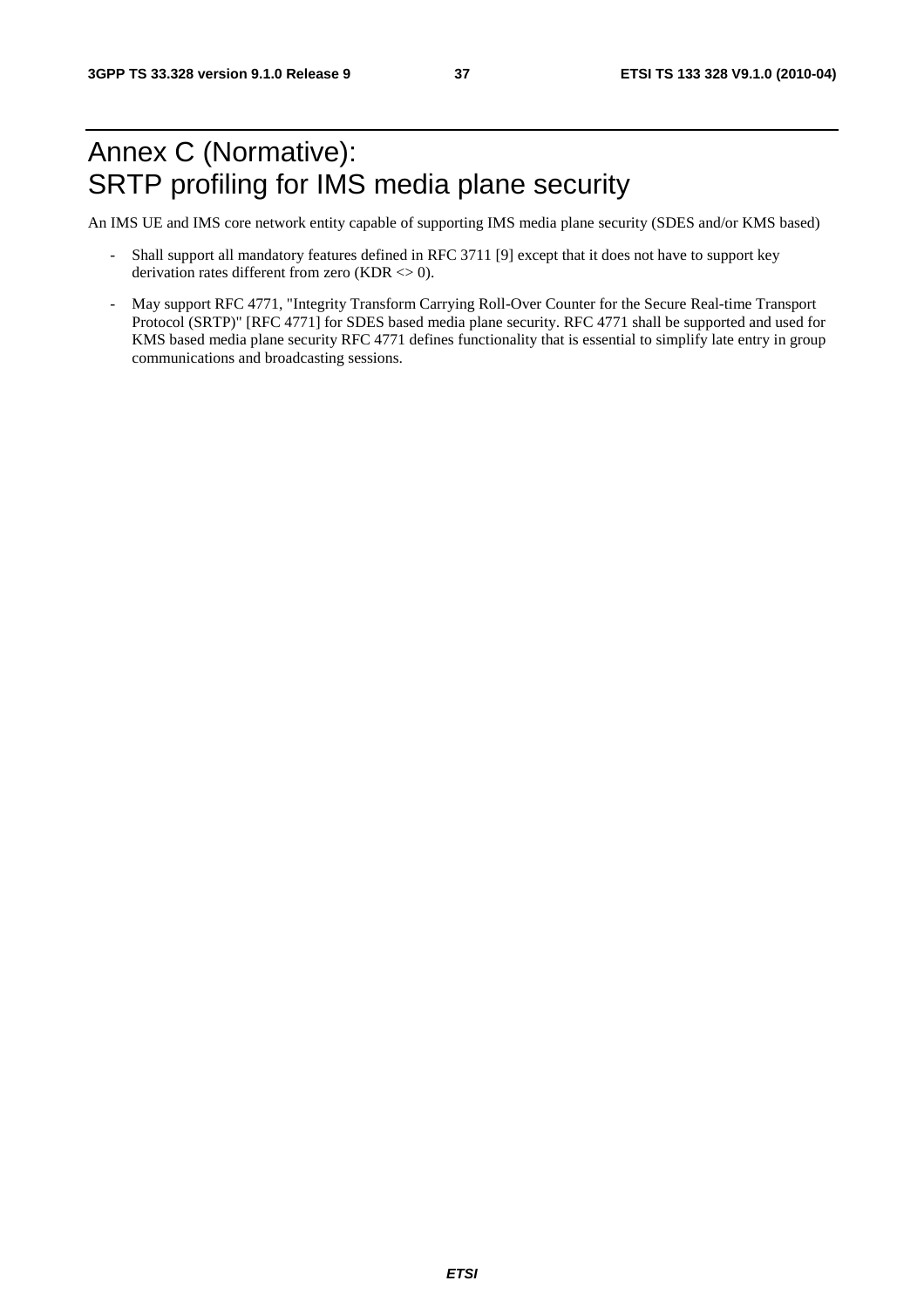## Annex D (Normative): MIKEY-TICKET profile for IMS media plane security

Editor's Note: This clause is based on MIKEY-TICKET [14] and may have to be revised when the RFC becomes available.

## D.1 Scope

The profiling given in this Annex is with respect to MIKEY-TICKET [14]. The profiling is for the default implementation of KMS based IMS media plane security using GBA for user authentication and establishment of a shared key between KMS and IMS UE.

The profiling is based on what is needed to support SRTP as defined in RFC 3711 [9] and enhancements in terms of new SRTP transforms using 256 bit keys.

## D.2 General

A KMS based IMS media plane security default implementation:

- Shall support MIKEY-TICKET Mode 1 and Mode 3 (cf. clause 4.1.1 in [14]).
- Does not have to support REQUEST\_INIT\_PK and RESOLVE\_INIT\_PK, i.e. it does not have to support public key based exchanges.
- Shall use the recommended payload order for all messages in the exchanges.
- Shall not add any extra payloads.

## D. 2A Keys, RANDs and algorithms

A KMS based IMS media plane security default implementation:

- Shall support use of keys of length 128 and 256 bit.
- Shall support use of RANDs of length 128 and 256 bit.
- Shall support the PRFs MIKEY-1 and PRF-HMAC-SHA-256 in all HDR and TP payloads.
- Shall for KEMAC protection support AES-CM-128 and AES-CM-256 encryption algorithms and the NULL authentication algorithm.
- Shall support HMAC-SHA-1-160 and HMAC-SHA-256-256 as authentication algorithm in V payloads.

## D.3 Exchanges

### D.3.1 Ticket Request

A KMS based IMS media plane security default implementation:

- Shall support timestamp of type NTP-UTC-32 and COUNTER.
- Shall populate payloads in REQUEST\_INIT\_PSK as defined here: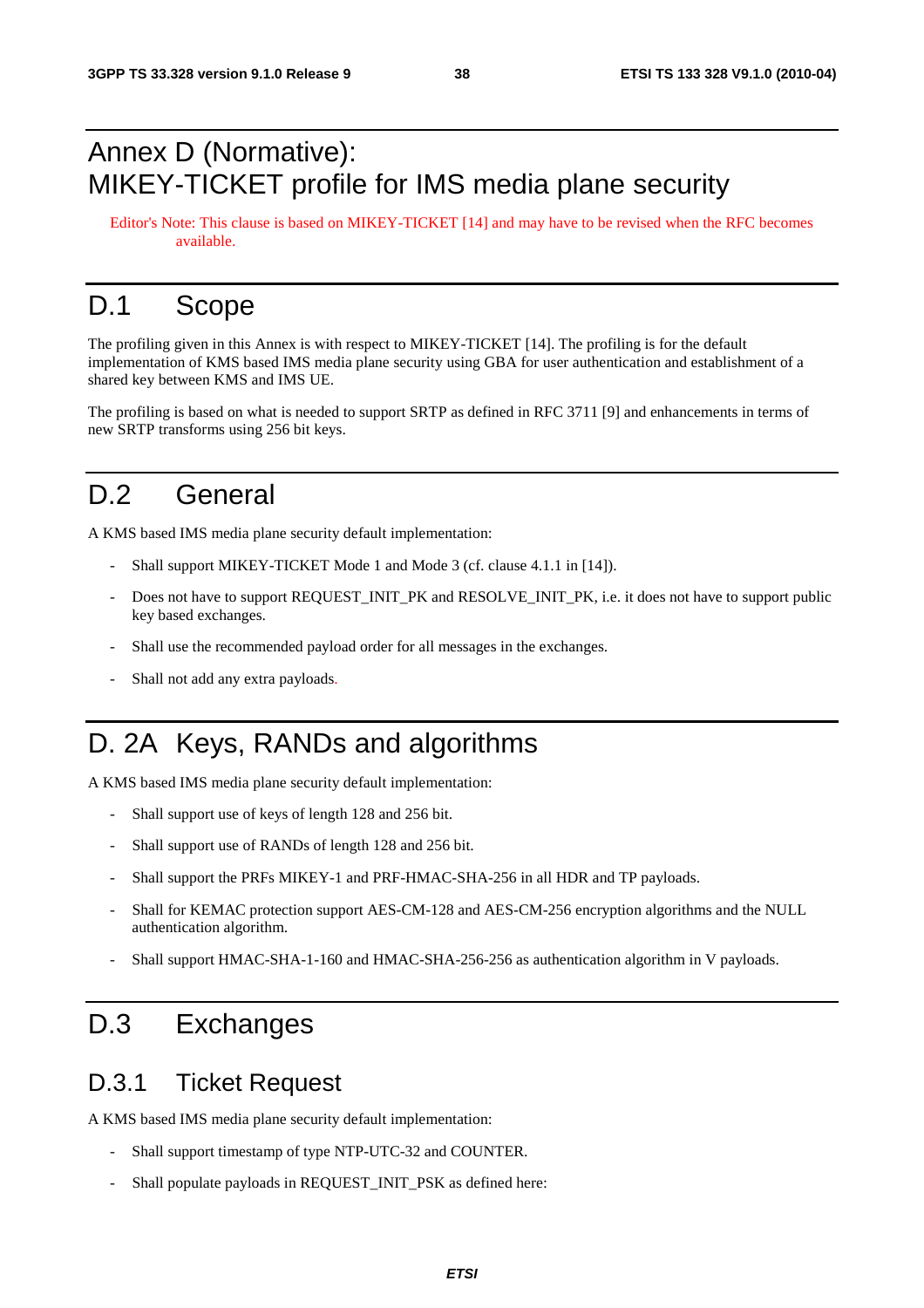- IDRi: shall contain the Initiator's KMS user identity.
- IDRkms: optional, URI for target KMS.
- TP: must specify (IDRr), i.e. the intended recipients of the requested ticket.
- IDRapp: shall be set to SRTP.
- IDRpsk: B-TID.
- Shall populate payloads in REQUEST\_RESP\_PSK as defined here:
	- IDRkms: optional, URI for responding KMS.

## D.3.2 Ticket Transfer

A KMS based IMS media plane security default implementation:

- Shall support timestamp of type NTP-UTC-32.
- Shall populate payloads in TRANSFER\_INIT as defined here:
	- IDRi: shall be present. Contains initiator's KMS UID.
	- IDRr: shall be present. Contains KMS UID or KMS group identity.
- Shall populate payloads in TRANSFER\_RESP as defined here:
	- RANDr: shall be present.
	- RANDkms: shall be present (used in key forking).
	- IDRr: shall be present (used in key forking).

## D.3.3 Ticket Resolve

A KMS based IMS media plane security default implementation:

- Shall support timestamp of type NTP-UTC-32 and COUNTER.
- Shall populate payloads in RESOLVE\_INIT\_PSK as defined here:
	- IDRr: shall contain the Responder's KMS UID.
	- IDRkms: optional, URI.
	- IDRpsk: shall contain B-TID.
- Shall populate payloads in RESOLVE\_RESP\_PSK as defined here:
	- IDRkms: optional, URI.
	- RANDkms: shall be present (used in key forking).

## D.4 Profiling of tickets

The default ticket for KMS based IMS media plane security

- Shall support use of keys of length 128 and 256 bit.
- Shall support use of RANDs of length 128 and 256 bit.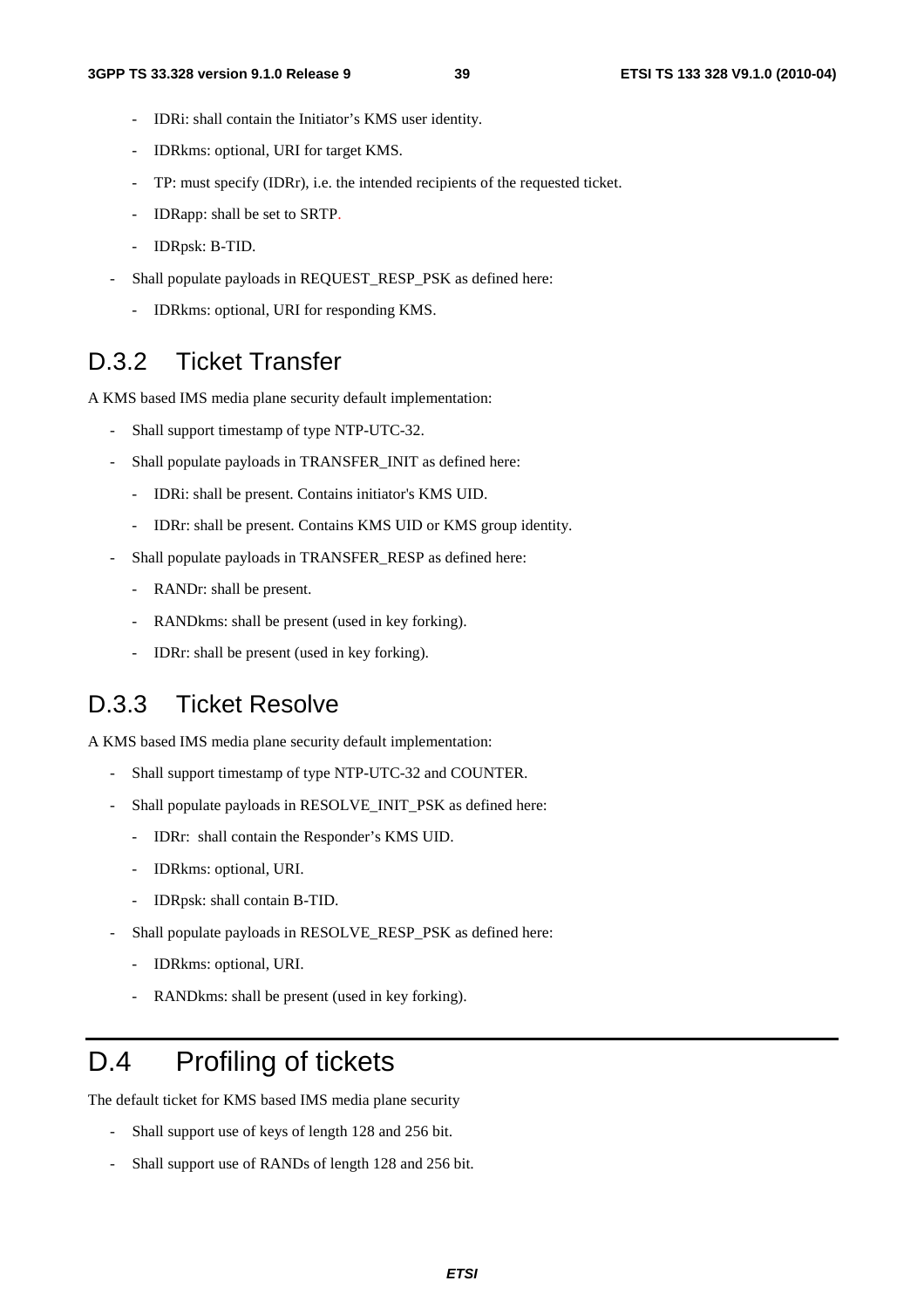- Shall for KEMAC protection support AES-CM-128 and AES-CM-256 as encryption algorithm and the NULL Authentication algorithm.
- Shall support HMAC-SHA-1-160 and HMAC-SHA-256-256 as authentication algorithm in V payloads.
- Shall support timestamps of type NTP-UTC-32.

The TP payload (section 6.10 in [14]) in the default ticket for KMS based IMS media plane security shall be populated as defined here:

- Has ticket type value 2 (defined in MIKEY-TICKET).
- Has subtype value  $0$  (zero) and version value  $0$  (zero).
- B flag shall have value 1 due to forking.
- C flag shall have value 1 due to forking.
- D flag shall have value 1.
- F flag shall have value 1 prescribing forking.
- H flag shall have value 1 prescribing that no extensions are used.
- I flag shall have value 1 prescribing that no extensions are used.
- All sub-payloads specified shall be present.

The ticket data of the Ticket payload (Appendix A in [14]) in the default ticket for KMS based IMS media plane security shall be populated as defined here:

- THDR: the first 48bits of the THDR Data shall contain a globally unique identifier of the issuing KMS.
- IDRpsk: shall contain B-TID if the ticket is generated by the initiator. If the KMS generates the ticket it is implementation specific.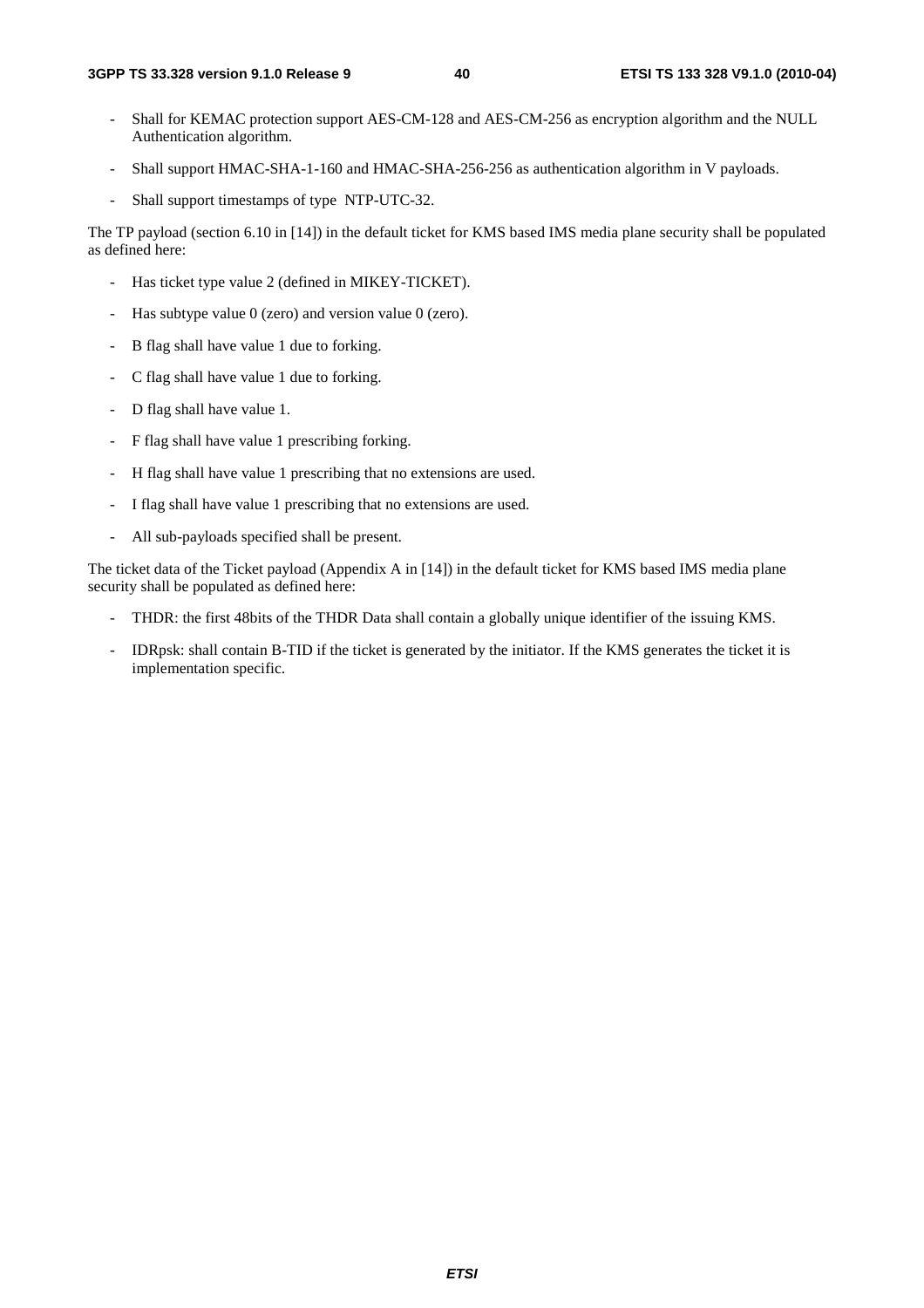## Annex E (informative): Change history

| <b>Change history</b> |              |                 |           |            |                                                             |       |            |
|-----------------------|--------------|-----------------|-----------|------------|-------------------------------------------------------------|-------|------------|
| Date                  | TSG#         | <b>TSG Doc.</b> | <b>CR</b> | <b>Rev</b> | <b>Subject/Comment</b>                                      | Old   | <b>New</b> |
| 09-2009               | SA#45        | SP-090530       | --        | --         | Presentation to SA for Information                          | ---   | 1.0.0      |
| 12-2009               | SA#46        | SP-090826       | --        | --         | Presentation to SA for Approval                             | 1.0.0 | 2.0.0      |
| 12-2009               | SA#46        |                 | $-$       | -−         | Publication of SA-approved version                          | 2.0.0 | 9.0.0      |
| 03-2010               | <b>SA#47</b> | SP-100094       | 004       |            | Various editorial corrections                               | 9.0.0 | 9.1.0      |
| 03-2010               | <b>SA#47</b> | SP-100094       | 005       |            | Removal of Editor's note on specific error messages over Iq | 9.0.0 | 9.1.0      |
| 03-2010               | <b>SA#47</b> | SP-100094       | 006       |            | Key lifetimes for end-to-access edge security               | 9.0.0 | 9.1.0      |
| 03-2010               | <b>SA#47</b> | SP-100094       | 023       |            | Removal of the ability to register e2e security capability  | 9.0.0 | 9.1.0      |
| 03-2010               | <b>SA#47</b> | SP-100094       | 002       |            | Correction of the use of reusable ticket                    | 9.0.0 | 9.1.0      |
| 03-2010               | <b>SA#47</b> | SP-100094       | 001       |            | Clarification and correction in Clause 4                    | 9.0.0 | 9.1.0      |
| 03-2010               | <b>SA#47</b> | SP-100094       | 011       |            | Security properties for e2ae protection using SDES          | 9.0.0 | 9.1.0      |
| 03-2010               | <b>SA#47</b> | SP-100094       | 01811     |            | Corrections and clarifications in call set-up               | 9.0.0 | 9.1.0      |
| 03-2010               | <b>SA#47</b> | SP-100094       | 01311     |            | KMS based e2e security                                      | 9.0.0 | 9.1.0      |
| 03-2010               | <b>SA#47</b> | SP-100094       | 01411     |            | Integrity and confidentiality protection                    | 9.0.0 | 9.1.0      |
| 03-2010               | <b>SA#47</b> | SP-100094       | 015       |            | <b>GBA and its alternatives</b>                             | 9.0.0 | 9.1.0      |
| 03-2010               | <b>SA#47</b> | SP-100094       | 020       |            | Removal of editor's notes and editorial modifications       | 9.0.0 | 9.1.0      |
| 03-2010               | <b>SA#47</b> | SP-100094       | 021       |            | RFC 4771 mandatory for KMS based media plane security       | 9.0.0 | 9.1.0      |
| 03-2010               | SA#47        | SP-100094       |           |            | Alignment of MIKEY-TICKET profiling with updated MIKEY-     | 9.0.0 | 9.1.0      |
|                       |              |                 | 02211     |            | <b>TICKET draft</b>                                         |       |            |
| 03-2010               | <b>SA#47</b> | SP-100094       | 016       | -1         | Definitions and abbreviations corrections                   | 9.0.0 | 9.1.0      |
| 03-2010 SA#47         |              | SP-100094       | 019 1     |            | Correction of notation                                      | 9.0.0 | 9.1.0      |